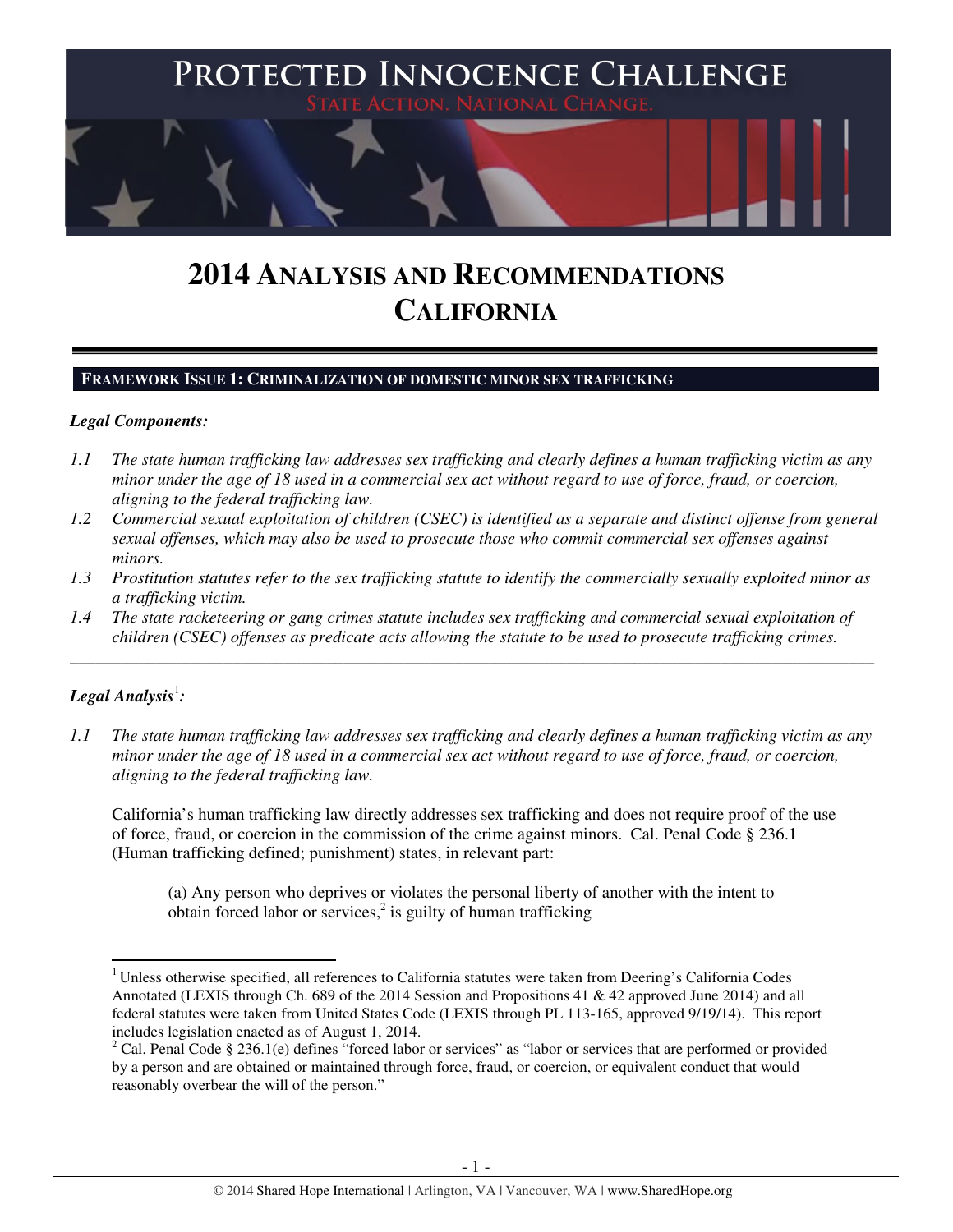(b) Any person who deprives or violates the personal liberty of another with the intent to effect or maintain a violation of Section 266 [Procurement], 266h [Pimping], 266i [Pandering], 266j [Procurement of child under age 16 for lewd or lascivious acts] , 267 [Abduction of minor for prostitution], 311.1 [Sent or brought into state for sale or distribution; possessing, preparing, publishing, producing, developing, or printing within state; matter depicting sexual conduct by minor] , 311.2 [Sending or bringing into state for sale or distribution; printing, exhibiting, distributing, exchanging, or possession within state; matter depicting sexual conduct by minor], 311.3 [Sexual exploitation of a child], 311.4 [Employment or use of minor to perform prohibited acts], 311.5 [Advertising or promoting sale or distribution; solicitation], 311.6 [Participation in, or production or presentation of, obscene live conduct in public place], or 518 [Definition – extortion] is guilty of human trafficking.  $(c)$  Any person who causes, induces, or persuades<sup>3</sup>, or attempts to cause, induce, or persuade, a person who is a minor at the time of commission of the offense to engage in a commercial sex  $act<sup>4</sup>$ , with the intent to effect or maintain a violation of Section 266 [Procurement], 266h [Pimping], 266i [Pandering], 266j [Procurement of child under age 16 for lewd or lascivious acts] , 267 [Abduction of minor for prostitution], 311.1 [Sent or brought into state for sale or distribution; possessing, preparing, publishing, producing, developing, or printing within state; matter depicting sexual conduct by minor] , 311.2 [Sending or bringing into state for sale or distribution; printing, exhibiting, distributing, exchanging, or possession within state; matter depicting sexual conduct by minor], 311.3 [Sexual exploitation of a child], 311.4 [Employment or use of minor to perform prohibited acts], 311.5 [Advertising or promoting sale or distribution; solicitation], 311.6 [Participation in, or production or presentation of, obscene live conduct in public place], or 518 [Definition –extortion] is guilty of human trafficking.

A conviction under Cal. Penal Code § 236.1(a) (Human trafficking defined; punishment) is punishable as a felony<sup>5</sup> by imprisonment in a state prison for 5, 8, or 12 years<sup>6</sup> and a possible fine not to exceed \$500,000. Cal. Penal Code § 236.1(a).

A conviction under Cal. Penal Code § 236.1(b) (Human trafficking defined; punishment) is punishable as a felony by imprisonment in a state prison for 8, 14, or 20 years, and a possible fine not to exceed \$500,000.

If the victim is under the age of 18, a conviction under Cal. Penal Code  $\S 236.1(c)$  is punishable by imprisonment for 5, 8, or 12 years and a possible fine not to exceed \$500,000. Cal. Penal Code §236.1(c)(1). However, if the offense involves force, fear, fraud, deceit, coercion, violence,

l

 $3$  Cal. Penal Code § 236.1(d) states that "[i]n determining whether a minor was caused, induced, or persuaded to engage in a commercial sex act, the totality of the circumstances, including the age of the victim, his or her relationship to the trafficker or agents of the trafficker, and any handicap or disability of the victim, shall be considered."

<sup>&</sup>lt;sup>4</sup> Cal. Penal Code § 236.1(h)(2) defines "commercial sex act" to mean "sexual conduct on account of which anything of value is given or received by any person."

 $5$  Cal. Penal Code § 17(a) defines "felony" as "a crime that is punishable with death, by imprisonment in the state prison, or notwithstanding any other provision of law, by imprisonment in a county jail under the provisions of subdivision (h) of Section 1170. Every other crime or public offense is a misdemeanor except those offenses that are classified as infractions."

or the family of the victim if the victim is deceased, and any further evidence introduced at the sentencing hearing. The court shall set forth on the record the facts and reasons for imposing the upper or lower term. . . .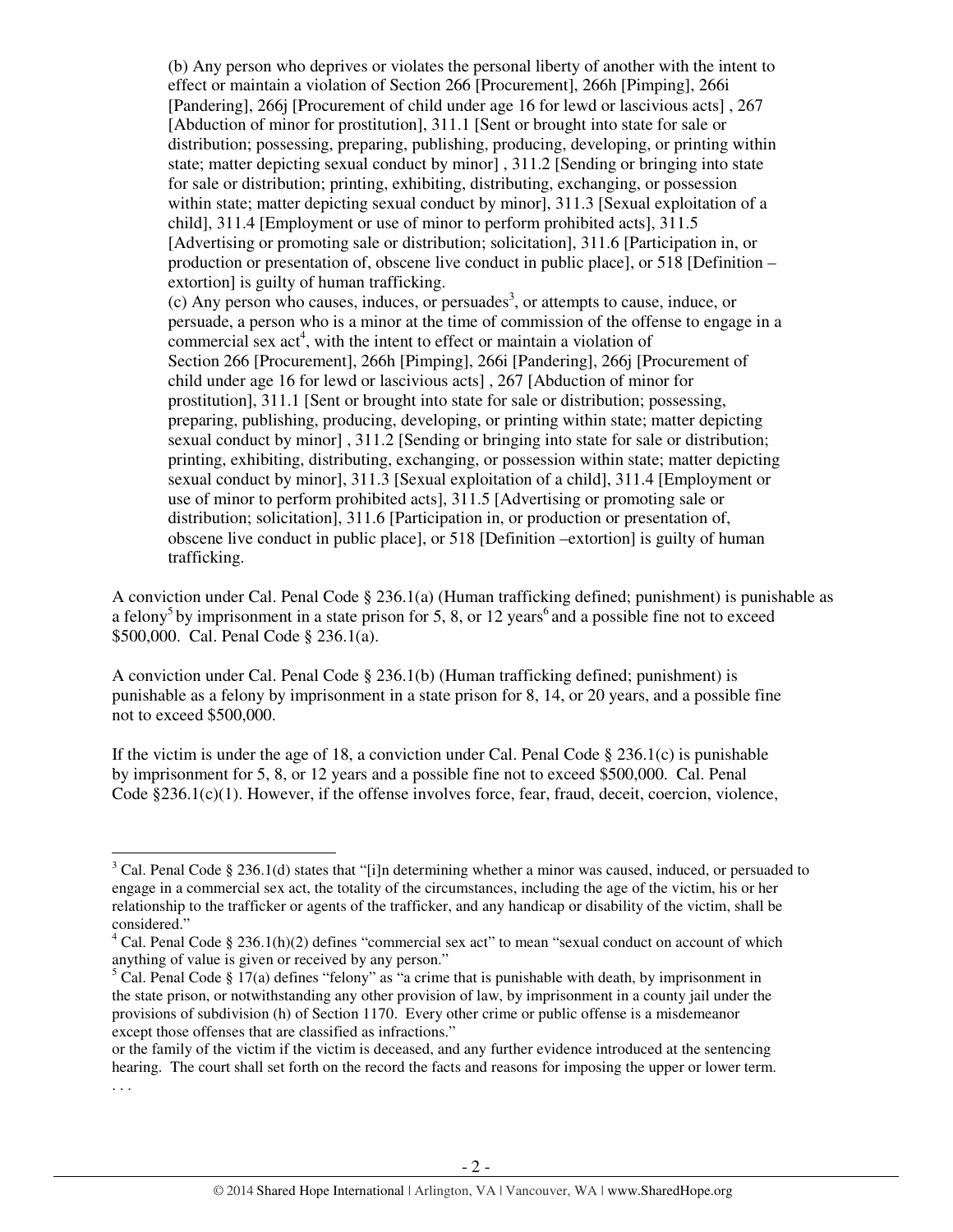duress, menace, or threat of unlawful injury, then a conviction is punishable by imprisonment for 15 years to life, and a possible fine not to exceed \$500,000. Cal Penal Code  $\S 236.1(c)(2)$ .

A person convicted under Cal. Penal Code § 236.1 (Human trafficking defined; punishment) is also subject to penalty and fine enhancements specific to human trafficking. Cal. Penal Code §  $236.4^7$  (Conviction of human trafficking violation; additional fines and penalties) establishes that a person in violation of Cal. Penal Code § 236.1 is subject to an additional fine not to exceed \$1,000,000. Further, a person in violation of Cal. Penal Code § 236.1 who inflicts great bodily injury on a victim shall be punished by an additional term of imprisonment in the state prison for 5, 7, or 10 years. Cal. Penal Code § 236.4(a), (b).

*1.2 Commercial sexual exploitation of children (CSEC) is identified as a separate and distinct offense from general sexual offenses, which may also be used to prosecute those who commit commercial sex offenses against minors.* 

California has several statutes specifically criminalizing CSEC, including the following:

1. Cal. Penal Code § 266 (Procurement) makes it a crime if a person

l

inveigles or entices any unmarried female, of previous chaste character,<sup>8</sup> under the age of 18 years, into any house of ill fame, or of assignation, or elsewhere, for the purpose of prostitution, or to have illicit carnal connection with any man; [or] . . . aids or assists in such inveiglement or enticement; [or] . . . by any false pretenses, false representation, or other fraudulent means, procures any female to have illicit carnal connection with any man . . . .

A conviction under Cal. Penal Code  $\S 266$  is punishable as either a misdemeanor or felony.<sup>9</sup> A misdemeanor conviction is punishable by imprisonment in a county jail up to 1 year, a fine not to

<sup>7</sup> Cal. Penal Code § 236.4 (Conviction of human trafficking violation; additional fines and penalties) states that

(a) Upon the conviction of a person of a violation of Section 236.1, the court may, in addition to any other penalty, fine, or restitution imposed, order the defendant to pay an additional fine not to exceed one million dollars (\$1,000,000). In setting the amount of the fine, the court shall consider any relevant factors, including, but not limited to, the seriousness and gravity of the offense, the circumstances and duration of its commission, the amount of economic gain the defendant derived as a result of the crime, and the extent to which the victim suffered losses as a result of the crime.

 $8$  The California Supreme Court has stated that whether a victim under the age of 18 is of "previous chaste" character" is "a question for the jury." People v. Elliott, 51 P. 955 (Cal. 1898).

<sup>9</sup> Under California law, whether a crime is a felony or misdemeanor is determined by the type and place of punishment. Cal. Penal Code § 17(a), (b). A felony is any crime punished by death, imprisonment in a state prison, or imprisonment in a county jail under Cal. Penal Code § 1170(h), while a misdemeanor is any crime punished by a fine, imprisonment in a county jail, or both. Cal. Penal Code § 17(a); *see also infra* note 43 discussing the test concerning when a crime is a felony or misdemeanor. Several California statues, however, include a choice of punishments that, depending on which punishment is imposed, determine whether a conviction is a misdemeanor or a felony. *See, e.g.,* Cal. Penal Code §§ 266, 261.5(c), (d). These statutes have been termed "wobblers." *E.g.,*  People v. Mauch, 77 Cal. Rptr. 3d 751, 754 (Cal. Ct. App. 2008) (stating that Cal. Penal Code § 17(b) "only applies to offenses, known as 'wobblers'"). Specifically, Cal. Penal Code § 17(b) states,

(b) When a crime is punishable, in the discretion of the court, either by imprisonment in the state prison or imprisonment in a county jail under the provisions of [Cal. Penal Code § 1170(h)], or by fine or imprisonment in the county jail, it is a misdemeanor for all purposes under the following circumstances: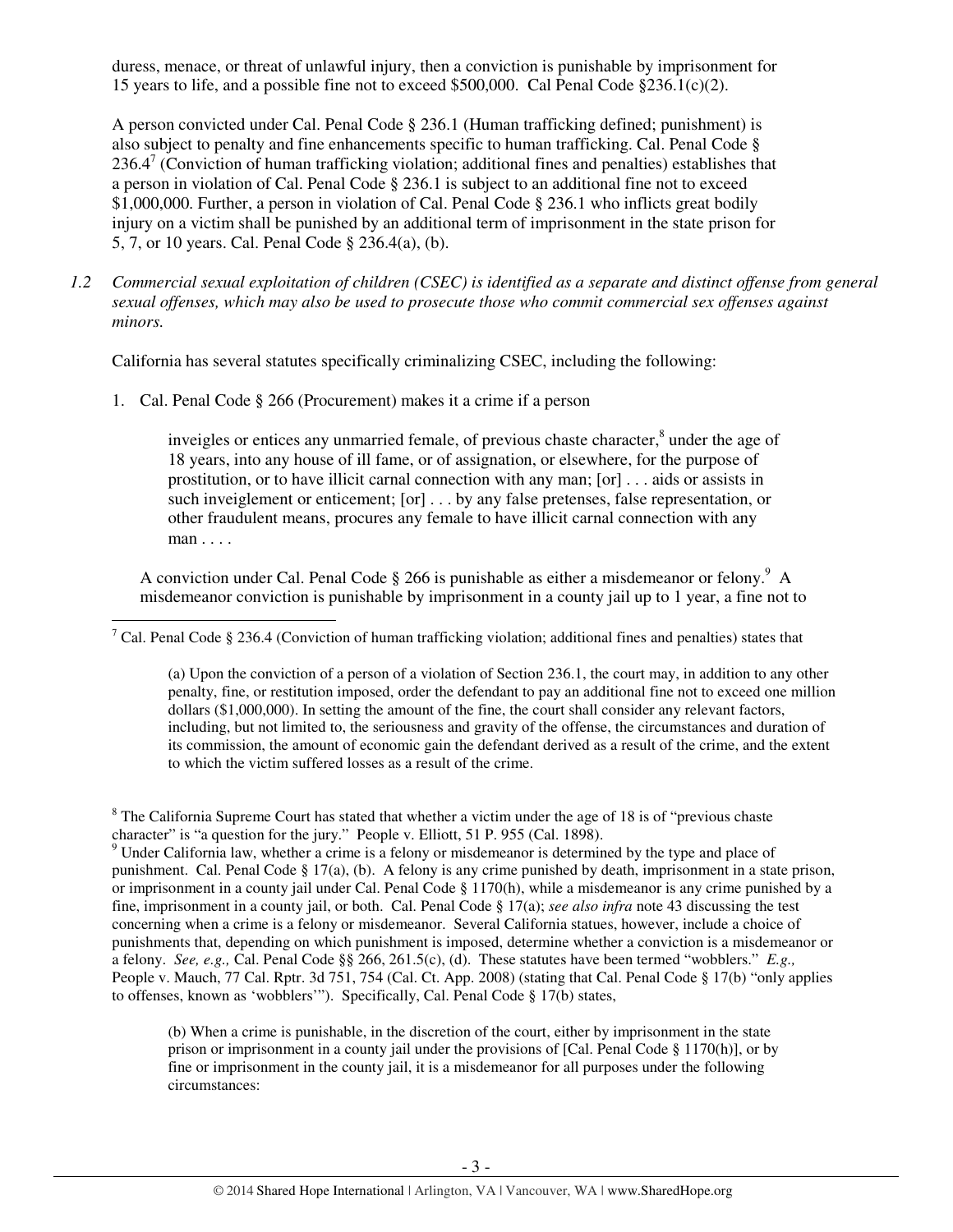exceed \$2,000, or both. Cal. Penal Code §§ 266, 17(b). A felony conviction is punishable by imprisonment in a state prison for 16 months, 2 years, or 3 years<sup>10</sup> and a possible fine not to exceed \$2,000. Cal. Penal Code §§ 18(a), 266. First time convictions, for either a misdemeanor or felony, are also subject to an additional mandatory fine of \$300 while subsequent convictions are subject to an additional mandatory fine of \$500, if the offender is able to pay. Cal. Penal Code  $\S$ § 290.3(a),  $290(c)$ .

2. Cal. Penal Code § 266h(b) (Pimping) states,

 $\overline{a}$ 

Any person who, knowing another person is a prostitute, lives or derives support or maintenance in whole or in part from the earnings or proceeds of the person's prostitution, or from money loaned or advanced to or charged against that person by any keeper or manager or inmate of a house or other place where prostitution is practiced or allowed, or who solicits or receives compensation for soliciting for the person, when the prostitute is a minor, is guilty of pimping a minor . . . .

If the victim is a minor 16 years of age or older, a conviction under Cal. Penal Code  $\S$  266h(b) is punishable as a felony by imprisonment in a state prison for 3, 4, or 6 years and a possible fine not to exceed \$10,000.<sup>11</sup> Cal. Penal Code §§ 266h(b)(1), 672. If the minor is under 16, however, a

(1) After a judgment imposing a punishment other than imprisonment in the state prison or imprisonment in a county jail under the provisions of subdivision (h) of Section 1170. (2) When the court, upon committing the defendant to the Division of Juvenile Justice, designates the offense to be a misdemeanor.

(4) When the prosecuting attorney files in a court having jurisdiction over misdemeanor offenses a complaint specifying that the offense is a misdemeanor, unless the defendant at the time of his or her arraignment or plea objects to the offense being made a misdemeanor, in which event the complaint shall be amended to charge the felony and the case shall proceed on the felony complaint.

(5) When, at or before the preliminary examination or prior to filing an order pursuant to Section 872, the magistrate determines that the offense is a misdemeanor, in which event the case shall proceed as if the defendant had been arraigned on a misdemeanor complaint.

In addition to interpreting the statutory language, California Judges Benchguide 74 was used for clarifying which statutes fall under the "wobbler" category. JUDICIAL COUNCIL OF CALIFORNIA, CALIFORNIA JUDGES BENCHGUIDE 74, SENTENCING GUIDELINES FOR COMMON MISDEMEANORS AND INFRACTIONS (2011), *available at*  http://www2.courtinfo.ca.gov/protem/pubs/bg74.pdf (listing misdemeanor statutes and indicating "wobbler" status with an asterisk).

 $10$  Cal. Penal Code § 18 (Punishment of felony not otherwise prescribed) provides,

<sup>11</sup> Cal. Penal Code § 672 (Conviction of crime for which no fine prescribed) states,

Upon a conviction for any crime punishable by imprisonment in any jail or prison, in relation to which no fine is herein prescribed, the court may impose a fine on the offender not exceeding one

<sup>(3)</sup> When the court grants probation to a defendant without imposition of sentence and at the time of granting probation, or on application of the defendant or probation officer thereafter, the court declares the offense to be a misdemeanor.

<sup>(</sup>a) Except in cases where a different punishment is prescribed by any law of this state, every offense declared to be a felony is punishable by imprisonment for 16 months, or two or three years in the state prison unless the offense is punishable pursuant to subdivision (h) of Section 1170. (b) Every offense which is prescribed by any law of the state to be a felony punishable by imprisonment or by a fine, but without an alternate sentence to the county jail for a period not exceeding one year, may be punishable by imprisonment in the county jail not exceeding one year or by a fine, or by both.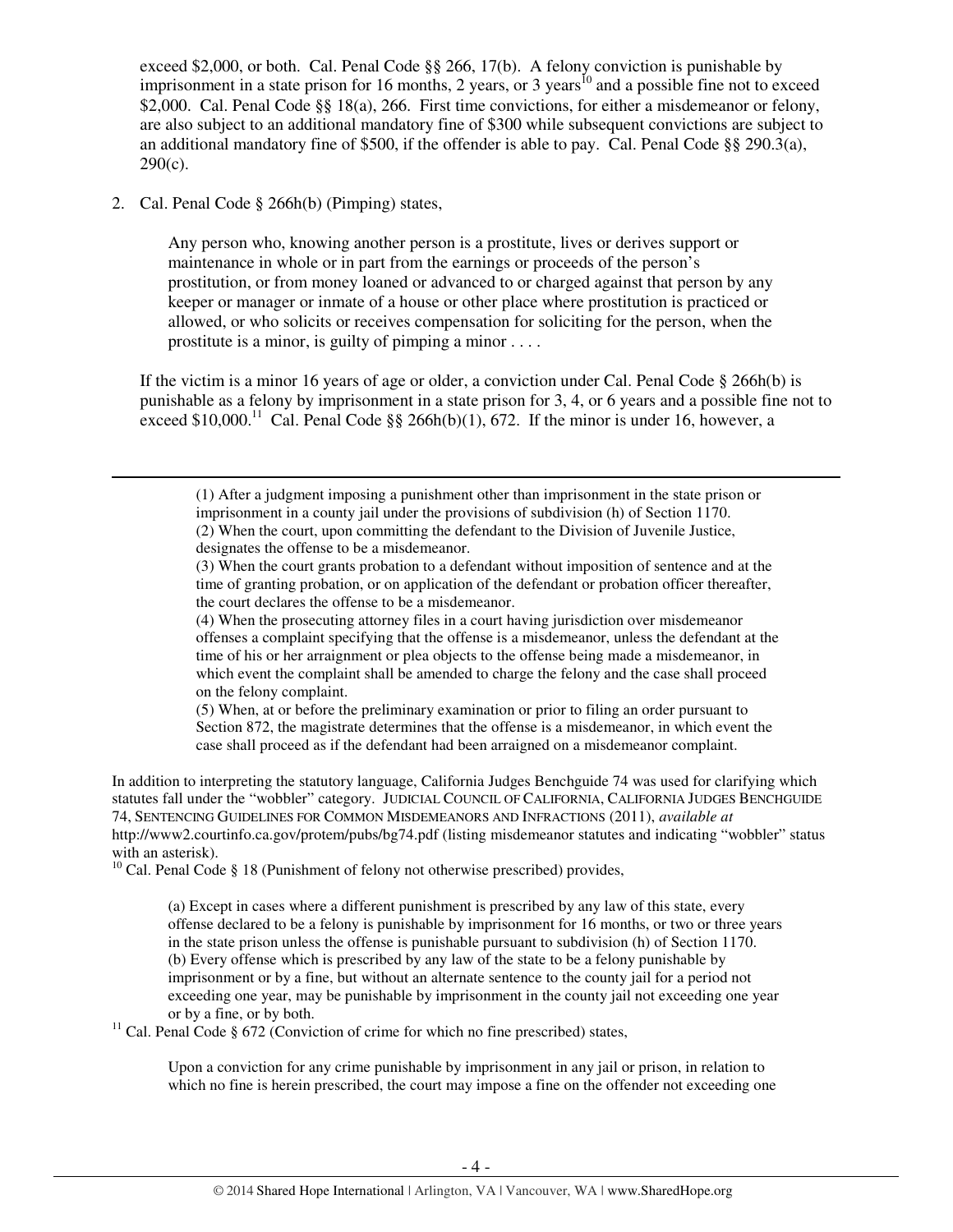conviction under Cal. Penal Code  $\S$  266h(b) is punishable as a felony by imprisonment in a state prison for 3, 6, or 8 years and a possible fine not to exceed \$10,000. Cal. Penal Code §§ 266h(b)(2), 672. In either instance, the court may also order an additional fine not to exceed \$5,000. Cal. Penal Code § 266k(a).

3. Cal. Penal Code § 266i(a) (Pandering) makes it a crime if a person

(1) Procures another person for the purpose of prostitution. (2) By promises, threats, violence, or by any device or scheme, causes, induces, persuades, or encourages another person to become a prostitute. (3) Procures for another person a place as an inmate in a house of prostitution or as an inmate of any place in which prostitution is encouraged or allowed within this state. (4) By promises, threats, violence, or by any device or scheme, causes, induces, persuades, or encourages an inmate of a house of prostitution, or any other place in which prostitution is encouraged or allowed, to remain therein as an inmate. (5) By fraud or artifice, or by duress of person or goods, or by abuse of any position of confidence or authority, procures another person for the purpose of prostitution, or to enter any place in which prostitution is encouraged or allowed within this state, or to come into this state or leave this state for the purpose of prostitution. (6) Receives or gives, or agrees to receive or give, any money or thing of value for procuring, or attempting to procure, another person for the purpose of prostitution, or to come into this state or leave this state for the purpose of prostitution.

If the person procured is a minor 16 or older, a conviction under Cal. Penal Code  $\S$  266i(a) is punishable as a felony by imprisonment in a state prison for 3, 4, or 6 years and a possible fine not to exceed \$10,000. Cal. Penal Code  $\&$  266i(b)(1), 672. If the person procured is a minor under 16, however, a conviction is punishable as a felony by imprisonment in a state prison for 3, 6, or 8 years and a possible fine not to exceed \$10,000. Cal. Penal Code §§ 266i(b)(2), 672. In either instance, the court may also order an additional fine not to exceed \$5,000. Cal. Penal Code § 266 $k$ (a).

- 4. Cal. Penal Code § 267 (Abduction of minor for prostitution) makes it a crime when a person "takes away any other person under the age of 18 years from the father, mother, guardian, or other person having the legal charge of the other person, without their consent, for the purpose of prostitution." A conviction under Cal. Penal Code § 267 is punishable as a felony by imprisonment in a state prison for 16 months, 2 years, or 3 years and a fine not to exceed \$2,000.<sup>12</sup> Cal. Penal Code §§ 267, 18(a). The court may also order an additional fine not to exceed \$20,000. Cal. Penal Code § 266k(b).
- 5. Cal. Penal Code § 311.4(b) (Employment of minor in sale or distribution of obscene matter or production of pornography) states that a crime is committed by

[e]very person who, with knowledge that a person is a minor under the age of 18 years, or who, while in possession of any facts on the basis of which he or she should reasonably know that the person is a minor under the age of 18 years, knowingly promotes, employs, uses, persuades, induces, or coerces a minor under the age of 18 years, or any parent or guardian of a minor under the age of 18 years under his or her control who knowingly permits the minor, to engage in or assist others to engage in either posing or modeling alone or with others for purposes of preparing any representation of information, data, or image, including, but not limited to, any film, filmstrip, photograph, negative, slide,

thousand dollars (\$1,000) in cases of misdemeanors or ten thousand dollars (\$10,000) in cases of felonies, in addition to the imprisonment prescribed.

<sup>&</sup>lt;sup>12</sup> See supra note 10 discussing penalties applicable to a felony under Cal. Penal Code § 18.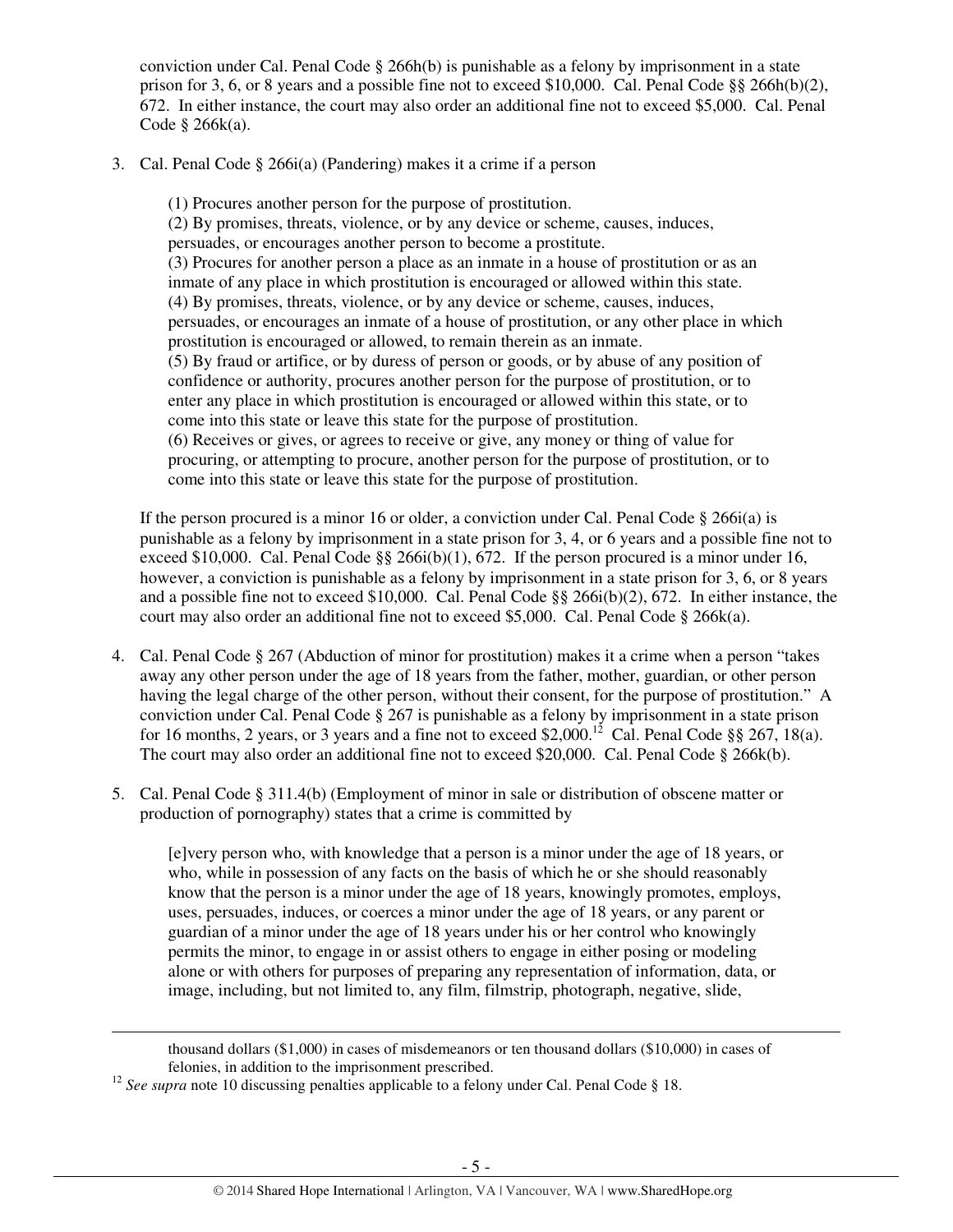photocopy, videotape, video laser disc, computer hardware, computer software, computer floppy disc, data storage media, CD-ROM, or computer-generated equipment or any other computer-generated image that contains or incorporates in any manner, any film, filmstrip, or a live performance involving, sexual conduct by a minor under the age of 18 years alone or with other persons or animals, for commercial purposes . . . .

A conviction under Cal. Penal Code  $\S 311.4(b)$  is punishable as a felony by imprisonment in a state prison for 3, 6, or 8 years and a possible fine not to exceed \$10,000. Cal. Penal Code §§ 311.4(b), 672.

Several other laws, while not expressly commercial in nature, may also apply in cases involving the commercial sexual exploitation of a child. These include the following:

1. Cal. Penal Code § 266j (Procurement of child) provides,

Any person who intentionally gives, transports, provides, or makes available, or who offers to give, transport, provide, or make available to another person, a child under the age of 16 for the purpose of any lewd or lascivious act as defined in Section  $288$ ,<sup>13</sup> or who causes, induces, or persuades a child under the age of 16 to engage in such an act with another person . . . .

A conviction under Cal. Penal Code § 266j is punishable as a felony by imprisonment for 3, 6, or 8 years in a state prison and a fine not to exceed \$15,000. Cal. Penal Code § 266j. The court may also order an additional fine not to exceed \$20,000. Cal. Penal Code § 266k(b).

2. Cal. Penal Code  $\S 261(a)$ –(c) (Rape; "duress"; "menace") states,

(a) Rape is an act of sexual intercourse accomplished with a person not the spouse of the perpetrator, under any of the following circumstances:

. . . . (2) Where it is accomplished against a person's will by means of force, violence, duress, menace, or fear of immediate and unlawful bodily injury on the person or another.

(b) As used in this section, "duress" means a direct or implied threat of force, violence, danger, or retribution sufficient to coerce a reasonable person of ordinary susceptibilities to perform an act which otherwise would not have been performed, or acquiesce in an act to which one otherwise would not have submitted. The total circumstances, including the age of the victim, and his or her relationship to the defendant, are factors to consider in appraising the existence of duress.

(c) As used in this section, "menace" means any threat, declaration, or act which shows an intention to inflict an injury upon another.

l

. . . .

<sup>&</sup>lt;sup>13</sup> Cal. Penal Code § 288(a) states,

Except as provided in subdivision (i), any person who willfully and lewdly commits any lewd or lascivious act, including any of the acts constituting other crimes provided for in Part 1, upon or with the body, or any part or member thereof, of a child who is under the age of 14 years, with the intent of arousing, appealing to, or gratifying the lust, passions, or sexual desires of that person or the child, is guilty of a felony and shall be punished by imprisonment in the state prison for three, six, or eight years.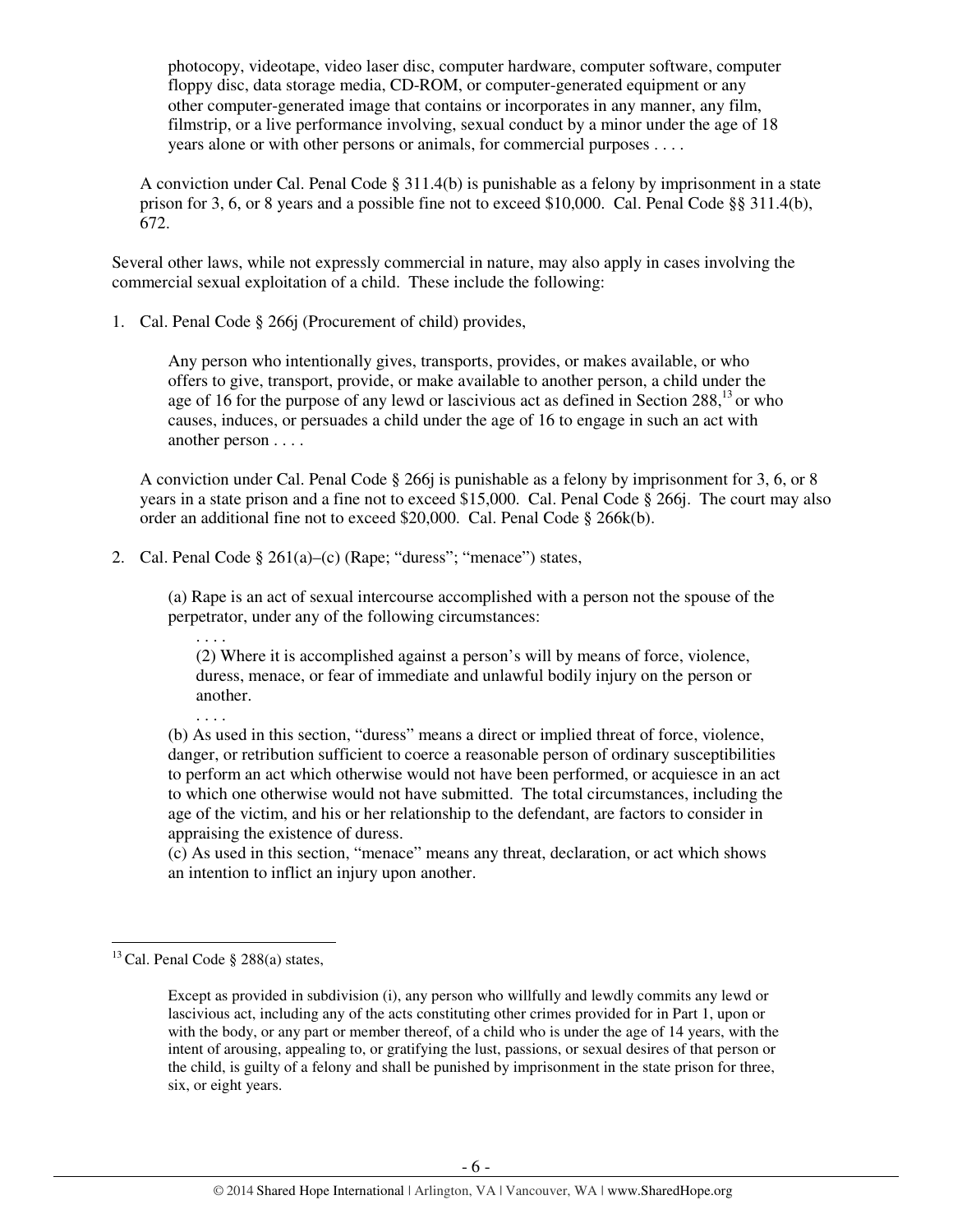A conviction under Cal. Penal Code § 261(a)–(c) generally is punishable as a felony by imprisonment in a state prison for 3, 6, or 8 years and a possible fine not to exceed \$70, if the offender is able to pay. Cal. Penal Code §§ 17(a), 264(a), (b). An additional mandatory fine not to exceed \$5,000 also applies if the rape victim is a minor under 14 years of age. Cal. Penal Code § 294(b) (Restitution fine to be imposed on conviction of violation of specified offenses against children). Convictions under Cal. Penal Code § 261(a)(2), however, result in longer prison terms if the victim is a minor. Specifically, if the victim is younger than 14 years of age, a conviction is punishable by imprisonment in a state prison for 9, 11, or 13 years, but if the victim is a minor 14 years of age or older, a conviction is punishable by imprisonment for 7, 9, or 11 years. Cal. Penal Code  $\S 264(c)$ .

3. Cal. Penal Code § 261.5 (Unlawful sexual intercourse with a minor; misdemeanor or felony violation; civil penalties) states,

(a) Unlawful sexual intercourse is an act of sexual intercourse accomplished with a person who is not the spouse of the perpetrator, if the person is a minor. For the purposes of this section, a "minor" is a person under the age of 18 years and an "adult" is a person who is at least 18 years of age.

(b) Any person who engages in an act of unlawful sexual intercourse with a minor who is not more than three years older or three years younger than the perpetrator, is guilty of a misdemeanor.

(c) Any person who engages in an act of unlawful sexual intercourse with a minor who is more than three years younger than the perpetrator is guilty of either a misdemeanor or a felony, and shall be punished by imprisonment in a county jail not exceeding one year, or by imprisonment pursuant to subdivision (h) of Section 1170 [Determinate sentencing; sentence recall; medical release].<sup>14</sup>

(d) Any person 21 years of age or older who engages in an act of unlawful sexual intercourse with a minor who is under 16 years of age is guilty of either a misdemeanor or a felony, and shall be punished by imprisonment in a county jail not exceeding one year, or by imprisonment pursuant to subdivision (h) of Section 1170 for two, three, or four years.

. . . .

<sup>&</sup>lt;sup>14</sup> Cal. Penal Code § 1170(h) (Determinate sentencing; sentence recall; medical release) (Operative until Jan. 1, 2014) states,

<sup>(1)</sup> Except as provided in paragraph (3), a felony punishable pursuant to this subdivision where the term is not specified in the underlying offense shall be punishable by a term of imprisonment in a county jail for 16 months, or two or three years.

<sup>(2)</sup> Except as provided in paragraph (3), a felony punishable pursuant to this subdivision shall be punishable by imprisonment in a county jail for the term described in the underlying offense. (3) Notwithstanding paragraphs (1) and (2), where the defendant (A) has a prior or current felony conviction for a serious felony described in subdivision (c) of Section 1192.7 [Limitation of plea bargaining] [Operative until Jan. 1, 2014] or a prior or current conviction for a violent felony described in subdivision (c) of Section 667.5 [Enhancement of prison terms for new offenses], (B) has a prior felony conviction in another jurisdiction for an offense that has all the elements of a serious felony described in subdivision (c) of Section 1192.7 or a violent felony described in subdivision (c) of Section 667.5, (C) is required to register as a sex offender pursuant to Chapter 5.5 (commencing with Section 290) of Title 9 of Part 1, or (D) is convicted of a crime and as part of the sentence an enhancement pursuant to Section 186.11 [Pattern of related felony conduct] is imposed, an executed sentence for a felony punishable pursuant to this subdivision shall be served in state prison.

<sup>. . . .</sup>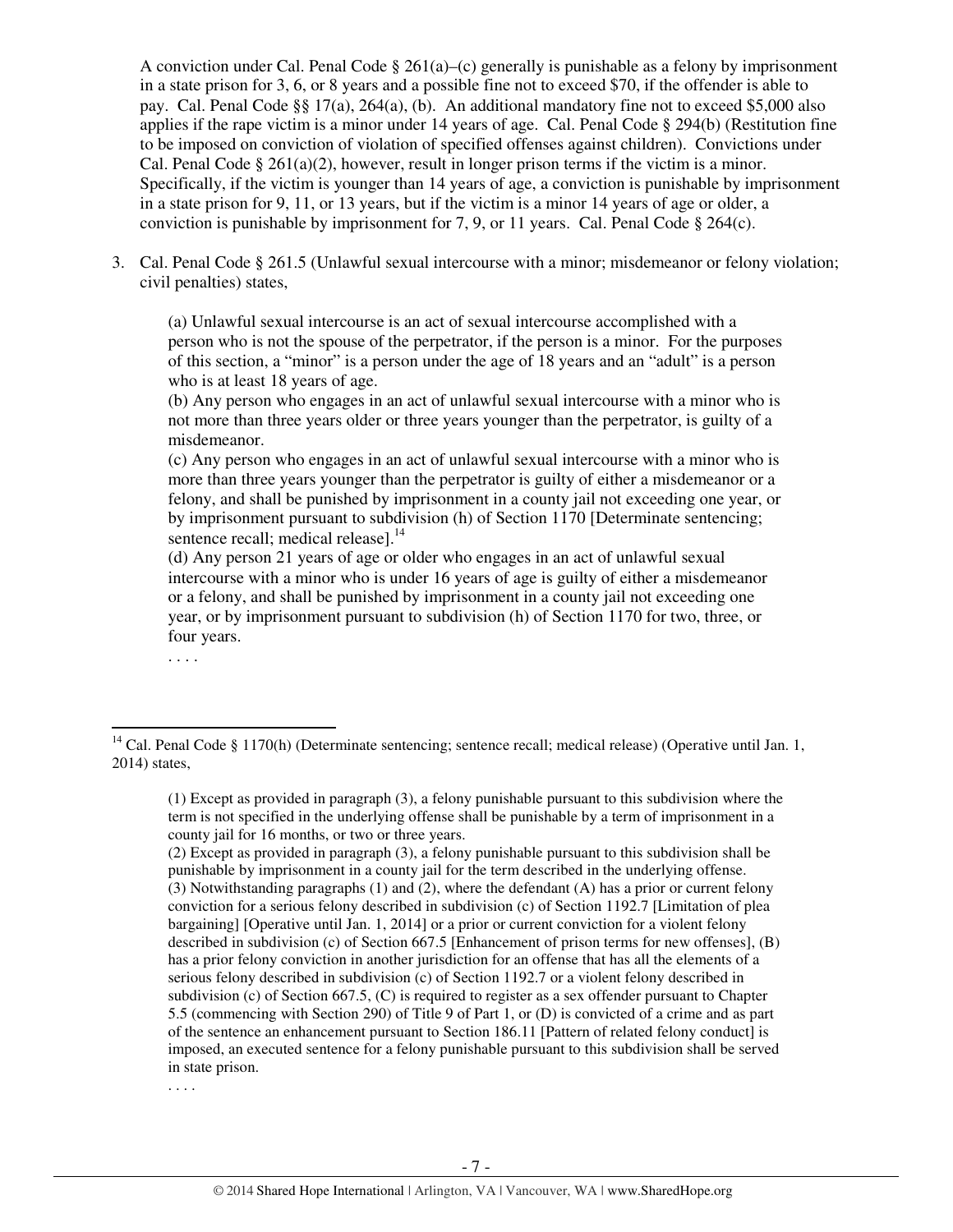A conviction under Cal. Penal Code § 261.5(b) is punishable as a misdemeanor by imprisonment in a county jail up to 6 months, a fine not to exceed \$1,000, or both. Cal. Penal Code §§ 261.5(b), 19. A conviction under Cal. Penal Code  $\S 261.5(c)$  or (d) is punishable as either a misdemeanor or felony. A misdemeanor conviction is punishable by imprisonment in a county jail up to 1 year and a possible fine not to exceed \$1,000. Cal. Penal Code  $\S$ § 261.5(c), (d), 672. A felony conviction under Cal. Penal Code § 261.5(c) is punishable by imprisonment in a county jail for 16 months, 2 years, or 3 years and a possible fine not exceeding \$10,000. Cal. Penal Code §§ 261.5(c), 1170(h)(1), 672. A felony conviction under Cal. Penal Code § 261.5(d) is punishable by imprisonment in a county jail for 2, 3, or 4 years and a possible fine not to exceed \$10,000. Cal. Penal Code §§ 261.5(d), 1170(h)(2), 672. Additionally, for any conviction under this statute, the court may assess an additional fine not to exceed \$70, if the defendant is able to pay. Cal. Penal Code  $\S 261.5(e)(3)$ .

4. Cal. Penal Code § 269(a) (Aggravated sexual assault of child) provides,

Any person who commits any of the following acts upon a child who is under 14 years of age and seven or more years younger than the person is guilty of aggravated sexual assault of a child:

(1) Rape, in violation of paragraph (2) or (6) of subdivision (a) of Section 261.

(2) Rape or sexual penetration, in concert, in violation of Section 264.1.

(3) Sodomy, in violation of paragraph (2) or (3) of subdivision (c), or subdivision (d), of Section 286.

(4) Oral copulation, in violation of paragraph (2) or (3) of subdivision (c), or subdivision (d), of Section 288a.

(5) Sexual penetration, in violation of subdivision (a) of Section 289.

A conviction under Cal. Penal Code  $\S 269(a)$  is punishable as a felony by imprisonment of 15 years to life in a state prison and a possible fine not to exceed \$10,000. Cal. Penal Code §§ 269(b), 672. Cal. Penal Code § 269(c) further provides that "[t]he court shall impose a consecutive sentence for each offense that results in a conviction under this section if the crimes involve separate victims or involve the same victim on separate occasions as defined in subdivision (d) of Section 667.6 [Enhancement and fine for prior conviction or prior term for sex offense]."

5. Cal. Penal Code § 288(a) (Lewd or lascivious acts involving children) makes it a crime for

any person who willfully and lewdly commits any lewd or lascivious act, including any of the acts constituting other crimes provided for in Part 1, upon or with the body, or any part or member thereof, of a child who is under the age of 14 years, with the intent of arousing, appealing to, or gratifying the lust, passions, or sexual desires of that person or the child . . . .

A conviction under Cal. Penal Code  $\S 288(a)$  is punishable as a felony by imprisonment in a state prison for 3, 6, or 8 years and a possible fine not to exceed \$10,000. Cal. Penal Code §§ 288(a), 672. If the defendant uses "force, violence, duress, menace, or fear of immediate and unlawful bodily injury on the victim or another person," however, a conviction is punishable by imprisonment in a state prison for 5, 8, or 10 years and a possible fine not to exceed \$10,000. Cal. Penal Code §§ 288(b)(1), 672. If the defendant personally inflicted "bodily harm"<sup>15</sup> on the victim during the commission of Cal. Penal Code  $\S 288(a)$ , the term of imprisonment is extended to life with the possibility of parole. Cal. Penal Code  $\S 288(i)(1)$ . Furthermore, if the victim is 14 or 15 years old and the defendant "is at least 10 years older than the child," a conviction is punishable as either a

<sup>&</sup>lt;sup>15</sup> For the purposes of Cal. Penal Code § 288(a), "bodily harm" is defined as "any substantial physical injury resulting from the use of force that is more than the force necessary to commit the offense." Cal. Penal Code  $§$  288(i)(3).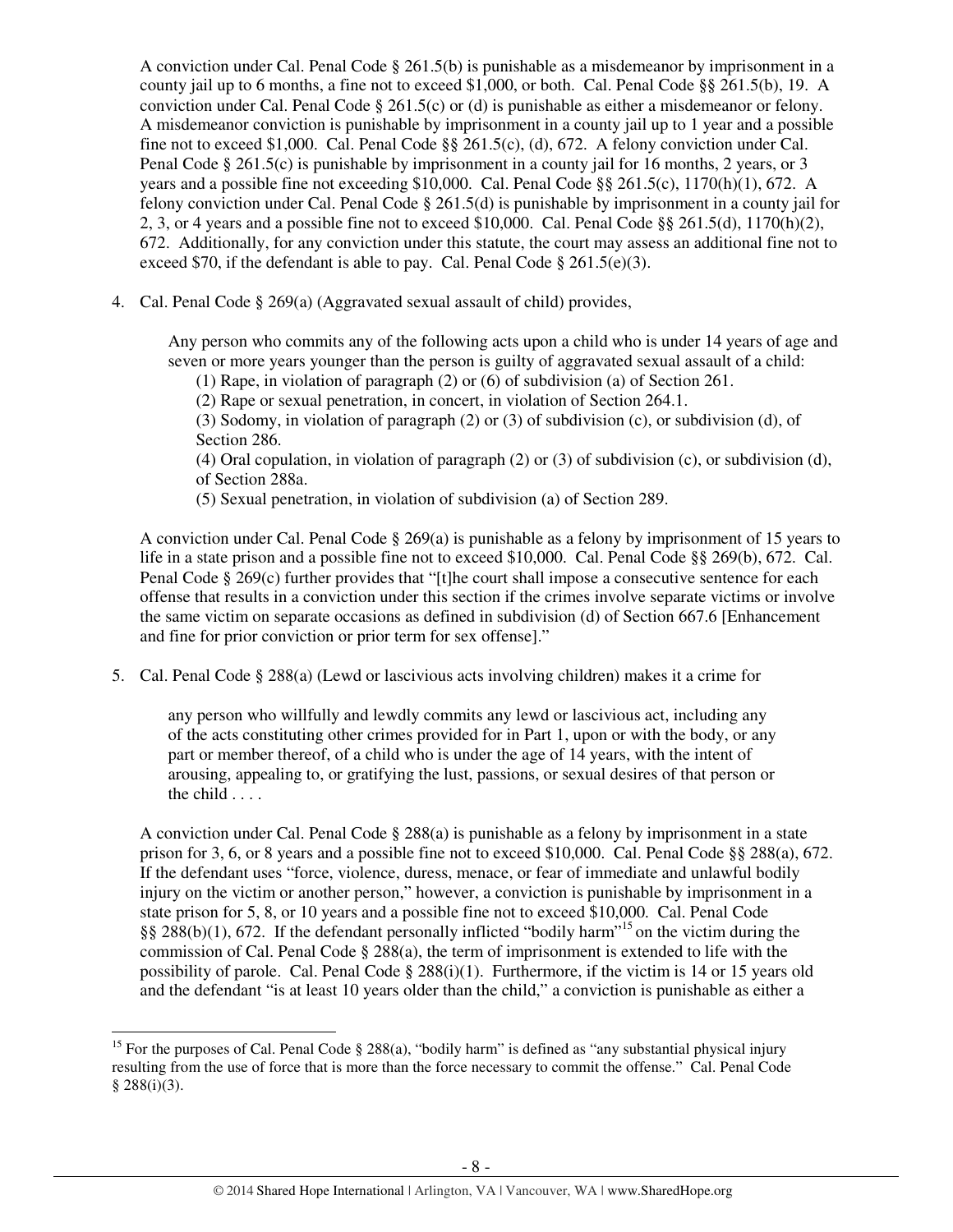misdemeanor by imprisonment in a county jail up to 1 year and a possible fine not to exceed \$1,000, or a felony by imprisonment in a state prison for 1, 2, or 3 years and a possible fine not to exceed \$10,000. Cal. Penal Code §§ 288(c)(1), 17(b), 672. Other enhancement provisions may also apply.<sup>16</sup> Lastly, if the victim was under 14 years of age, "[a]ny person convicted of . . . [Cal. Penal Code § 288] shall not have his or her sentence suspended until the court obtains a report from a reputable psychiatrist, from a reputable psychologist who meets the standards set forth in Section 1027, as to the mental condition of that person." Cal. Penal Code § 288.1 (Sentencing for crime against child).

6. Cal. Penal Code § 288.3(a) (Contact or communication with minor with knowledge and intent to commit specified offenses punishable by imprisonment; additional punishment for repeat violation) makes it a crime if a person

contacts or communicates with<sup>17</sup> a minor, or attempts to contact or communicate with a minor, who knows or reasonably should know that the person is a minor, with intent to commit an offense specified in Section. . . 261 [Rape; "duress"; "menace"], 264.1 [Punishment for aiding or abetting rape], . . . 286 [Sodomy], 288 [Lewd or lascivious acts involving children], 288a [Oral copulation], 288.2 [Sending harmful matter to minor by telephone messages, electronic mail, Internet, or commercial online service; Defenses; Exemption of carrier, broadcaster, or transmitter], 289 [Penetration by foreign object], 311.1 [Sale or distribution of obscene matter depicting person under age of 18 years engaging in sexual conduct], 311.2 [Production, distribution, or exhibition of obscene matter], 311.4 [Employment of minor in sale or distribution of obscene matter or production of pornography] or 311.11 [Possession or control of child pornography; persons previously convicted guilty of felony] involving the minor . . . .

A conviction under Cal. Penal Code § 288.3(a) is punishable as a felony "by imprisonment in the state prison for the term prescribed for an attempt<sup>18</sup> to commit the intended offense" and a fine not to

<sup>18</sup> Cal. Penal Code § 664 (Punishment for unsuccessful attempt to commit crime) states,

 $\overline{a}$ 

Every person who attempts to commit any crime, but fails, or is prevented or intercepted in its perpetration, shall be punished where no provision is made by law for the punishment of those attempts, as follows:

(a) If the crime attempted is punishable by imprisonment in the state prison, or by imprisonment pursuant to subdivision (h) of Section 1170, the person guilty of the attempt shall be punished by imprisonment in the state prison or in a county jail, respectively, for onehalf the term of imprisonment prescribed upon a conviction of the offense attempted. . . . (b) If the crime attempted is punishable by imprisonment in a county jail, the person guilty of the attempt shall be punished by imprisonment in a county jail for a term not exceeding onehalf the term of imprisonment prescribed upon a conviction of the offense attempted. (c) If the offense so attempted is punishable by a fine, the offender convicted of that attempt shall be punished by a fine not exceeding one-half the largest fine which may be imposed

<sup>&</sup>lt;sup>16</sup> A person convicted under Cal. Penal Code § 288 "shall receive a five-year enhancement for a prior conviction" under Cal. Penal Code § 261, § 262, § 264.1, § 269, § 285, § 286, § 288, § 288a, § 288.5 or § 289. Cal. Penal Code § 667.51(a), (b). If, however, the defendant has more than one prior conviction for any of the previously listed offenses, a conviction under Cal. Penal Code § 288 or § 288.5 is punishable by imprisonment in a state prison for 15 years to life. Cal. Penal Code § 667.51(c). Furthermore, a defendant convicted of a felony under Cal. Penal Code § 288(a), or (c)(1) is subject to an additional one-year term of imprisonment in a state prison if "the offense was committed with a minor for money or other consideration." Cal. Penal Code § 675(a).

<sup>&</sup>lt;sup>17</sup> Cal. Penal Code § 288.3(b) (Contact or communication with minor with knowledge and intent to commit specified offenses punishable by imprisonment; additional punishment for repeat violation) defines "contacts or communicates with" as including "direct and indirect contact or communication that may be achieved personally or by use of an agent or agency, any print medium, any postal service, a common carrier or communication common carrier, any electronic communications system, or any telecommunications, wire, computer, or radio communications device or system."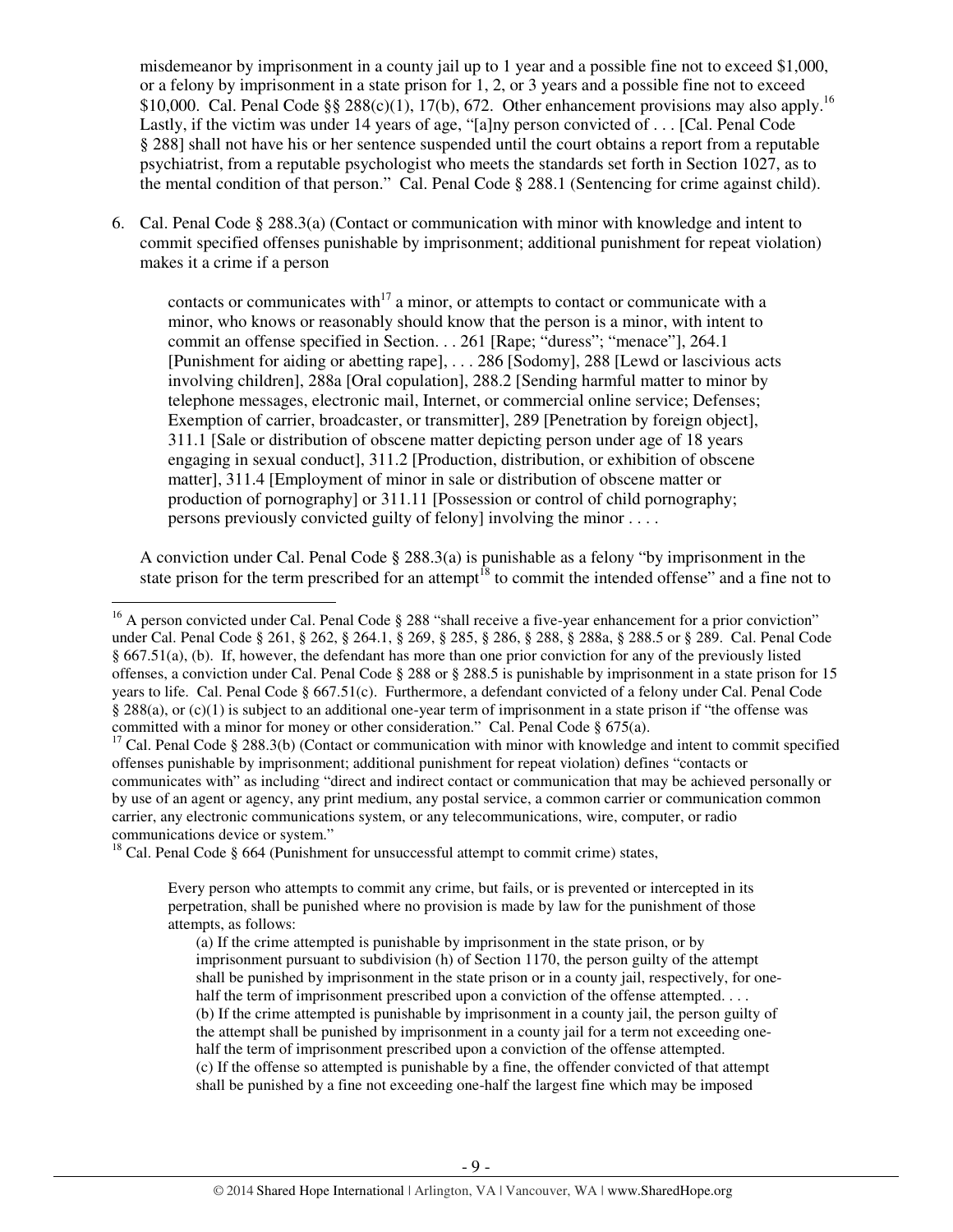exceed \$10,000. Cal. Penal Code § 288.3(a), 17(a), 672. Subsequent convictions under this statute are punishable by "an additional and consecutive term of imprisonment in the state prison for five years." Cal. Penal Code § 288.3(c).

7. Cal. Penal Code § 288.4(a)(1) (Arrangement of meeting with minor for purpose of engaging in certain lewd and lascivious behavior; punishment) makes it a crime if a person

motivated by an unnatural or abnormal sexual interest in children, arranges a meeting with a minor or a person he or she believes to be a minor for the purpose of exposing his or her genitals or pubic or rectal area, having the child expose his or her genitals or pubic or rectal area, or engaging in lewd or lascivious behavior . . . .

A conviction under Cal. Penal Code  $\S 288.4(a)(1)$  is punishable as a misdemeanor by imprisonment in a county jail up to 1 year, a fine not to exceed \$5,000, or both.<sup>19</sup> Cal. Penal Code §§ 288.4(a)(1), 17(a). If, however, the defendant "goes to the arranged meeting place at or about the arranged time," a conviction is punishable as a felony by imprisonment in a state prison for 2, 3, or 4 years and a possible fine not to exceed \$10,000. Cal. Penal Code §§ 288.4(b), 17(a), 672. First time convictions are also subject to an additional mandatory fine of \$300 while subsequent convictions are subject to an additional mandatory fine of \$500, if the offender is able to pay. Cal. Penal Code  $\S$ § 290.3(a), 290(c).

*1.3 Prostitution statutes refer to the sex trafficking statute to identify the commercially sexually exploited minor as a trafficking victim.* 

Neither of California's prostitution related statutes, Cal. Penal Code  $\S$  647(b)<sup>20</sup> (Disorderly conduct; restrictions on probation) and § 653.22(a) (Loitering with intent to commit prostitution; determination of intent), refer to § 236.1, the human trafficking statute, when a minor is involved in prostitution.

- 1.3.1 Recommendation: Amend Cal. Penal Code § 647(b) (Disorderly conduct; restrictions on probation) and § 653.22(a) (Loitering with intent to commit prostitution; determination of intent) when a minor is involved in prostitution, to refer to Cal. Penal Code § 236.1 (Human trafficking defined; punishment) to ensure that commercially sexually exploited minors are properly identified as trafficking victims.
- *1.4 The state racketeering or gang crimes statute includes sex trafficking and commercial sexual exploitation of children (CSEC) offenses as predicate acts allowing the statute to be used to prosecute trafficking crimes.*

Cal. Penal Code §§ 186–186.8 (California Control of Profits of Organized Crime Act) requires forfeiture of assets derived from a pattern of criminal profiteering activity but does not makes it a separate crime to engage in a pattern of criminal profiteering activity. "Criminal profiteering activity" is defined in Cal. Penal Code § 186.2 and includes the following:

l

. . . .

(d) If a crime is divided into degrees, an attempt to commit the crime may be of any of those degrees, and the punishment for the attempt shall be determined as provided by this section.

upon a conviction of the offense attempted.

<sup>&</sup>lt;sup>19</sup> If the defendant has "a prior conviction for an offense listed in subdivision (c) of Section 290," a conviction under this statute is as punishable a felony by imprisonment in a state prison for 16 months, 2 years, or 3 years and a possible fine not to exceed \$10,000. Cal. Penal Code §§ 288.4(a)(2), 17(a), 18(a), 672.

<sup>&</sup>lt;sup>20</sup> Here and elsewhere in this report that Cal. Penal Code  $\S$  647 is quoted or cited, it has been updated to reflect the amendments added by the passage of Senate Bill 1304, 2014 (effective January 1, 2015).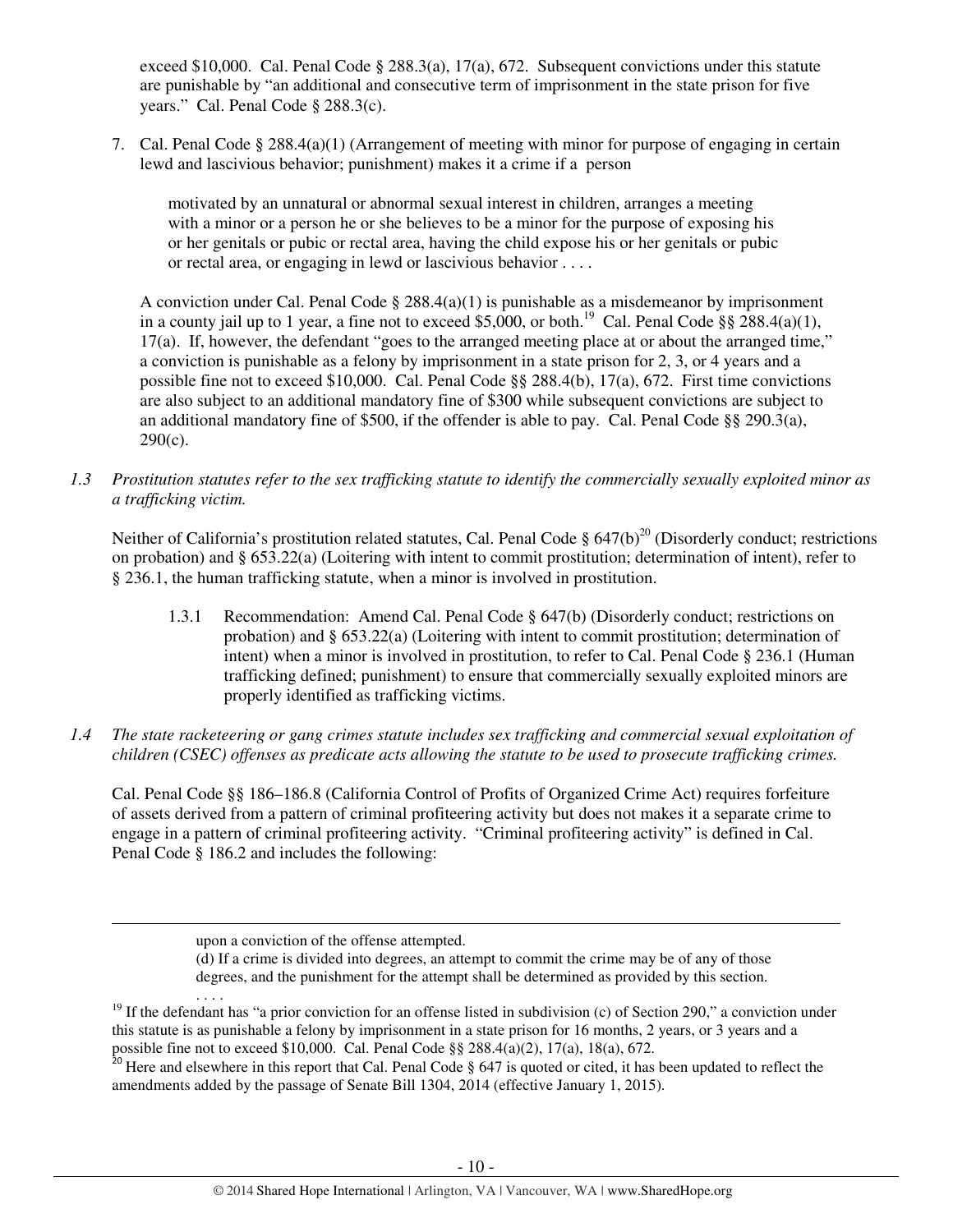(3) Child pornography or exploitation, as defined in subdivision (b) of Section 311.2, or Section 311.3 or 311.4, which may be prosecuted as a felony.

. . . . (9) Kidnapping, as defined in Section 207.

. . . .

(12) Pimping and pandering, as defined in Section 266.

. . . .

. . . .

. . . .

(19) Any of the offenses contained in Chapter 7.5 (commencing with Section 311) of Title 9, relating to obscene matter, or in Chapter 7.6 (commencing with Section 313) of Title 9, relating to harmful matter that may be prosecuted as a felony.

(25) Conspiracy to commit any of the crimes listed above, as defined in Section 182.

(28) Human trafficking, as defined in Section 236.1.

(29) Any crime in which the perpetrator induces, encourages, or persuades a person under 18 years of age to engage in a commercial sex act. For purposes of this paragraph, a commercial sex act means any sexual conduct on account of which anything of value is given or received by any person.

(30) Any crime in which the perpetrator, through force, fear, coercion, deceit, violence, duress, menace, or threat of unlawful injury to the victim or to another person, causes a person under 18 years of age to engage in a commercial sex act. For purposes of this paragraph, a commercial sex act means any sexual conduct on account of which anything of value is given or received by any person.

. . . .

(33) Abduction or procurement by fraudulent inducement for prostitution, as defined in Section 266a.

A pattern of criminal profiteering activity is defined in Cal. Penal Code §186.2 and means "engaging in at least two incidents of criminal profiteering, as defined by this chapter, that meet the following requirements:

(A) Have the same or a similar purpose, result, principals, victims, or methods of commission, or are otherwise interrelated by distinguishing characteristics.

(B) Are not isolated events.

(C) Were committed as a criminal activity of organized crime.

Following a conviction of a criminal profiteering offense, the offender is subject to mandatory asset forfeiture pursuant to Cal. Penal Code §§ 186.3-186.5. Cal. Penal Code 186.3 states,

(a)In any case in which a person is alleged to have been engaged in a pattern of criminal profiteering activity, upon a conviction of the underlying offense, the assets listed in subdivisions (b) and (c) shall be subject to forfeiture upon proof of the provisions of subdivision (d) of Section 186.5.

(b)Any property interest whether tangible or intangible, acquired through a pattern of criminal profiteering activity.

(c)All proceeds of a pattern of criminal profiteering activity, which property shall include all things of value that may have been received in exchange for the proceeds immediately derived from the pattern of criminal profiteering activity.

Cal. Penal Code § 186.4 states,

(a) The prosecuting agency shall, in conjunction with the criminal proceeding, file a petition of forfeiture with the superior court of the county in which the defendant has been charged with the underlying criminal offense, which shall allege that the defendant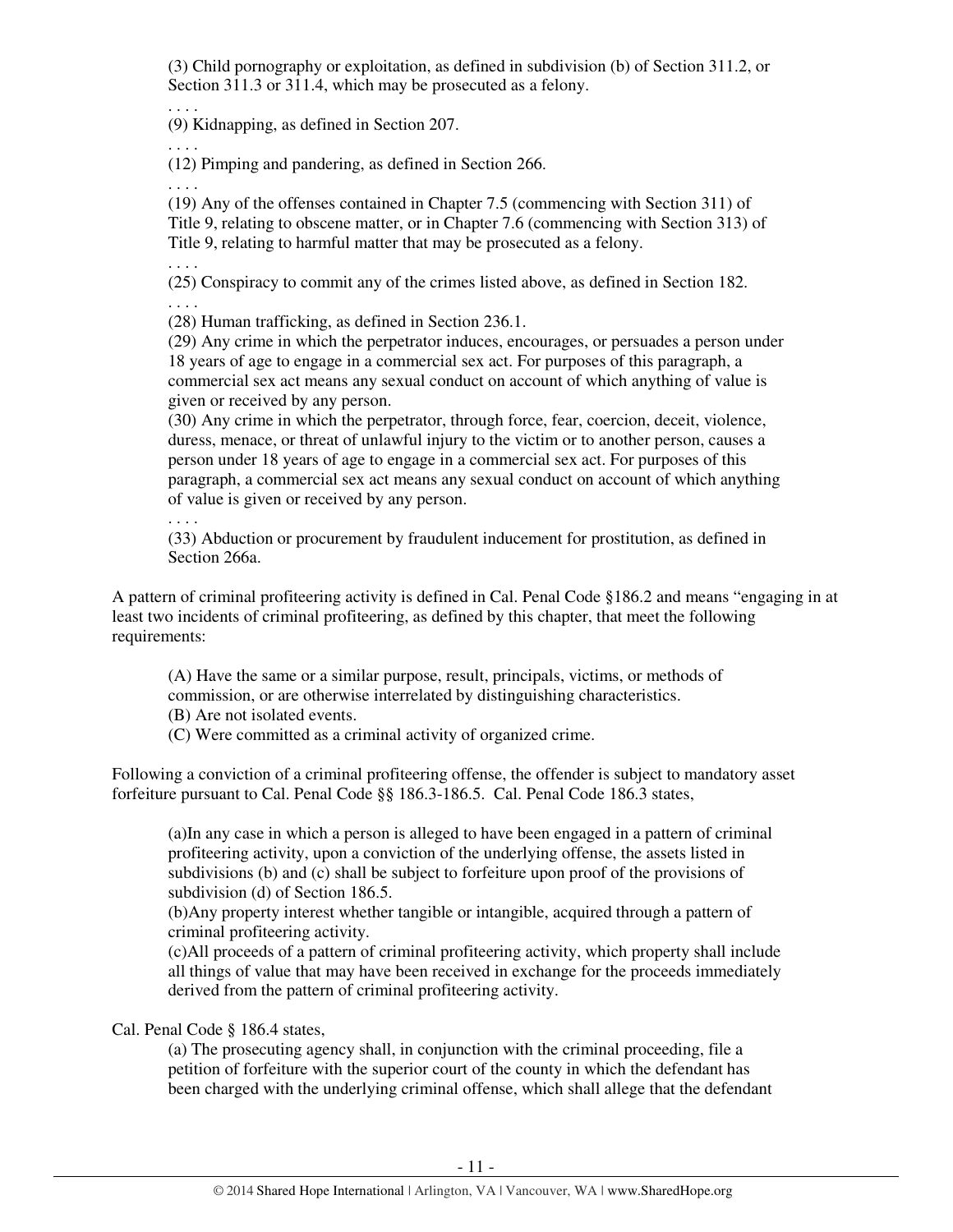has engaged in a pattern of criminal profiteering activity, including the acts or threats chargeable as crimes and the property forfeitable pursuant to Section 186.3.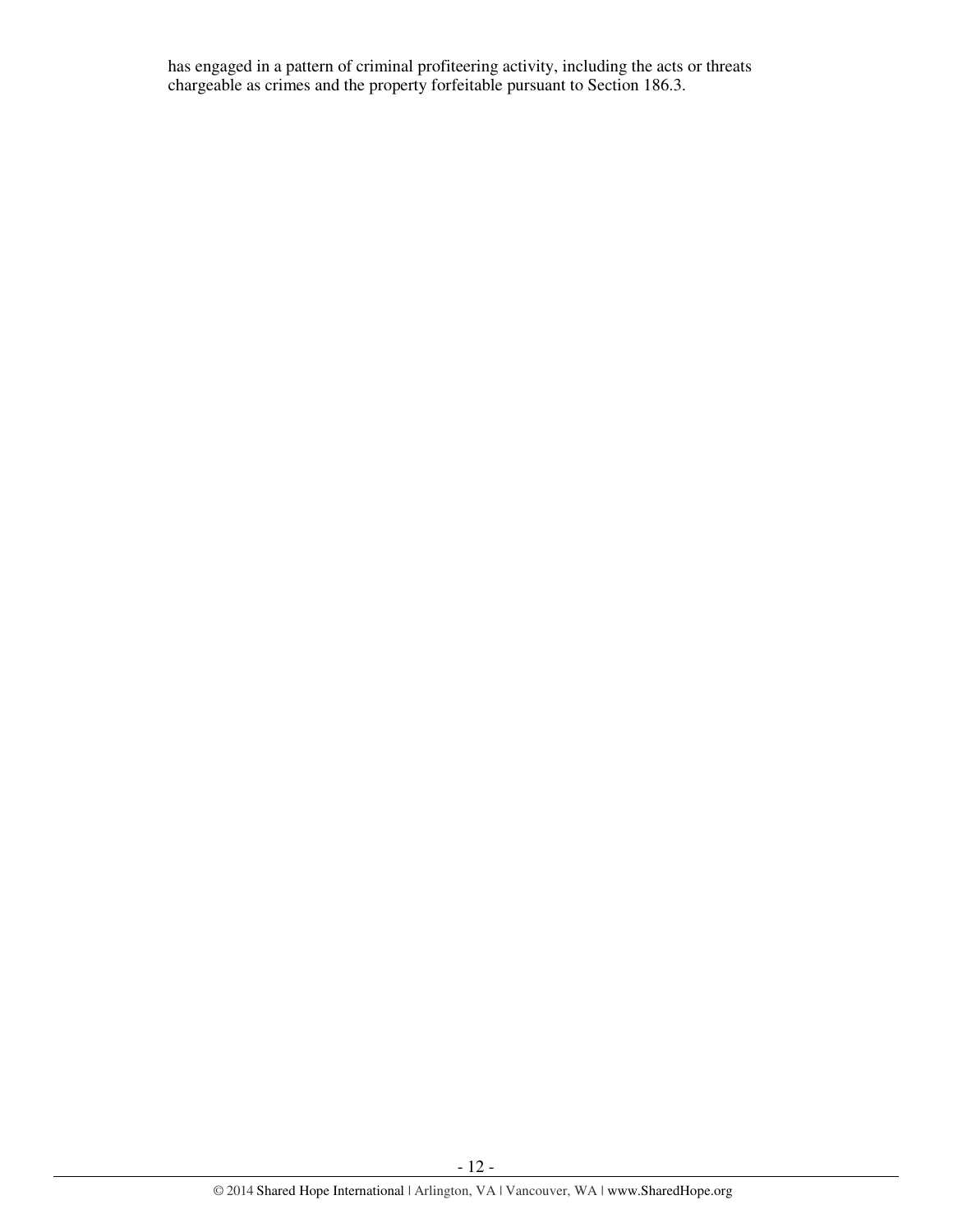#### **FRAMEWORK ISSUE 2: CRIMINAL PROVISIONS FOR DEMAND**

#### *Legal Components:*

- *2.1 The state sex trafficking law can be applied to the buyers of commercial sex acts with a victim of domestic minor sex trafficking.*
- *2.2 Buyers of commercial sex acts with a minor can be prosecuted under commercial sexual exploitation of children (CSEC) laws.*
- *2.3 Solicitation laws differentiate buying sex acts with an adult and buying sex acts with a minor under 18.*
- *2.4 Penalties for buyers of commercial sex acts with minors are as high as federal penalties.*
- *2.5 Using the Internet to lure, entice, or purchase, or attempt to lure, entice, or purchase commercial sex acts with a minor is a separate crime or results in an enhanced penalty for buyers.*
- *2.6 No age mistake defense is permitted for a buyer of commercial sex acts with any minor under 18.*
- *2.7 Base penalties for buying sex acts with a minor under 18 are sufficiently high and not reduced for older minors.*
- *2.8 Financial penalties for buyers of commercial sex acts with minors are sufficiently high to make it difficult for buyers to hide the crime.*
- *2.9 Buying and possessing child pornography carries penalties as high as similar federal offenses.*
- *2.10 Convicted buyers of commercial sex acts with minors and child pornography are required to register as sex offenders.*

\_\_\_\_\_\_\_\_\_\_\_\_\_\_\_\_\_\_\_\_\_\_\_\_\_\_\_\_\_\_\_\_\_\_\_\_\_\_\_\_\_\_\_\_\_\_\_\_\_\_\_\_\_\_\_\_\_\_\_\_\_\_\_\_\_\_\_\_\_\_\_\_\_\_\_\_\_\_\_\_\_\_\_\_\_\_\_\_\_\_\_\_\_\_

## *Legal Analysis:*

l

*2.1 The state sex trafficking law can be applied to the buyers of commercial sex acts with a victim of domestic minor sex trafficking.* 

Cal. Penal Code § 236.1 (Human trafficking defined; punishment) does not apply to buyers who purchase sex with a minor. Cal. Penal Code § 236.1 does not prohibit the act of purchasing a commercial sex act. Moreover, Cal. Penal Code § 236.1(a) does not include in its list of predicate crimes the statute most applicable to buyers:  $\S$  647(b) (Disorderly conduct; restrictions on probation).<sup>21</sup>

- 2.1.1 Recommendation: Amend Cal. Penal Code § 236.1(a)-(c) (Human trafficking defined; punishment) to include a violation of and § 647(b) (Disorderly conduct; restrictions on probation) when the victim is a minor, without regard to the use of force, fraud or coercion.
- *2.2 Buyers of commercial sex acts with a minor can be prosecuted under commercial sexual exploitation of children (CSEC) laws.*

California does not have a law specifically prohibiting the buying of sex with a minor.<sup>22</sup> Buyers may, however, be prosecuted under California's general age-neutral solicitation statute. Cal. Penal Code  $§ 647(b)<sup>23</sup>$  (Disorderly conduct; restrictions on probation) states,

<sup>&</sup>lt;sup>21</sup> *See infra* Section 2.2 for the substantive provision of Cal. Penal Code § 647(b) (Disorderly conduct; Restrictions on probation).

<sup>&</sup>lt;sup>22</sup> Caselaw interpreting Cal. Penal Code § 266i(a) (Pandering) precludes application of this CSEC offense to buyers. In People v. Dixon, 191 Cal.App.4th 1154 (2011), the defendant was charged with pandering for soliciting sex with a 17-year old via text message by offering her over \$200. *Id.* at 1156. The defendant was convicted as "a person who '[b]y promises, threats, violence, or by any device or scheme, causes, induces, persuades, or encourages another person to become a prostitute' (§ 266i, subd. (a)(2).)" *Id.* The court agreed with the defendant on appeal that "'a person who seeks sex for himself, and uses the money as an inducement, is not a panderer.'" *Id.* The court followed the reasoning of California's Supreme Court that defined a panderer "in a similar context . . . [as] one '"who procures the gratification of the passion of lewdness for another."' (People v. Roderigas (1874) 49 Cal. 9, 11). *Id.* The court further noted: "As to the sexual desires of others, 'pandering' means the business of recruiting a prostitute,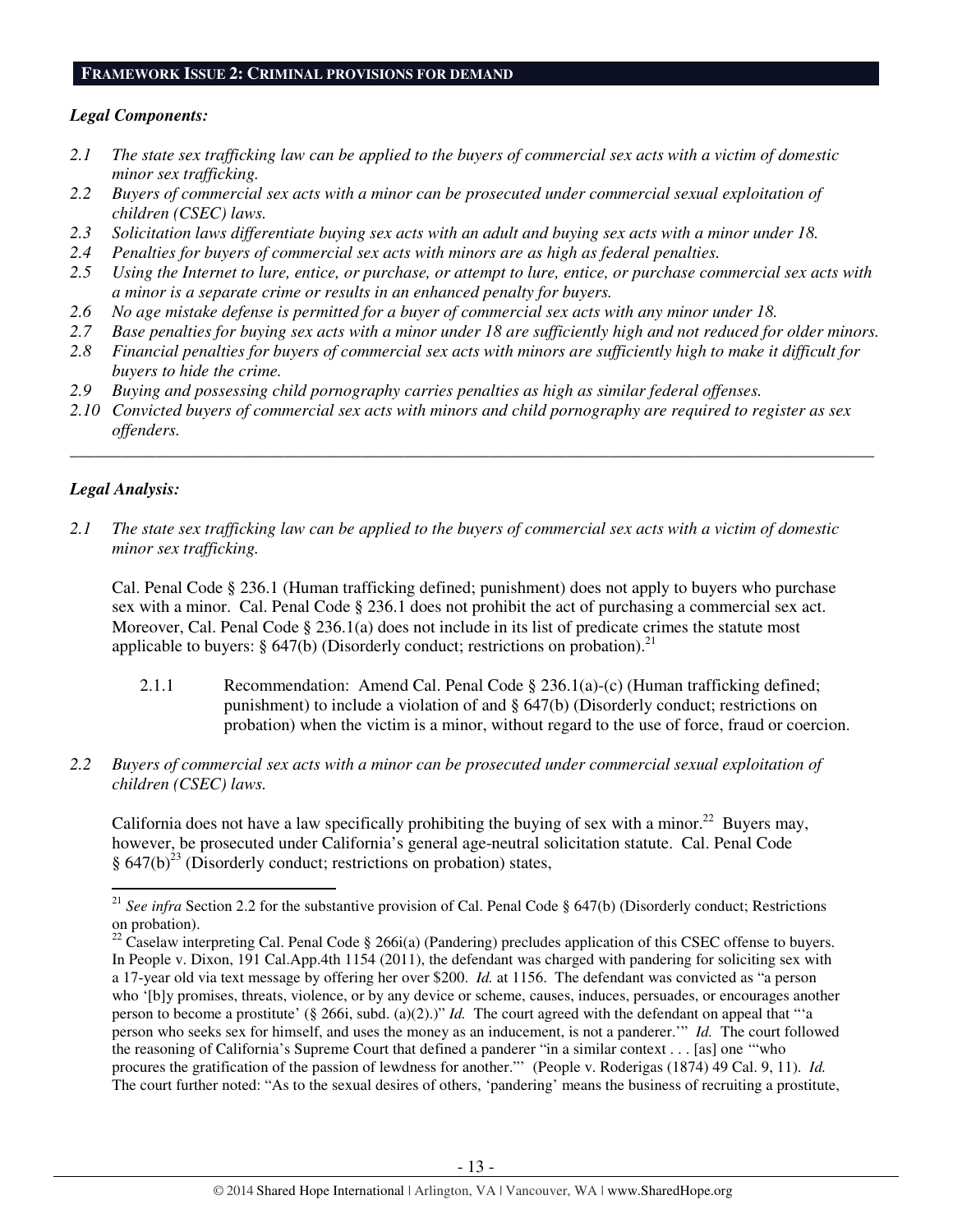[E]very person who commits any of the following acts is guilty of disorderly conduct, a misdemeanor:

. . . . (b) Who solicits or who agrees to engage in or who engages in any act of prostitution.<sup>24</sup> A person agrees to engage in an act of prostitution when, with specific intent to so engage, he or she manifests an acceptance of an offer or solicitation to so engage, regardless of whether the offer or solicitation was made by a person who also possessed the specific intent to engage in prostitution. An agreement to engage in an act of prostitution shall not constitute a violation of this subdivision unless some act, in addition to the agreement, is done within this state in furtherance of the commission of an act of prostitution by the person agreeing to engage in that act. . . .

A conviction under this statute is punishable as a misdemeanor by imprisonment in a county jail up to 6 months, a fine not to exceed \$1,000, or both. Cal. Penal Code §§ 647(b), 672, 19. Second convictions under Cal. Penal Code § 647(b) are subject to a mandatory minimum of 45 days in a county jail, while subsequent convictions are subject to a mandatory minimum of 90 days in a county jail. Cal. Penal Code § 647(k). In instances where a "violation of subdivision (b) . . . was committed within 1,000 feet of a private residence and with the use of a vehicle," the court may also suspend a buyer's driver's license up to 30 days.<sup>25</sup> Cal. Penal Code § 647(k). For any conviction under this statute, the court may also order an additional fine not to exceed \$70, if the defendant is able to pay. Cal. Penal Code § 647.1.

- 2.2.1 Recommendation: Amend Cal. Penal Code § 647(b) (Disorderly conduct; restrictions on probation) to impose enhanced penalties where a person solicits or pays for sex with a minor under the age of 18.
- *2.3 Solicitation laws differentiate buying sex acts with an adult and buying sex acts with a minor under 18.*

Cal. Penal Code  $\S 647(b)^{26}$  (Disorderly conduct; restrictions on probation) does not differentiate between the buying of sex with an adult or a minor. $27$ 

- 2.3.1 Recommendation: Amend Cal. Penal Code § 647(b) (Disorderly conduct; restrictions on probation) to expressly prohibit soliciting a minor under the age of 18.
- *2.4 Penalties for buyers of commercial sex acts with minors are as high as federal penalties.*

A conviction under Cal. Penal Code §  $647(b)^{28}$  (Disorderly conduct; restrictions on probation)<sup>29</sup> is punishable as a misdemeanor by imprisonment in a county jail up to 6 months, a fine not to exceed

l

<sup>26</sup> *See supra* note 20.

finding a place of business for a prostitute, or soliciting customers for a prostitute. (Black's Law Dict. (7th ed. 1999) p. 1135; see United States v. Williams (2008) 553 U.S. 285, 308, fn. 1 [170 L.Ed.2d 650, 672, fn. 1, 128 S.Ct. 1830].)." *Id.* at 1159-1160.

<sup>23</sup> *See supra* note 20.

<sup>&</sup>lt;sup>24</sup> Cal. Penal Code § 647(b) defines "prostitution" as "any lewd act between persons for money or other consideration."

<sup>&</sup>lt;sup>25</sup> Cal. Penal Code  $\S$  647(k) states,

In lieu of the suspension, the court may order a person's privilege to operate a motor vehicle restricted, for not more than six months, to necessary travel to and from the person's place of employment or education. If driving a motor vehicle is necessary to perform the duties of the person's employment, the court may also allow the person to drive in that person's scope of employment.

<sup>&</sup>lt;sup>27</sup> See supra Section 2.2 for the substantive provisions of Cal. Penal Code § 647(b) and § 266e.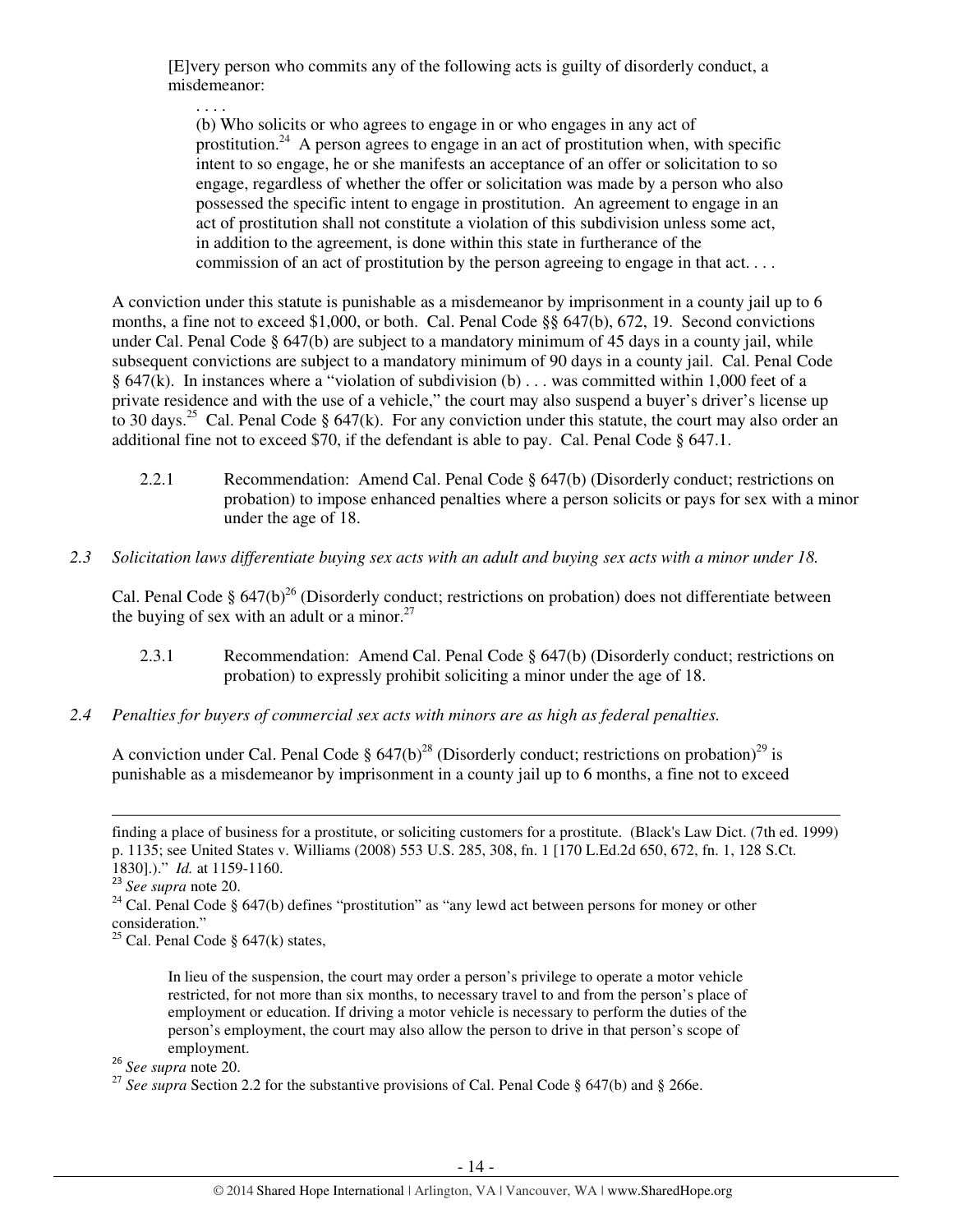\$1,000, or both. Cal. Penal Code §§ 647(b), 19. Second convictions under Cal. Penal Code § 647(b) are subject to a mandatory minimum of 45 days in a county jail, while subsequent convictions are subject to a mandatory minimum of 90 days in a county jail. Cal. Penal Code  $\S$  647(k). When a "violation of subdivision (b) . . . was committed within 1,000 feet of a private residence and with the use of a vehicle," the court may also suspend the buyer's driver's license up to 30 days.<sup>30</sup> Cal. Penal Code § 647(k). For any conviction under Cal. Penal Code  $\S$  647(b), the court may also order an additional fine not to exceed \$70, if the defendant is able to pay. Cal. Penal Code § 647.1.

In comparison, if the victim is under the age of 14, a conviction under the Trafficking Victims Protection Act  $(TVPA)^{31}$  for child sex trafficking is punishable by 15 years to life imprisonment and a fine not to exceed \$250,000. 18 U.S.C. §§ 1591(b)(1), 3559(a)(1), 3571(b)(3). If the victim is between the ages of 14–17, a conviction is punishable by 10 years to life imprisonment and a fine not to exceed \$250,000. 18 U.S.C.  $\S$ § 1591(b)(2), 3559(a)(1), 3571(b)(3). A conviction is punishable by mandatory life imprisonment, however, if the buyer has a prior conviction for a federal sex offense<sup>32</sup> against a minor. 18 U.S.C. § 3559(e)(1). To the extent buyers can be prosecuted under other federal CSEC laws,<sup>33</sup> a conviction is punishable by penalties ranging from a fine not to exceed \$250,000 to life imprisonment and a fine not to exceed  $$250,000.<sup>34</sup>$ 

- 2.4.1 Recommendation: Amend Cal. Penal Code § 647(b) (Disorderly conduct; restrictions on probation) to expressly classify and punish the crime as a felony when commercial sex is purchased with a minor under the age of 18 and to raise the penalties to reflect the seriousness of this crime.
- *2.5 Using the Internet to lure, entice, or purchase, or attempt to lure, entice, or purchase commercial sex acts with a minor is a separate crime or results in an enhanced penalty for buyers.*

Cal. Penal Code § 288.3(a) (Contact or communication with minor with knowledge and intent to commit specified offenses punishable by imprisonment; additional punishment for repeat violation) makes it a crime if a person

 $\overline{a}$ 

an offense under section 1591 [18 USCS § 1591] (relating to sex trafficking of children), 2241 [18 USCS § 2241] (relating to aggravated sexual abuse), 2242 [18 USCS § 2242] (relating to sexual abuse),  $2244(a)(1)$  [18 USCS §  $2244(a)(1)$ ] (relating to abusive sexual contact),  $2245$  [18 USCS § 2245] (relating to sexual abuse resulting in death), 2251 [18 USCS § 2251] (relating to sexual exploitation of children), 2251A [18 USCS § 2251A] (relating to selling or buying of children), 2422(b) [18 USCS § 2422(b)] (relating to coercion and enticement of a minor into prostitution), or 2423(a) [18 USCS § 2423(a)] (relating to transportation of minors).

<sup>33</sup> 18 U.S.C. §§ 2251A(b) (Selling or buying of children), 2251(a) (Sexual exploitation of children), 2423(a) (Transportation of a minor with intent for minor to engage in criminal sexual activity), 2422(a) (Coercion and enticement), 2252(a)(2), (a)(4) (Certain activities relating to material involving the sexual exploitation of minors).

 $34$  18 U.S.C. §§ 2251A(b) (conviction punishable by imprisonment for 30 years to life and a fine), 2251(e) (conviction punishable by imprisonment for 15–30 years and a fine), 2423(a) (conviction punishable by imprisonment for 10 years to life and a fine), 2422(a) (conviction punishable by a fine, imprisonment up to 20 years, or both),  $2252(a)(2)$ , (4) (stating that a conviction under subsection (a)(2) is punishable by imprisonment for 5–20 years and a fine, while a conviction under subsection (a)(4) is punishable by imprisonment up to 10 years, a fine, or both); *see also* 18 U.S.C. §§ 3559(a)(1) (classifying all of the above listed offenses as felonies), 3571(b)(3) (providing a fine up to \$250,000 for any felony conviction).

<sup>28</sup> *See supra* note 20.

<sup>&</sup>lt;sup>29</sup> *See supra* Section 2.2 for the substantive provisions of Cal. Penal Code § 647(b).

<sup>30</sup> *See supra* note 25.

<sup>&</sup>lt;sup>31</sup> Trafficking Victims Protection Act (TVPA) of 2000, Pub. L. No. 106-386, 114 Stat. 1464, 1466 (codified in scattered sections of 18 and 22 U.S.C.).

<sup>&</sup>lt;sup>32</sup> Pursuant to 18 U.S.C. § 3559 $(e)(2)$ , "federal sex offense" is defined as: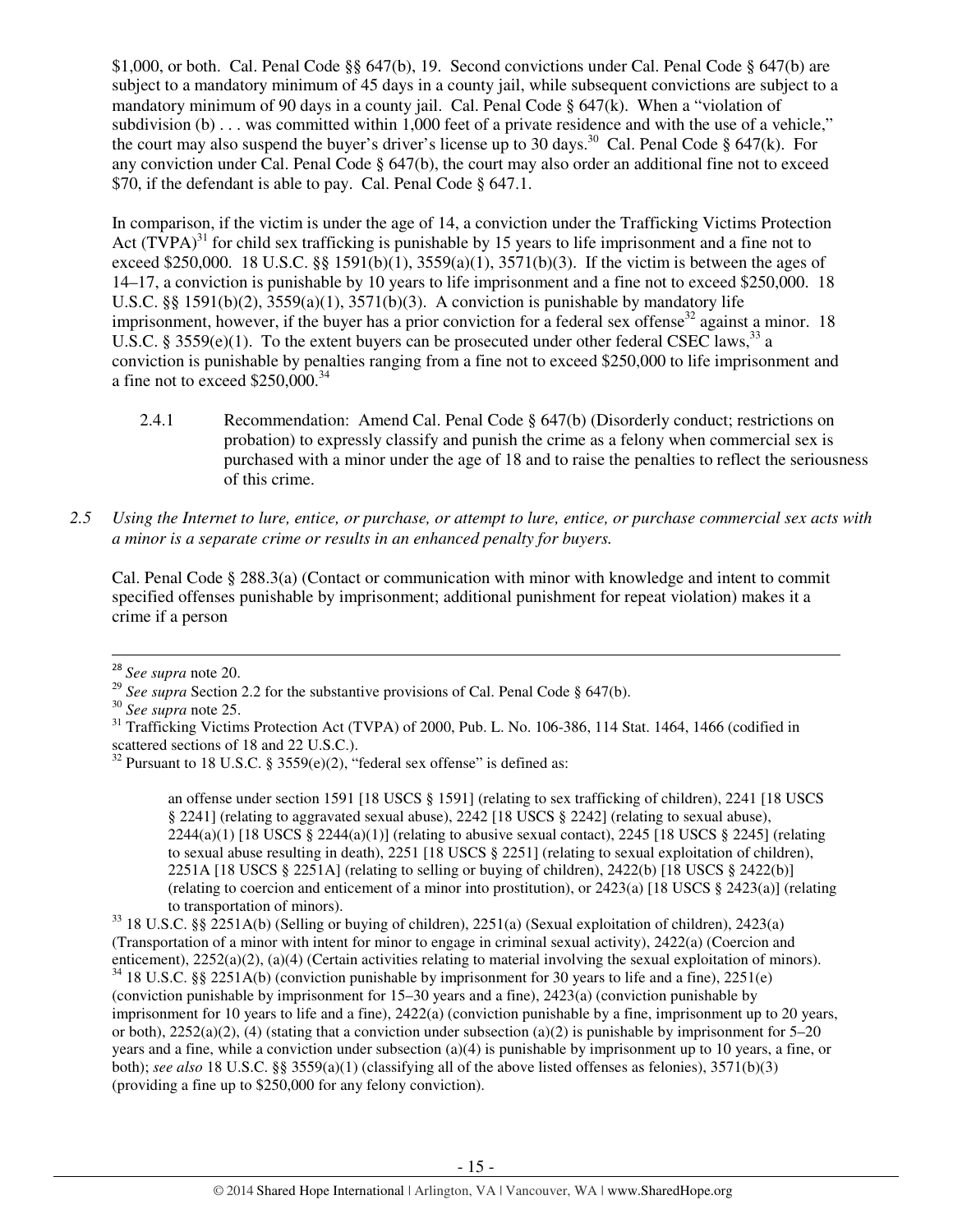contacts or communicates with $^{35}$  a minor, or attempts to contact or communicate with a minor, who knows or reasonably should know that the person is a minor, with intent to commit an offense specified in Section . . . 261 [Rape; "duress"; "menace"], 264.1 [Punishment for aiding or abetting rape], . . . 286 [Sodomy], 288 [Lewd or lascivious acts involving children], 288a [Oral copulation], 288.2 [Sending harmful matter to minor by telephone messages, electronic mail, Internet, or commercial online service; Defenses; Exemption of carrier, broadcaster, or transmitter], 289 [Penetration by foreign object], 311.1 [Sale or distribution of obscene matter depicting person under age of 18 years engaging in sexual conduct], 311.2 [Production, distribution, or exhibition of obscene matter], 311.4 [Employment of minor in sale or distribution of obscene matter or production of pornography] or 311.11 [Possession or control of child pornography; persons previously convicted guilty of felony] involving the minor . . . .

A conviction under Cal. Penal Code § 288.3(a) is punishable as a felony by "imprisonment in the state prison for the term prescribed for an attempt<sup>36</sup> to commit the intended offense" and a possible fine not to exceed \$10,000. Cal. Penal Code §§ 288.3(a), 17(a), 672. Subsequent convictions under this statute are punishable by "an additional and consecutive term of imprisonment in the state prison for five years." Cal. Penal Code § 288.3(c).

2.5.1 Recommendation: Amend Cal. Penal Code § 288.3(a) (Contact or communication with minor with knowledge and intent to commit specified offenses punishable by imprisonment; additional punishment for repeat violation) to include a buyer's use of the Internet with intent to violate Cal. Penal Code § 236.1(a) (Human trafficking defined; punishment) or § 647(b) (Disorderly conduct; restrictions on probation).

#### *2.6 No age mistake defense is permitted for a buyer of commercial sex acts with any minor under 18.*

Cal. Penal Code §  $647(b)^{37}$  (Disorderly conduct; Restrictions on probation) is an age-neutral solicitation law, making the age of the person with whom sex is purchased irrelevant for a conviction. As a result, a mistake of age defense is inapplicable to buyers convicted under ]this statute. Additionally, Cal. Penal Code § 288.3 (Contact or communication with minor with knowledge and intent to commit specified offenses punishable by imprisonment; additional punishment for repeat violation) does not expressly prohibit or permit a mistake of age defense. Instead, Cal. Penal Code § 288.3(a) only applies if an offender "knows or reasonably should know that the person is a minor," which indicates that a mistake of age defense is permissible.

2.6.1 Recommendation: Amend Cal. Penal Code § 288.3(a) (Contact or communication with minor with knowledge and intent to commit specified offenses punishable by imprisonment; additional punishment for repeat violation) to specifically state there is no age mistake defense permitted for a buyer of commercial sex acts with any minor under 18.

<sup>35</sup> *Supra* note 17.

<sup>36</sup> *Supra* note 18.

<sup>37</sup> *See supra* note 20.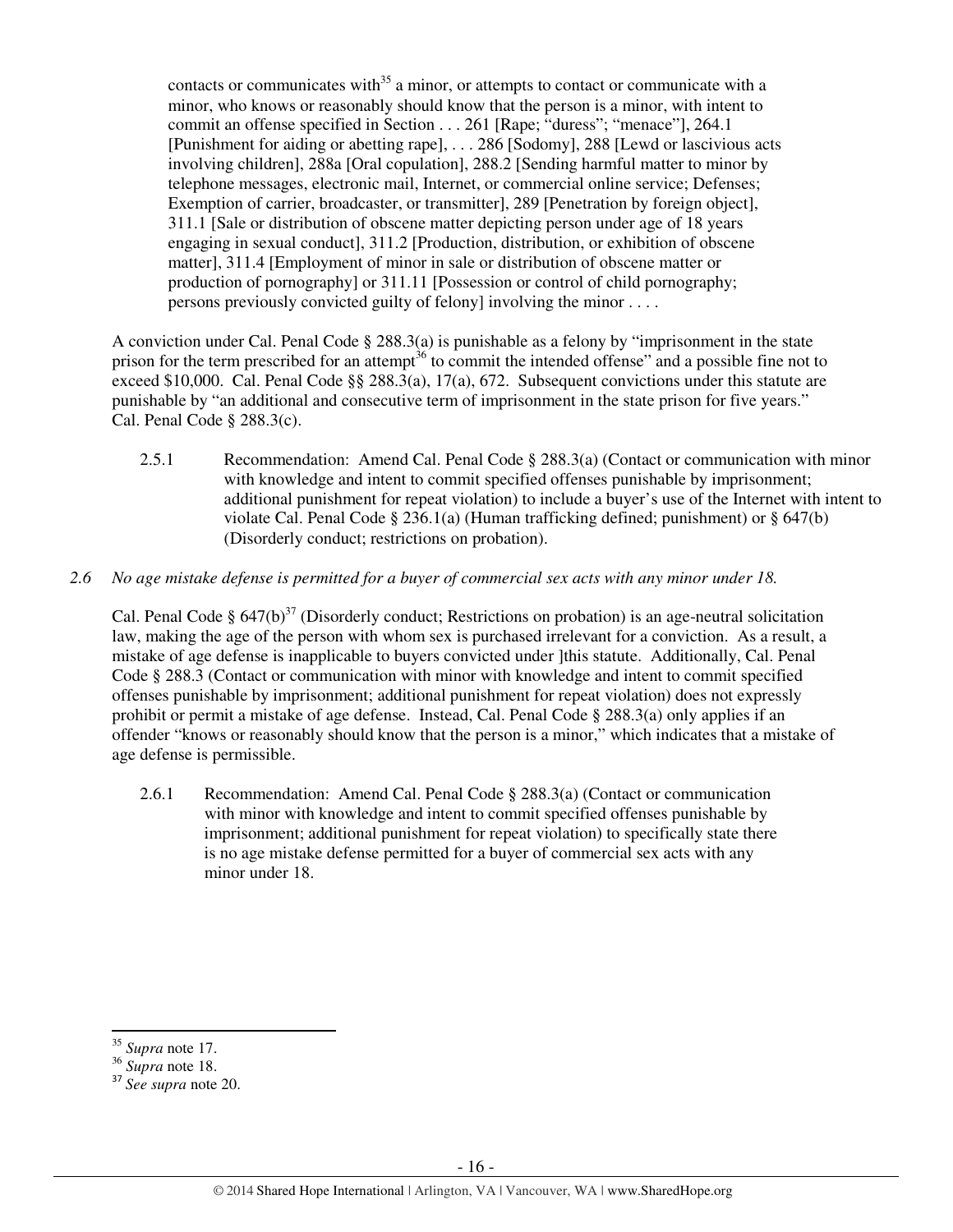*2.7 Base penalties for buying sex acts with a minor under 18 are sufficiently high and not reduced for older minors.* 

Because Cal. Penal Code  $\S 647(b)^{38}$  (Disorderly conduct; restrictions on probation) is an age-neutral solicitation law, the same penalties apply to a buyer regardless of the age of the person solicited.<sup>39</sup>

- 2.7.1 Recommendation: Amend Cal. Penal Code § 647(b) (Disorderly conduct; restrictions on probation) to impose enhanced penalties for any offense where a person solicits or pays for sex with a minor under the age of 18.
- *2.8 Financial penalties for buyers of commercial sex acts with minors are sufficiently high to make it difficult for buyers to hide the crime.*

Buyers convicted under Cal. Penal Code  $\S 647(b)^{40}$  (Disorderly conduct; restrictions on probation)<sup>41</sup> are subject to a possible fine not to exceed \$1,000. Cal. Penal Code §§ 647(b), 19.

Buyers also are subject to penalty assessments. Courts are directed to order a person convicted of any crime in California to pay a penalty assessment. Cal. Penal Code § 1202.4(a)(2) states, "Upon a person being convicted of any crime in the State of California, the court shall order the defendant to pay a fine in the form of a penalty assessment in accordance with Section 1464 [Penalty assessment; distribution of funds]." The state penalty assessment is \$10 for every \$10, or fraction of \$10, on "every fine, penalty, or forfeiture imposed and collected by the courts for all criminal offenses." Cal. Penal Code  $\S$  1464(a)(1). Penalty assessments do not apply to restitution fines. Cal. Penal Code  $\S$  1464(a)(3)(A).

Additionally, convicted buyers are also subject to a restitution fine. Pursuant to Cal. Penal Code § 1202.4(b)<sup>42</sup> (Restitution; amount; hearing and court order; financial disclosure), "In every case where a person is convicted of a crime, the court shall impose a separate and additional restitution fine, unless it finds compelling and extraordinary reasons for not doing so, and states those reasons on the record." Although the final amount of a restitution fine falls within the court's discretion, it must be between \$120–\$1,000 for a misdemeanor conviction and \$240–\$10,000 for a felony conviction. Cal. Penal Code  $$1202.4(b)(1).$ 

Cal. Penal Code § 1202.4(f) requires a convicted defendant to make restitution to a victim who "has suffered economic loss as a result of the defendant's conduct," for either "the amount of loss claimed by the victim or victims or any other showing to the court," and "[i]f the amount of loss cannot be ascertained at the time of sentencing," the court shall order that the amount be "determined at the direction of the court."

l

<sup>38</sup> *See supra* note 20.

<sup>&</sup>lt;sup>39</sup> See supra Section 2.2 for the substantive provisions of Cal. Penal Code § 647(b) and § 266e.

<sup>40</sup> *See supra* note 20.

<sup>&</sup>lt;sup>41</sup> *See supra* Section 2.2 for the substantive provisions of Cal. Penal Code § 647(b).

<sup>&</sup>lt;sup>42</sup> Pursuant to § 1204(b)(1), these minimums will increase over the course of 2012-2014 as follows:

The restitution fine shall be set at the discretion of the court and commensurate with the seriousness of the offense, but shall not be less than two hundred forty dollars (\$240) starting on January 1, 2012, two hundred eighty dollars (\$280) starting on January 1, 2013, and three hundred dollars (\$300) starting on January 1, 2014, and not more than ten thousand dollars (\$10,000), if the person is convicted of a felony, and shall not be less than one hundred twenty dollars (\$120) starting on January 1, 2012, one hundred forty dollars (\$140) starting on January 1, 2013, and one hundred fifty dollars (\$150) starting on January 1, 2014, and not more than one thousand dollars (\$1,000), if the person is convicted of a misdemeanor.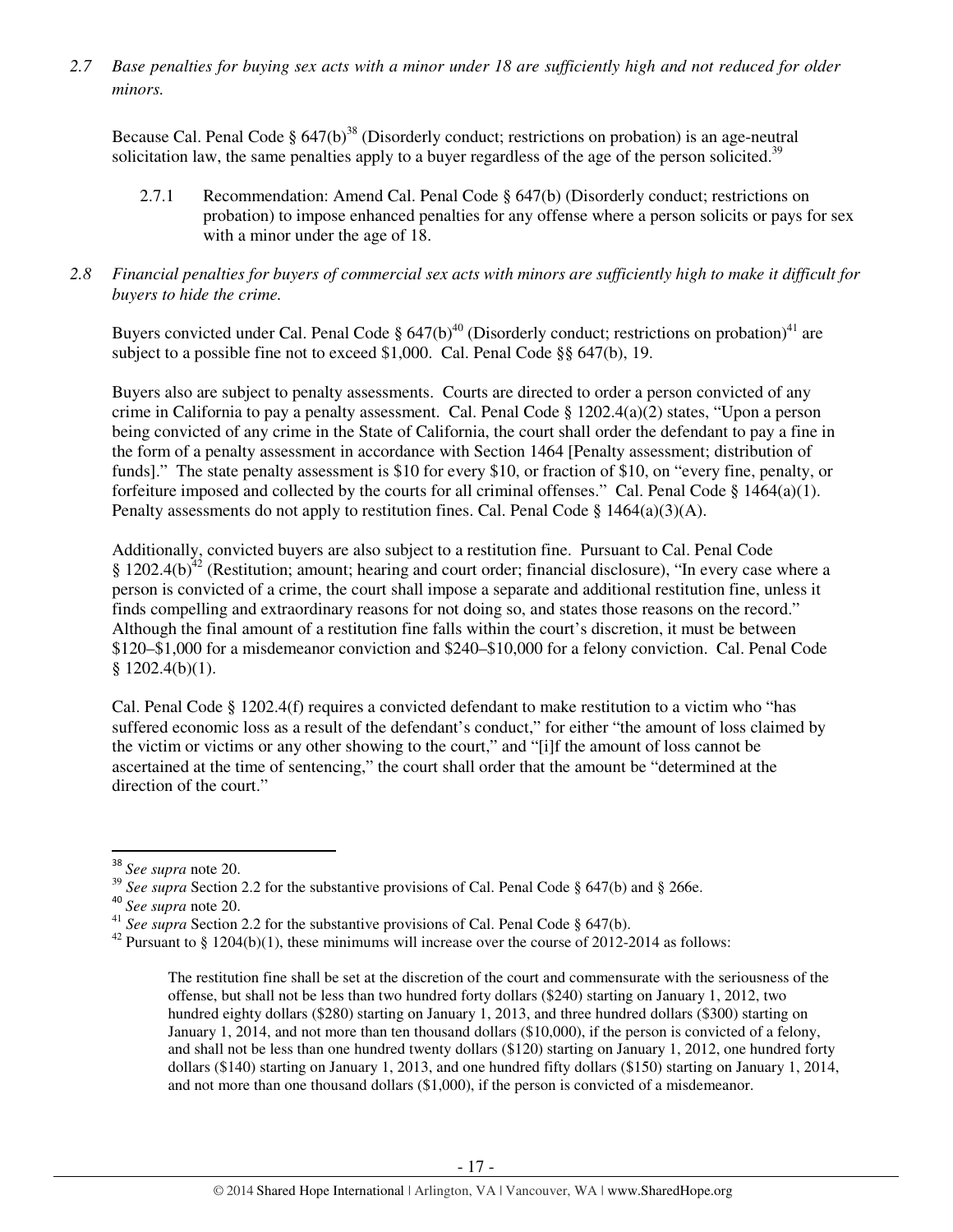Additionally, under Cal. Penal Code § 312.3(a) (Forfeiture and destruction of matter depicting minors engaging in or simulating sexual conduct), to the extent that "[m]atter that depicts a person under the age of 18 years personally engaging in or personally simulating sexual conduct as defined in Section 311.4," comes into "the possession of any city, county, city and county, or state official or agency" it will be "subject to forfeiture." No specific procedure for effecting the forfeiture is authorized.

Buyers may also face forfeiture of property used in connection with prostitution offenses under the Red Light Abatement Law at Cal. Penal Code § 11225–11235. Pursuant to Cal. Penal Code § 11225(a), "[e]very building or place used for the purpose of . . . lewdness, assignation, or prostitution, and every building or place in or upon which . . . lewdness, assignation, or prostitution, are held or occur, is a nuisance which shall be enjoined, abated, and prevented, and for which damages may be recovered, whether it is a public or private nuisance." Pursuant to Cal. Penal Code.  $\S$  11230(a)(1), "If the existence of a nuisance is established in an action as provided in this article, an order of abatement shall be entered as a part of the judgment in the case, directing the removal from the building or place of all fixtures, musical instruments and movable property used in conducting, maintaining, aiding, or abetting the nuisance, and directing the sale thereof in the manner provided for the sale of chattels under execution, and the effectual closing of the building or place against its use for any purpose, and that it be kept closed for a period of one year, unless sooner released."

- 2.8.1 Recommendation: Amend the forfeiture provisions of the Red Light Abatement Law at Cal. Penal Code § 11225–11235 to include forfeiture provisions for human trafficking and CSEC crimes.
- 2.8.2 Recommendation: Amend Cal. Penal Code § 236.1(a)-(c) (Human trafficking defined; punishment) to include violations of Cal. Penal Code § 647(b) (Disorderly conduct; restrictions on probation) when the victim is a minor, without regard to the use of force, fraud or coercion, and impose substantial financial penalties.
- *2.9 Buying and possessing child pornography carries penalties as high as similar federal offenses.*

Cal. Penal Code § 311.11(a) (Possession or control of child pornography; persons previously guilty of felony) makes it a crime for any person to possess child pornography. Specifically, Cal. Penal Code § 311.11(a) states,

Every person who knowingly possesses or controls any matter, representation of information, data, or image, including, but not limited to, any film, filmstrip, photograph, negative, slide, photocopy, videotape, video laser disc, computer hardware, computer software, computer floppy disc, data storage media, CD-ROM, or computer-generated equipment or any other computer-generated image that contains or incorporates in any manner, any film or filmstrip, the production of which involves the use of a person under the age of 18 years, knowing that the matter depicts a person under the age of 18 years personally engaging in or simulating sexual conduct, as defined in subdivision (d) of Section 311.4, is guilty of a felony  $\dots$ 

A conviction under Cal. Penal Code § 311.11(a) is punishable as either a misdemeanor<sup>43</sup> or felony. Cal. Penal Code §17(a), (b). A misdemeanor conviction is punishable by imprisonment in a county jail up to 1 year, a fine not to

<sup>&</sup>lt;sup>43</sup> Although Cal. Penal Code § 311.11(a) specifically states that a violation is a felony, it is also possible for a violation to be a misdemeanor. *See* People v. Sacramento Butchers' Protective Ass'n, 107 P. 712, 720 (Cal. Ct. App. 1910) (stating, "[I]n the determination whether a certain offense is a felony or a misdemeanor, no material aid is necessarily afforded by the mere characterization of the prohibited and penalized act as either the one or the other, since the nature and extent and mode of the punishment prescribed . . . is the sole test. For illustration, if a statute should denounce a certain act as a felony, but limited the power of punishment . . . to imprisonment in the county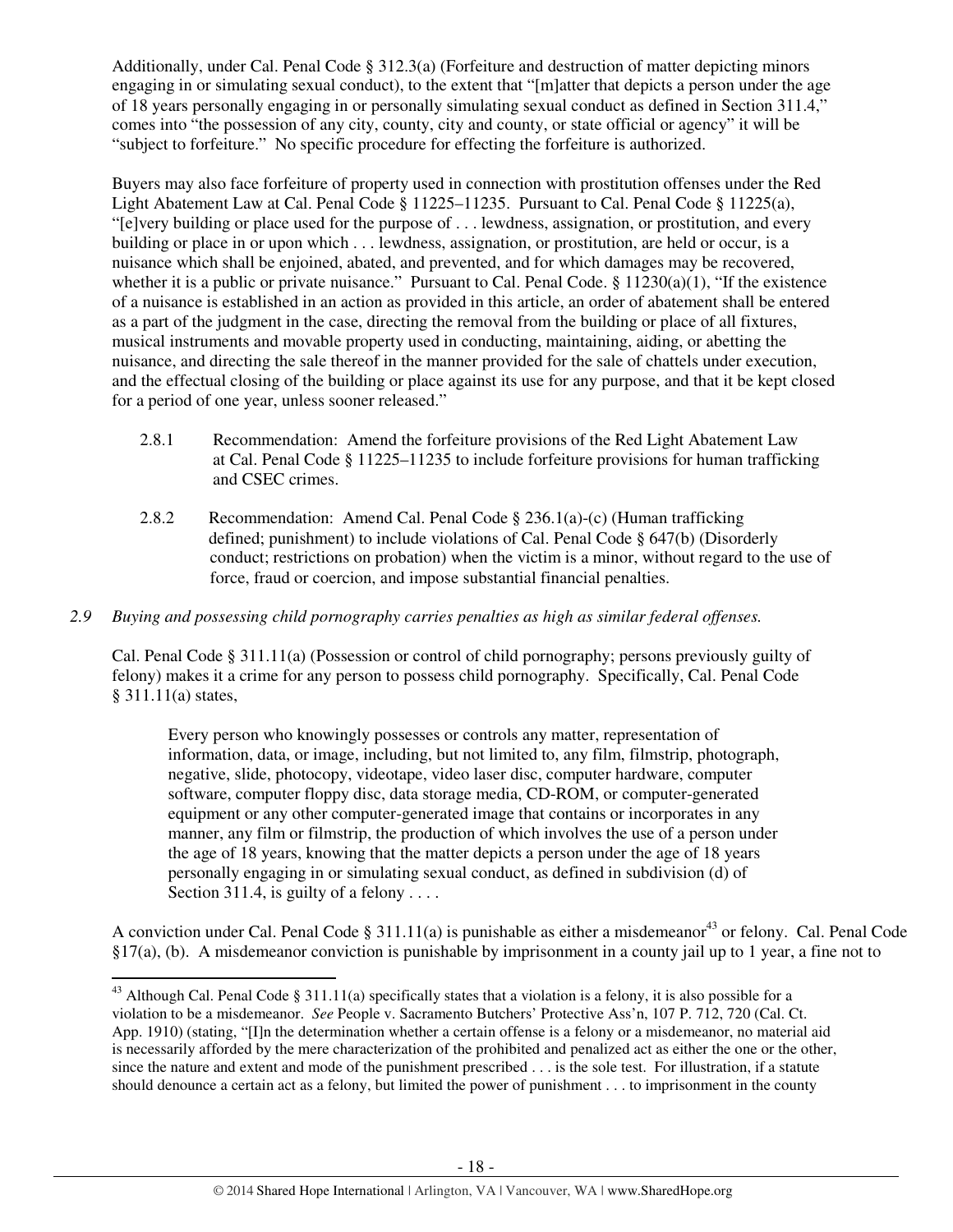exceed \$2,500, or both. Cal. Penal Code 17(b). A felony conviction is punishable by imprisonment in a state prison for 16 months, 2 years, or 3 years and a possible fine not to exceed \$10,000. Cal. Penal Code §§ 18(a), 672. Buyers who have a prior conviction under Cal. Penal Code  $\S 311.11(a)$ , "an offense requiring registration under the Sex Offender Registration Act, or an attempt to commit any of the above-mentioned offenses," are guilty of a felony punishable by imprisonment in state prison for 2, 4, or 6 years and a possible fine not to exceed \$10,000. Cal. Penal Code §§ 311.11(b), 672. First time convictions, for either a misdemeanor or a felony, are also subject to an additional mandatory fine of \$300 while subsequent offenses are subject to an additional mandatory fine of \$500, unless the defendant is unable to pay. Cal. Penal Code  $\S$ § 290.3(a), 290(c).

A buyer who "exchanges" child pornography may be prosecuted under Cal. Penal Code § 311.3(a) (Sexual exploitation of child), which provides,

A person is guilty of sexual exploitation of a child if he or she knowingly develops, duplicates, prints, or exchanges any representation of information, data, or image, including, but not limited to, any film, filmstrip, photograph, negative, slide, photocopy, videotape, video laser disc, computer hardware, computer software, computer floppy disc, data storage media, CD-ROM, or computer-generated equipment or any other computer-generated image that contains or incorporates in any manner, any film or filmstrip that depicts a person under the age of 18 years engaged in an act of sexual conduct.<sup>44</sup>

A first time conviction under Cal. Penal Code  $\S$  311.3(a) is punishable as a misdemeanor by imprisonment in a county jail up to 1 year, a fine not to exceed \$2,000, or both. Cal. Penal Code §§ 311.3(d), 17(a). A conviction for a buyer who has a prior conviction under Cal. Penal Code §§ 311.1– 311.11, however, is punishable as a felony by imprisonment in a state prison for 16 months, 2 years, or 3 years and a possible fine not to exceed \$10,000. Cal. Penal Code §§ 311.3(d), 17(a), 18(a), 672. First time convictions are also subject to an additional mandatory fine of \$300 while subsequent convictions are subject to an additional mandatory fine of \$500, if the offender is able to pay. Cal. Penal Code §§ 290.3(a), 290(c).

Additionally, violations of § 311.3 (Sexual exploitation of child) are now predicate offenses to the sex trafficking law under § 236.1(b) and (c) (Human trafficking defined; punishment) which are a felonies punishable by imprisonment in the state prison for 8, 14, or 20 years, or 5, 8, or 12 years, respectively, and a fine of not more than five hundred thousand dollars  $(\$500,000)$ <sup>45</sup> Cal. Penal Code  $\$236.1$ (b) and  $(c)(1)$ .

(1) Sexual intercourse, including genital-genital, oral-genital, anal-genital, or oral-anal, whether between persons of the same or opposite sex or between humans and animals.

- (3) Masturbation for the purpose of sexual stimulation of the viewer.
- (4) Sadomasochistic abuse for the purpose of sexual stimulation of the viewer.
- (5) Exhibition of the genitals or the pubic or rectal area of any person for the purpose of sexual
- stimulation of the viewer.

 $\overline{a}$ 

(6) Defecation or urination for the purpose of sexual stimulation of the viewer.

jail . . . or a fine . . . , or by both such fine and imprisonment, it would readily appear, notwithstanding its designation by the statute as a felony, that, from the nature of the punishment prescribed, the act so denounced and designated could be nothing more than an ordinary misdemeanor . . . .") (citations omitted). <sup>44</sup> Cal. Penal Code § 311.3(b) defines "sexual conduct" as the following:

<sup>(2)</sup> Penetration of the vagina or rectum by any object.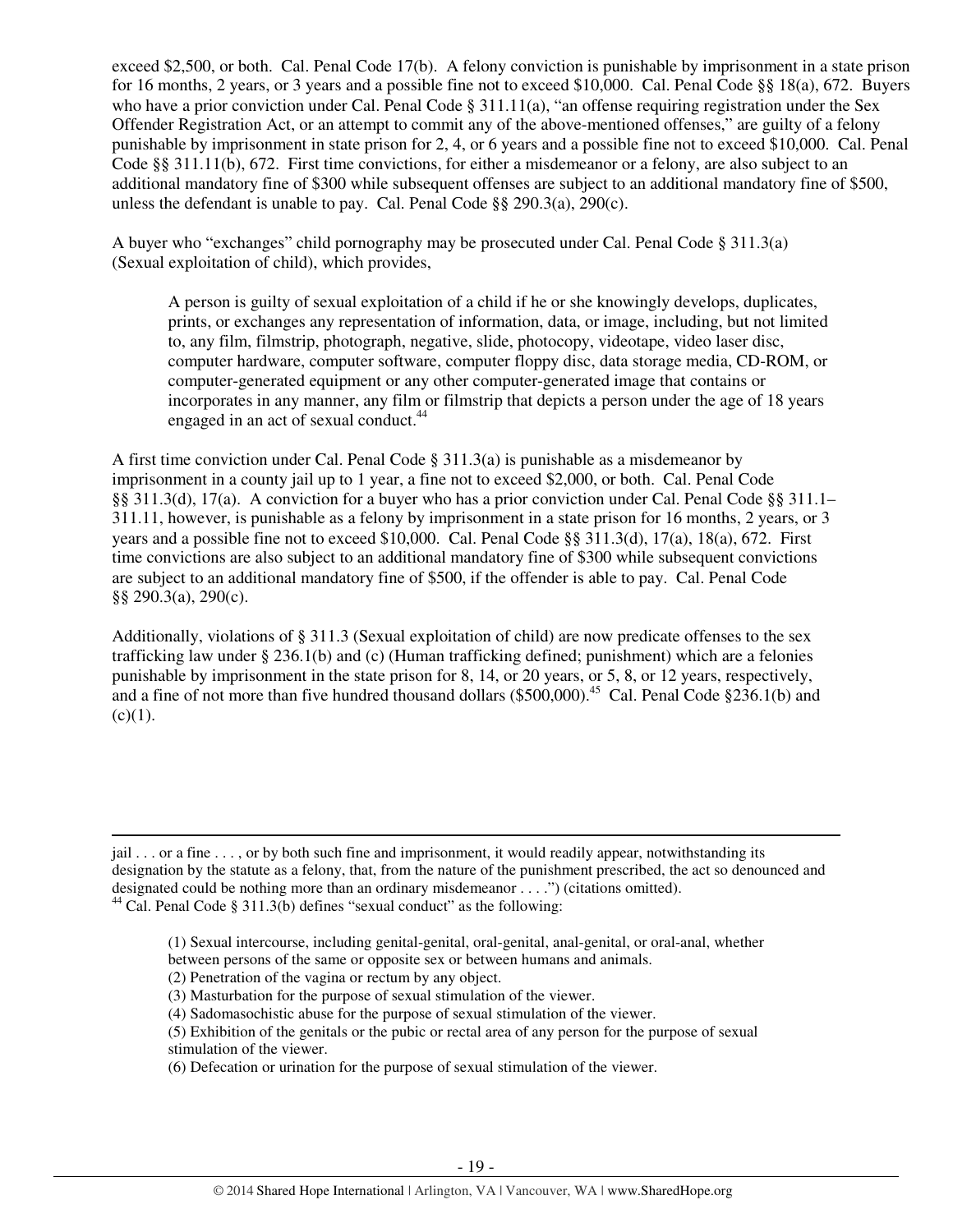In comparison, a federal conviction for possession of child pornography<sup>46</sup> is generally punishable by imprisonment for  $5-20$  years and a fine not to exceed \$250,000.<sup>47</sup> Subsequent convictions, however, are punishable by imprisonment up to 40 years and a fine not to exceed \$250,000.<sup>48</sup>

2.9.1 Recommendation: Amend Cal. Penal Code § 311.11(a) (Possession or control of child pornography; persons previously guilty of felony) and § 311.3 (Sexual exploitation of child) to increase the penalties for possession of child pornography to the level of federal penalties to provide consistent punishment for and deterrent to this crime.

#### *2.10 Convicted buyers of commercial sex acts with minors and child pornography are required to register as sex offenders.*

Pursuant to Cal. Penal Code § 290(c) (Sex offender registration act; persons required to register) persons required to register as sex offenders include those convicted under

subdivision (b) and (c) of Section 236.1 [human trafficking]... paragraph  $(1)$ ,  $(2)$ ,  $(3)$ ,  $(4)$ , or (6) of subdivision (a) of Section 261 [Rape; "duress"; "menace"] , . . . 266c [Inducing consent to sexual act by fraud or fear], . . . 269 [Aggravated sexual assault of child], 285 [Incest], 286 [Sodomy], 288 [Lewd or lascivious acts involving children], 288a [Oral copulation], 288.3 [Contact or communication with minor with knowledge and intent to commit specified offenses punishable by imprisonment; additional punishment for repeat violation], 288.4 [Arrangement of meeting with minor for purpose of engaging in certain lewd and lascivious behavior; punishment], 288.5 [Continuous sexual abuse of child], 288.7 [Sexual acts with child 10 years old or younger; punishment as felony], 289 [Penetration by foreign object], . . . 311.11 [Possession or control of child pornography; persons previously convicted guilty of felony], or 647.6 [Annoying or molesting children; punishment; probation], . . . any offense involving lewd or lascivious conduct under Section 272 [Contributing to delinquency of minor; luring minor under 14 away from home], or any felony violation of Section 288.2 [Sending harmful matter to minor by telephone messages, electronic mail, Internet, or commercial online service; defenses; exemption of carrier, broadcaster, or transmitter]; any statutory predecessor that includes all elements of one of the above-mentioned offenses; or any person who since that date has been or is hereafter convicted of the attempt or conspiracy to commit any of the above-mentioned offenses.

l

<sup>&</sup>lt;sup>46</sup> 18 U.S.C. §§ 2252(a)(2), (a)(4) (Certain activities relating to material involving the sexual exploitation of minors),  $2252A(a)(2)$ –(3) (Certain activities relating to material constituting or containing child pornography), 1466A(a), (b) (Obscene visual representations of the sexual abuse of children).<br><sup>47</sup> 18 JJ S C 88 2000 3 V 4.

<sup>47</sup> 18 U.S.C. §§ 2252(b) (stating that a conviction under subsection (a)(2) is punishable by imprisonment for 5–20 years and a fine, while a conviction under subsection (a)(4) is punishable by imprisonment up to 10 years, a fine, or both),  $2252A(b)(1)$  (a conviction is punishable by imprisonment for 5–20 years and a fine),  $1466A(a)$ , (b) (stating that a conviction under subsection (a) is "subject to the penalties provided in section  $2252A(b)(1)$ ," imprisonment for 5–20 years and a fine, while a conviction under subsection (b) is "subject to the penalties provided in section 2252A(b)(2)," imprisonment up to 10 years, a fine, or both); *see also* 18 U.S.C. §§ 3559(a)(1) (classifying all of the above listed offenses as felonies), 3571(b)(3) (providing a fine up to \$250,000 for any felony conviction).

 $48$  18 U.S.C. §§ 2252(b) (stating if a person has a prior conviction under subsection (a)(2), or a list of other statutes, a conviction is punishable by a fine and imprisonment for 15–40 years, but if a person has a prior conviction under subsection (a)(4), or a list of other statutes, a conviction is punishable by a fine and imprisonment for  $10-20$  years),  $2252A(b)(1)$  (stating if a person has a prior conviction under subsection (a)(2), (a)(3), or a list of other statutes, a conviction is punishable by a fine and imprisonment for  $15-40$  years),  $1466A(a)$ , (b) (stating that the penalty scheme for section 2252A(b) applies); *see also* 18 U.S.C. §§ 3559(a)(1) (classifying all of the above listed offenses as felonies), 3571(b)(3) (providing a fine up to \$250,000 for any felony conviction).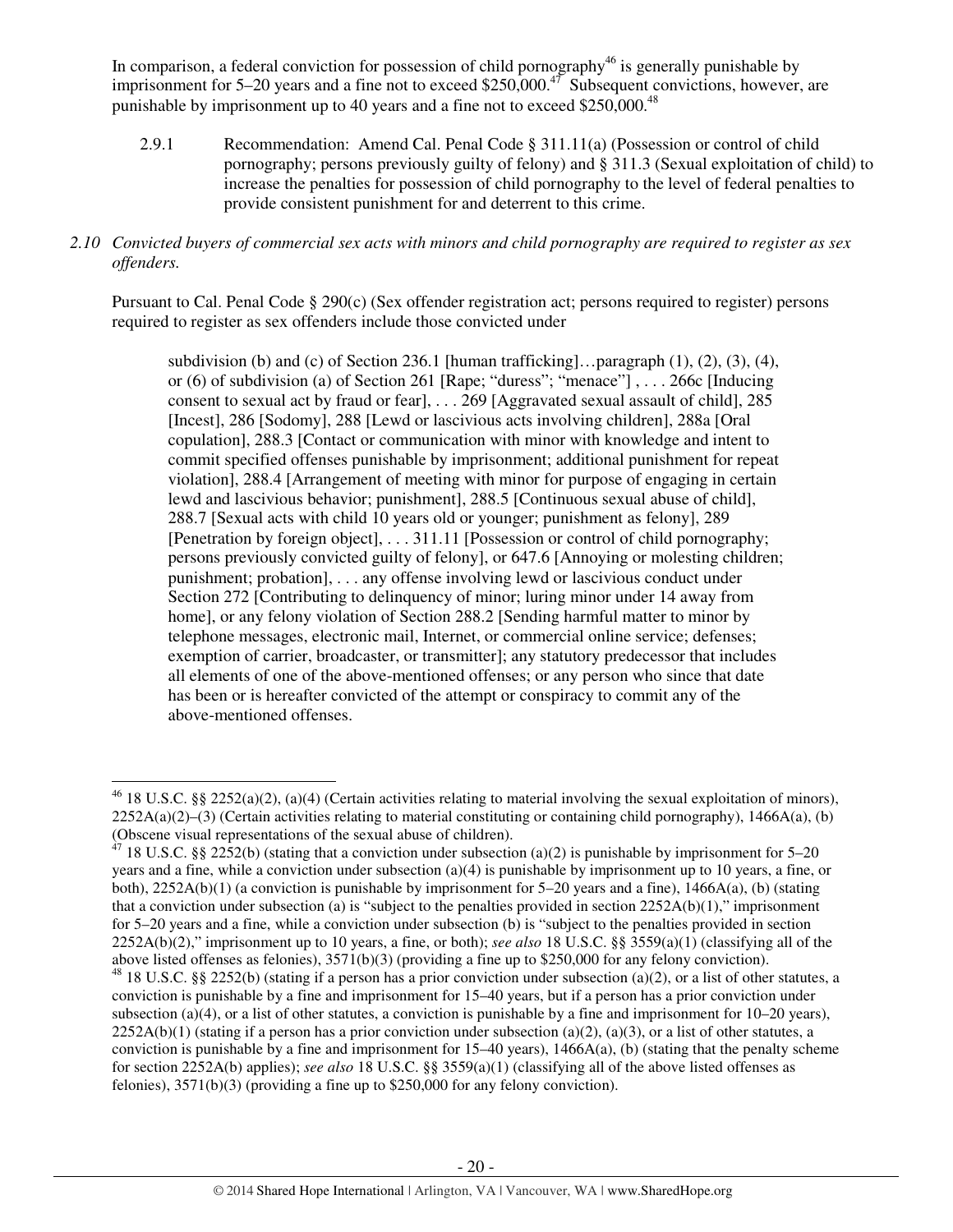Buyers convicted under Cal. Penal Code § 647(b) (Disorderly conduct; restrictions on probation) are not required to register under Cal. Penal Code § 290(c) (Sex offender registration act; persons required to register).

2.10.1 Recommendation: Amend Cal. Penal Code § 290(c) (Sex offender registration act; persons required to register) to require buyers convicted under Cal. Penal Code § 647(b) (Disorderly conduct; restrictions on probation) to register as sex offenders if the victim is a minor under the age of 18.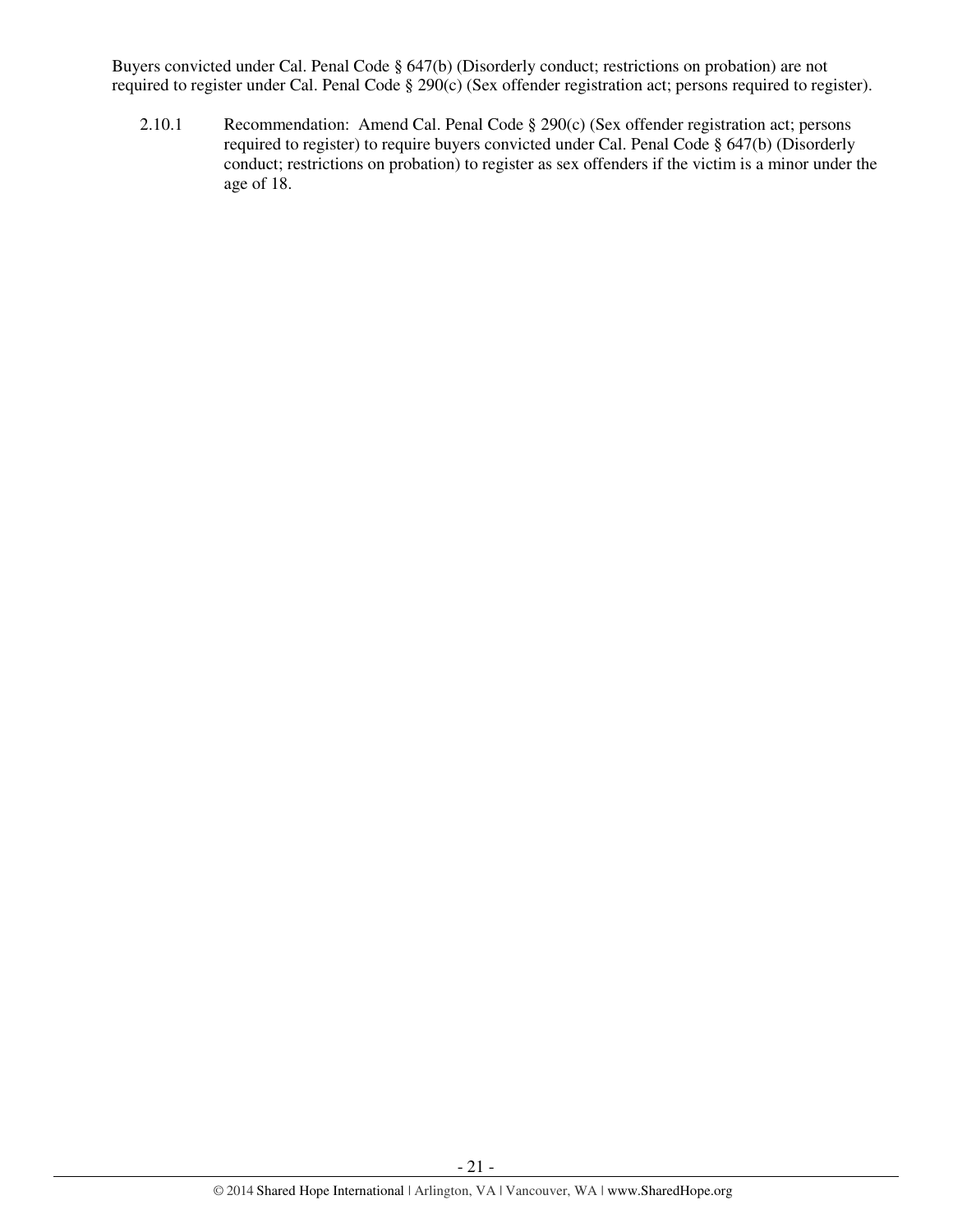#### **FRAMEWORK ISSUE 3: CRIMINAL PROVISIONS FOR TRAFFICKERS**

#### *Legal Components:*

- *3.1 Penalties for trafficking a child for sexual exploitation are as high as federal penalties.*
- *3.2 Creating and distributing child pornography carries penalties as high as similar federal offenses.*
- *3.3 Using the Internet to lure, entice, recruit or sell commercial sex acts with a minor is a separate crime or results in an enhanced penalty for traffickers.*
- *3.4 Financial penalties for traffickers, including asset forfeiture, are sufficiently high.*
- *3.5 Convicted traffickers are required to register as sex offenders.*
- *3.6 Laws relating to termination of parental rights for certain offenses include sex trafficking or commercial sexual exploitation of children (CSEC) offenses in order to remove the children of traffickers from their control and potential exploitation.*

*\_\_\_\_\_\_\_\_\_\_\_\_\_\_\_\_\_\_\_\_\_\_\_\_\_\_\_\_\_\_\_\_\_\_\_\_\_\_\_\_\_\_\_\_\_\_\_\_\_\_\_\_\_\_\_\_\_\_\_\_\_\_\_\_\_\_\_\_\_\_\_\_\_\_\_\_\_\_\_\_\_\_\_\_\_\_\_\_\_\_\_\_\_\_* 

#### *Legal Analysis:*

l

*3.1 Penalties for trafficking a child for sexual exploitation are as high as federal penalties.* 

A conviction under Cal. Penal Code  $\S 236.1(a)$  (Human trafficking defined; punishment) is punishable as a felony by imprisonment in a state prison for 5, 8 or12 years and a fine not to exceed \$500,000. Cal. Penal Code §§ 236.1(a). A conviction under Cal. Penal Code § 236.1 (b) for sex trafficking "shall be punished by imprisonment in the state prison for 8, 14, or 20 years and a fine of not more than five hundred thousand dollars (\$500,000)." However, if the offense involves a commercial sex  $\text{act}^{49}$  and the victim is under the age of 18, then a conviction is punishable by imprisonment for 5, 8, or 12 years and a fine which will generally not exceed \$500,000. Cal. Penal Code  $\S 236.1(c)(1)$ . If the offense is achieved through force, fear, fraud, deceit, coercion, violence, duress, menace, or threat of unlawful injury to the victim or to another person, the conviction is punishable by fifteen years to life and a fine which will generally not exceed five hundred thousand dollars (\$500,000). Cal. Penal Code § 236.1 (c)(2). Further, a person in violation of Cal. Penal Code § 236.1 who inflicts great bodily injury on a victim shall be punished by an additional term of imprisonment in the state prison for 5, 7, or 10 years. Cal. Penal Code  $§$  236.4(b).

Additionally, certain crimes for which a trafficker may be convicted are predicate offenses under Cal. Penal Code § 236.1 (Human trafficking defined; punishment). Cal. Penal Code § 266 (Procurement), § 266h(b) (Pimping), and § 266j (Procurement of child), are expressly referred to in Cal. Penal Code § 236.1, therefore the fines and penalties under the human trafficking statute are applicable.

If the victim is an "unmarried, chaste female" who is under the age of 18, a trafficker may be convicted under Cal. Penal Code § 266 (Procurement). A conviction under Cal. Penal Code § 266 is punishable as either a misdemeanor or felony. Cal. Penal Code § 17(b). A misdemeanor conviction is punishable by imprisonment in a county jail up to 1 year, a fine not to exceed \$2,000, or both. Cal. Penal Code § 266. A felony conviction is punishable by imprisonment in a state prison for 16 months, 2 years, or 3 years and a possible fine not to exceed \$2,000. Cal. Penal Code §§ 18(a), 266. First time convictions, for either a misdemeanor or felony, are also subject to an additional mandatory fine of \$300 while subsequent convictions are subject to an additional mandatory fine of \$500, if the offender is able to pay. Cal. Penal Code §§ 290.3(a), 290(c).

<sup>&</sup>lt;sup>49</sup> For purposes of Cal. Penal Code § 236.1(g), Cal. Penal Code § 236.1(g)(2) defines "commercial sex act" as "any sexual conduct on account of which anything of value is given or received by any person."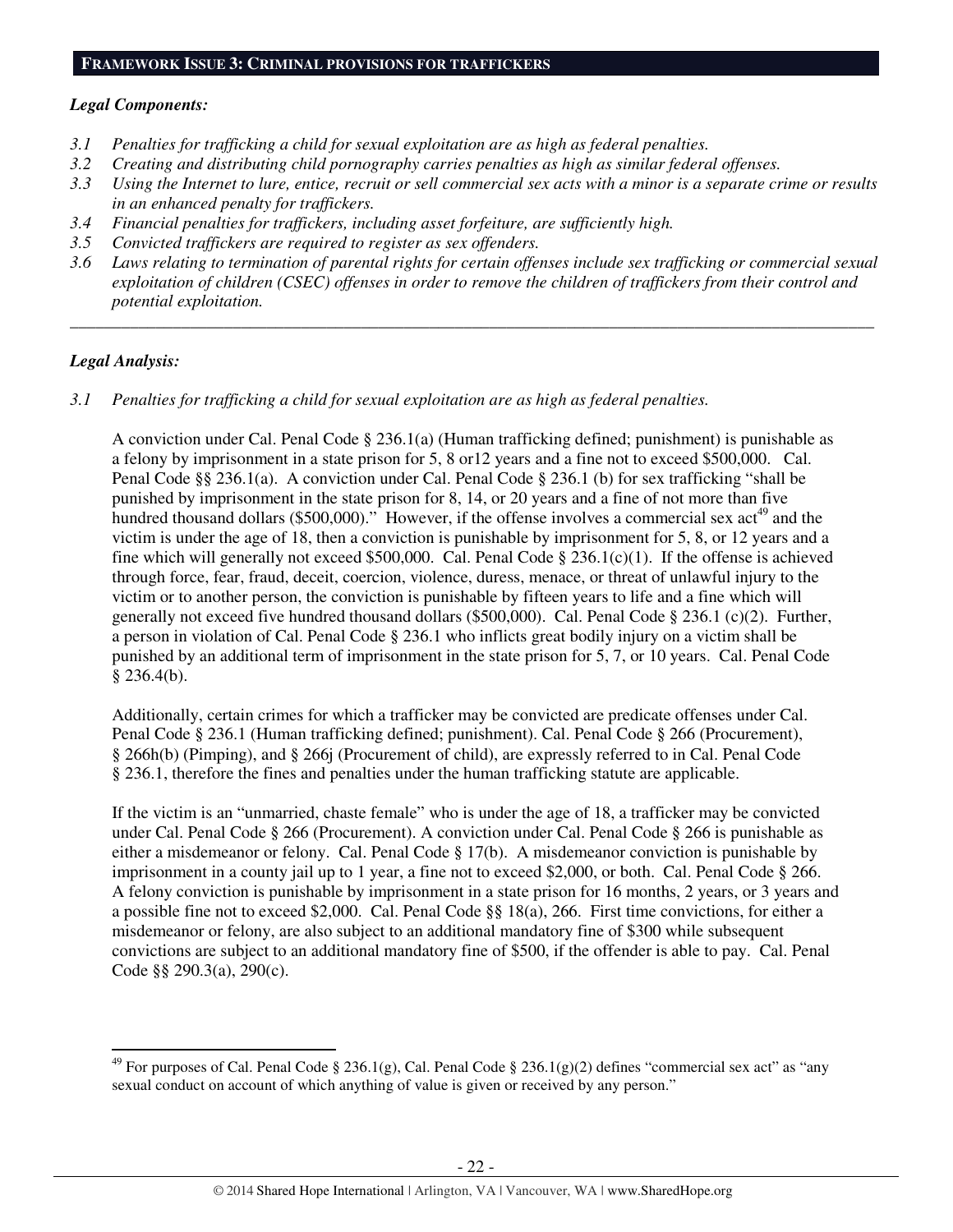Additionally, traffickers may be convicted under Cal. Penal Code § 266h(b) (Pimping) or Cal. Penal Code  $§$  266i(a) (Pandering).<sup>50</sup> If the victim is a minor 16 years of age or older, a conviction under either of these statutes is punishable as a felony by imprisonment in a state prison for 3, 4, or 6 years and a possible fine not to exceed \$10,000. Cal. Penal Code  $\S$ § 266h(b)(1), 266i(b)(1), 672. However, if the victim is under 16 years of age, a conviction under either of these statutes is punishable as a felony by imprisonment in a state prison for 3, 6, or 8 years and a possible fine not to exceed \$10,000. Cal. Penal Code §§ 266h(b)(2), 266i(b)(2), 672. In either instance, the court may also order an additional fine not to exceed \$5,000. Cal. Penal Code § 266k(a).

If the victim is under 16 years of age, a trafficker may also be convicted for a felony under Cal. Penal Code § 266j (Procurement of child),<sup>51</sup> punishable by imprisonment in a state prison for 3, 6, or 8 years and a fine not to exceed \$15,000. Cal. Penal Code § 266j. If the crime involves a minor under the age of 18, traffickers may be convicted under Cal. Penal Code  $\S 267$  (Abduction of minor for prostitution),<sup>52</sup> a felony punishable by imprisonment in a state prison for 16 months, 2 years, or 3 years and a fine not to exceed \$2,000. Cal. Penal Code §§ 267, 18(a). For convictions under either of these statutes, the court may also order an additional fine not to exceed \$20,000. Cal. Penal Code § 266k(b).

In comparison, if the victim is under the age of 14, a conviction under the Trafficking Victims Protection Act  $(TVPA)^{53}$  for child sex trafficking is punishable by 15 years to life imprisonment and a fine not to exceed \$250,000. 18 U.S.C. §§ 1591(b)(1),  $3559(a)(1)$ ,  $3571(b)(3)$ . If the victim is between the ages of 14–17, a conviction is punishable by 10 years to life imprisonment and a fine not to exceed \$250,000. 18 U.S.C.  $\S$ § 1591(b)(2), 3559(a)(1), 3571(b)(3). A conviction is punishable by mandatory life imprisonment, however, if the trafficker has a prior conviction for a federal sex offense<sup>54</sup> against a minor.

## *3.2 Creating and distributing child pornography carries penalties as high as similar federal offenses.*

Cal. Penal Code § 311.1(a) (Sale or distribution of obscene matter depicting person under age of 18 years engaging in sexual conduct) prohibits the distribution of child pornography. A violation of Cal. Penal Code  $\S 311.1(a)$  occurs when a person

knowingly sends or causes to be sent, or brings or causes to be brought, into this state for sale or distribution, or in this state possesses, prepares, publishes, produces, develops, duplicates, or prints any representation of information, data, or image, including, but not limited to, any film, filmstrip, photograph, negative, slide, photocopy, videotape, video laser disc, computer hardware, computer software, computer floppy disc, data storage media, CD-ROM, or computer-generated equipment or any other computer-generated image that contains or incorporates in any manner, any film or filmstrip, with intent to distribute or to exhibit to, or to exchange with, others, or who offers to distribute, distributes, or exhibits to, or exchanges with, others, any obscene matter, knowing that the matter depicts a person under the age of 18 years personally engaging in or personally simulating sexual conduct, as defined in Section 311.4 [Employment of minor in sale or distribution of obscene matter or production of pornography  $|\dots$ 

A conviction under Cal. Penal Code § 311.1(a) is punishable as either a misdemeanor or felony. Cal. Penal Code § 17(a), (b). A misdemeanor conviction is punishable by imprisonment in a county jail up to 1 year, a fine not to exceed \$1,000, or both. Cal. Penal Code § 311.1(a). A felony conviction is punishable by imprisonment in a state prison for 16 months, 2 years, or 3 years and a possible fine not to

<sup>50</sup> *See supra* Section 1.2 for the substantive provisions of Cal. Penal Code § 266h and § 266i.

<sup>&</sup>lt;sup>51</sup> *See supra* Section 1.2 for the substantive provisions of Cal. Penal Code § 266j.

<sup>&</sup>lt;sup>52</sup> See supra Section 1.2 for the substantive provisions of Cal. Penal Code § 267.

<sup>53</sup> *See supra* note 31.

<sup>54</sup> *See supra* note 32.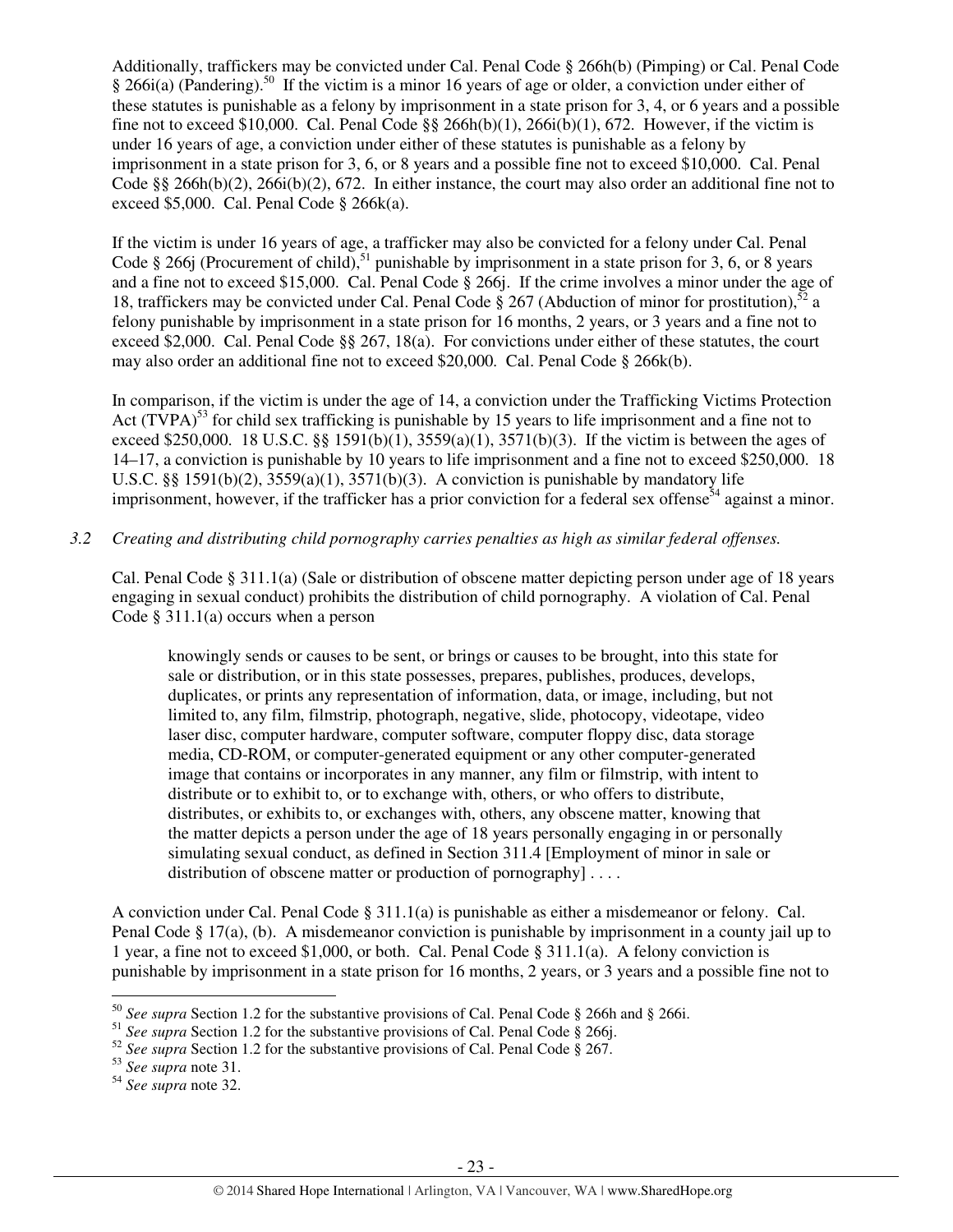exceed \$10,000. Cal. Penal Code §§ 311.1(a), 17(a), 18(a). Also, offenders convicted of a first offense are subject to an additional \$300 fine, and those convicted of any subsequent offense are subject to a \$500 fine, if the offender is able to pay. Cal. Penal Code §§ 290.3, 290(c).

In comparison, if the victim is under the age of 14, a conviction under the TVPA for child sex trafficking is punishable by 15 years to life imprisonment and a fine not to exceed \$250,000. 18 U.S.C. §§ 1591(b)(1),  $3559(a)(1)$ ,  $3571(b)(3)$ . If the victim is between the ages of 14–17, a conviction is punishable by 10 years to life imprisonment and a fine not to exceed \$250,000. 18 U.S.C. §§ 1591(b)(2), 3559(a)(1), 3571(b)(3). A conviction is punishable by mandatory life imprisonment, however, if the trafficker has a prior conviction for a federal sex offense<sup>55</sup> against a minor. Additionally, a federal conviction for distribution of child pornography<sup>56</sup> is generally punishable by imprisonment for 5–20 years and a fine not to exceed  $$250,000$ .<sup>57</sup> Subsequent convictions, however, are punishable by imprisonment up to 40 years and a fine not to exceed  $$250,000.<sup>58</sup>$ 

- 3.2.1 Recommendation: Amend Cal. Penal Code § 311.1(a) (Sale or distribution of obscene matter depicting person under age of 18 years engaging in sexual conduct) to increase the penalties for distribution of child pornography to the level of federal penalties to create consistent punishment for and deterrent to this crime.
- *3.3 Using the Internet to lure, entice, recruit or sell commercial sex acts with a minor is a separate crime or results in an enhanced penalty for traffickers.*

Cal. Penal Code § 288.3(a) (Contact or communication with minor with knowledge and intent to commit specified offenses punishable by imprisonment; additional punishment for repeat violation) makes it a crime if a person

contacts or communicates with<sup>59</sup> a minor, or attempts to contact or communicate with a minor, who knows or reasonably should know that the person is a minor, with intent to commit an offense specified in Section . . . 261 [Rape; "duress"; "menace"], 264.1 [Punishment for aiding or abetting rape], . . . 286 [Sodomy], 288 [Lewd or lascivious acts involving children], 288a [Oral copulation], 288.2 [Sending harmful matter to minor by telephone messages, electronic mail, Internet, or commercial online service; defenses; exemption of carrier, broadcaster, or transmitter], 289 [Penetration by foreign object], 311.1 [Sale or distribution of obscene matter depicting person under age of 18 years engaging in sexual conduct], 311.2 [Production, distribution, or exhibition of obscene

l

<sup>55</sup> *See supra* note 32.

<sup>&</sup>lt;sup>56</sup> 18 U.S.C. §§ 2252(a)(1), (a)(2), (a)(3) (Certain activities relating to material involving the sexual exploitation of minors),  $2252A(a)(2)$ , (a)(3) (Certain activities relating to material constituting or containing child pornography), 1466A(a) (Obscene visual representations of the sexual abuse of children).

 $57$  18 U.S.C. §§ 2252(b) (stating that a conviction under subsection (a)(1), (a)(2), or (a)(3) is punishable by imprisonment for 5–20 years and a fine), 2252A(b)(1) (a conviction is punishable by imprisonment for 5–20 years and a fine), 1466A(a), (b) (stating that a conviction under subsection (a) is "subject to the penalties provided in section 2252A(b)(1)," imprisonment for 5–20 years and a fine, while a conviction under subsection (b) is "subject to the penalties provided in section 2252A(b)(2)," imprisonment up to 10 years, a fine, or both); *see also* 18 U.S.C. §§  $3559(a)(1)$  (classifying all of the above listed offenses as felonies),  $3571(b)(3)$  (providing a fine up to \$250,000 for any felony conviction).

<sup>&</sup>lt;sup>58</sup> 18 U.S.C. §§ 2252(b) (stating if a person has a prior conviction under subsection (a)(1), (a)(2), or (a)(3) or a list of other statutes, a conviction is punishable by a fine and imprisonment for  $15-40$  years),  $2252A(b)(1)$  (stating if a person has a prior conviction under subsection (a)(2), (a)(3), or a list of other statutes, a conviction is punishable by a fine and imprisonment for 15–40 years),  $1466A(a)$ , (b) (stating that the penalty scheme for section 2252A(b) applies); *see also* 18 U.S.C. §§ 3559(a)(1) (classifying all of the above listed offenses as felonies), 3571(b)(3) (providing a fine up to \$250,000 for any felony conviction).

<sup>59</sup> *See supra* note 17.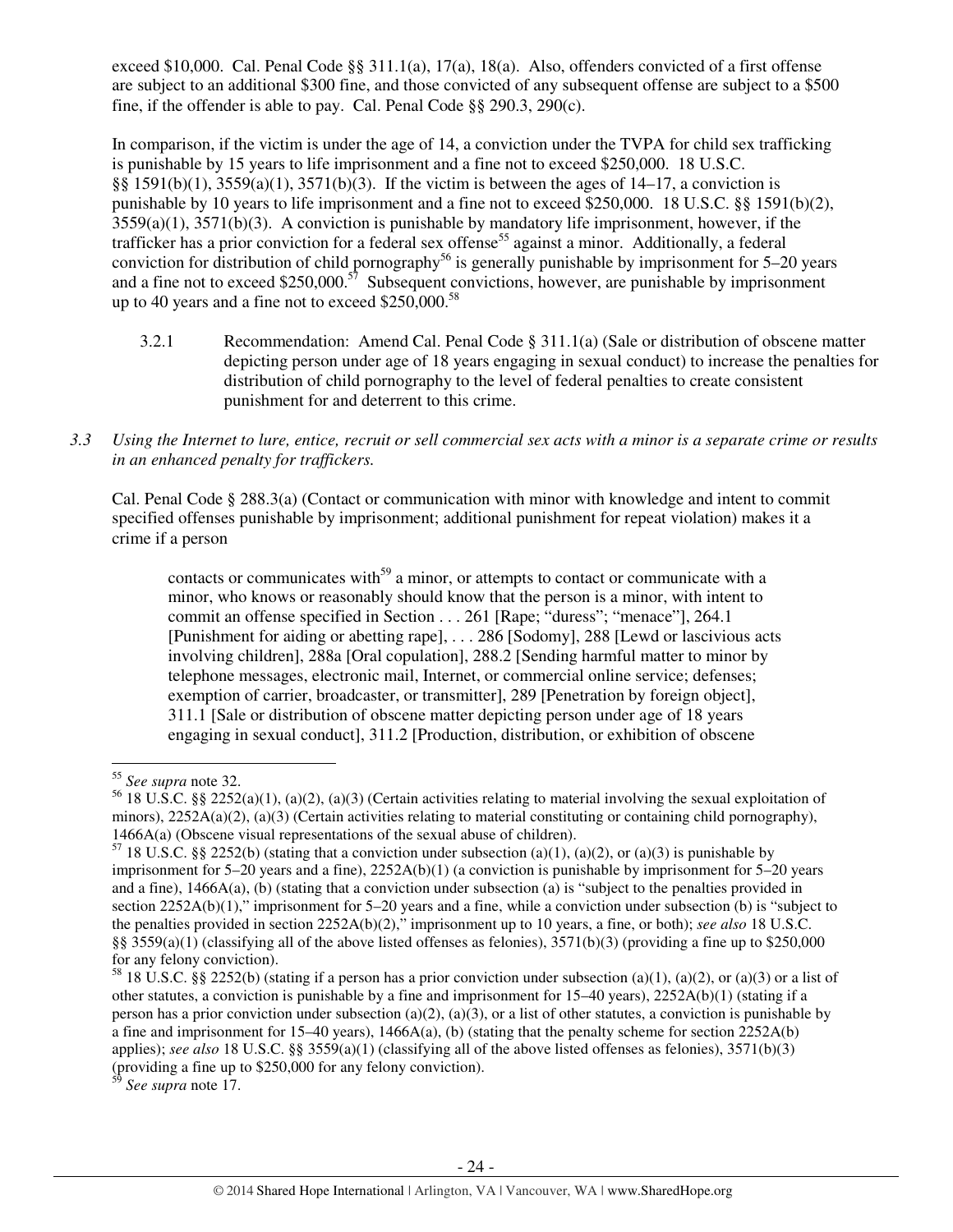matter], 311.4 [Employment of minor in sale or distribution of obscene matter or production of pornography] or 311.11 [Possession or control of child pornography; persons previously convicted guilty of felony] involving the minor . . . .

A first conviction under Cal. Penal Code § 288.3(a) is a felony punishable by "imprisonment in the state prison for the term prescribed for an attempt<sup>60</sup> to commit the intended offense" and a possible fine not to exceed \$10,000. Cal. Penal Code §§ 288.3(a), 17(a), 672. Subsequent convictions are punishable by "an additional and consecutive term of imprisonment in the state prison for five years." Cal. Penal Code  $§$  288.3(c).

3.3.1 Recommendation: Amend Cal. Penal Code § 288.3(a) (Contact or communication with minor with knowledge and intent to commit specified offenses punishable by imprisonment; additional punishment for repeat violation) to prohibit use of the Internet to commit Cal. Penal Code § 266 (Procurement), § 266h(b) (Pimping) or § 266i(a) (Pandering).

## *3.4 Financial penalties for traffickers, including asset forfeiture, are sufficiently high.*

Traffickers are subject to fines up to \$500,000, with a potential enhancement of up to \$1,000,000. Cal. Penal Code § 236.1(a)-(c)(2). Specifically, traffickers convicted under Cal. Penal Code § 236.1 (Human trafficking defined; punishment),<sup>61</sup> if the trafficking involves a commercial sex act with a minor under the age of 18, are subject to a fine not to exceed \$500,000. Cal. Penal Code § 236.1(c). Because Cal. Penal Code § 236.1 references CSEC crimes, traffickers convicted under Cal. Penal Code § 266 (Procurement),<sup>62</sup> § 266j (Procurement of a child), § 266h(b) (Pimping), § 267 (Abduction of minor for prostitution)<sup>63</sup> or § 266i(a) (Pandering)<sup>64</sup> are subject to a fine which will generally not exceed \$500,000. Cal. Penal Code § 236.1 (a)-(c). The court may also order a person convicted under Cal. Penal Code § 236.1 to pay an additional fine of \$1,000,000. Cal. Penal Code § 236.4. Traffickers convicted under Cal. Penal Code § 266f (Selling prostitute) are subject to a possible fine not to exceed \$10,000.

Traffickers convicted under Cal. Penal Code § 266j (Procurement of child)<sup>65</sup> are subject to a fine not to exceed \$15,000. Cal. Penal Code § 266j. Traffickers convicted under Cal. Penal Code § 267 (Abduction of minor for prostitution) face imprisonment in a state prison for 16 months, 2 years, or 3 years and a fine not to exceed \$2,000.<sup>66</sup> Cal. Penal Code §§ 267, 18(a). The court may also order an additional fine not to exceed \$20,000. The court may also order a trafficker convicted under Cal. Penal Code § 266j or § 267 to pay an additional fine not to exceed \$20,000. Cal. Penal Code § 266k(b).

Traffickers are also subject to penalty assessments. Courts are directed to order a person convicted of any crime in California to pay a penalty assessment. Cal. Penal Code § 1202.4(a)(2) states, "Upon a person being convicted of any crime in the State of California, the court shall order the defendant to pay a fine in the form of a penalty assessment in accordance with Section 1464." The state penalty assessment is \$10 for every \$10, or fraction of \$10, on "every fine, penalty, or forfeiture imposed and collected by the courts for all criminal offenses." Cal. Penal Code  $\S$  1464(a)(1). Penalty assessments do not apply to restitution fines. Cal. Penal Code  $\S$  1464(a)(3)(A).

<sup>60</sup> *See supra* note 18.

<sup>&</sup>lt;sup>61</sup> See supra Section 1.1 for the substantive provisions of Cal. Penal Code § 236.1.

<sup>&</sup>lt;sup>62</sup> See supra Section 1.2 for the substantive provisions of Cal. Penal Code § 266.

<sup>&</sup>lt;sup>63</sup> See supra Section 1.2 for the substantive provisions of Cal. Penal Code § 267.

<sup>64</sup> *See supra* Section 1.2 for the substantive provisions of Cal. Penal Code § 266h and § 266i.

<sup>&</sup>lt;sup>65</sup> See supra Section 1.2 for the substantive provisions of Cal. Penal Code § 266j.

<sup>66</sup> *See supra* note 10 discussing penalties applicable to a felony under Cal. Penal Code § 18.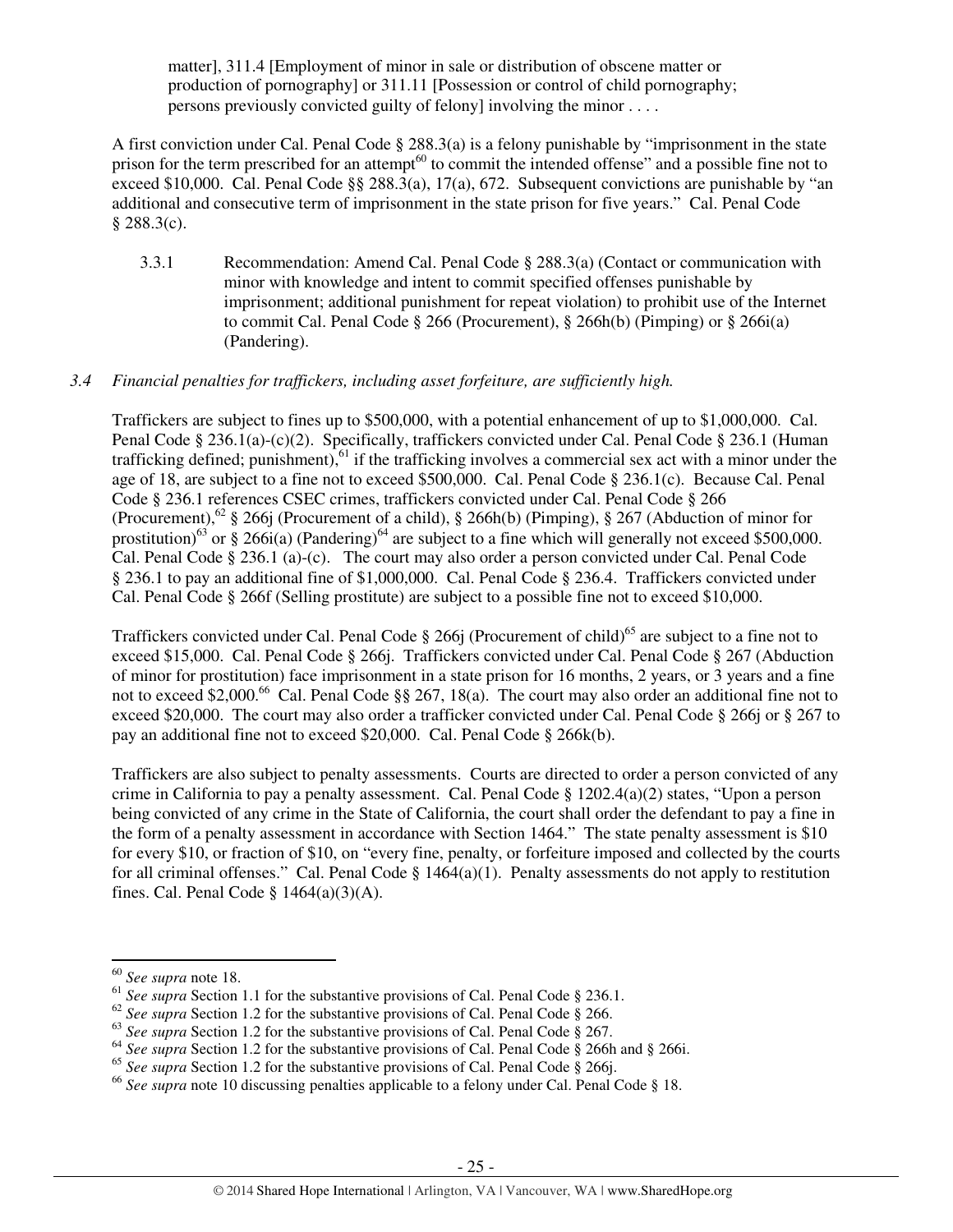Additionally, convicted traffickers are also subject to a mandatory restitution fine. Pursuant to Cal. Penal Code § 1202.4(b) (Restitution; amount; hearing and court order; financial disclosure), "In every case where a person is convicted of a crime, the court shall impose a separate and additional restitution fine, unless it finds compelling and extraordinary reasons for not doing so, and states those reasons on the record." Although the final amount of a restitution fine ultimately falls within the court's discretion, it must be between \$120–\$1,000 for a misdemeanor conviction and \$240–\$10,000 for a felony conviction. Cal. Penal Code § 1202.4(b)(1).

Lastly, traffickers convicted under Cal. Penal Code § 236.1 (Human trafficking defined; Punishment) are expressly required to make restitution to their victim. Cal. Penal Code § 1202.4(q) states,

Upon conviction for a violation of Section 236.1, the court shall, in addition to any other penalty or restitution, order the defendant to pay restitution to the victim in any case in which a victim has suffered economic loss as a result of the defendant's conduct. The court shall require that the defendant make restitution to the victim or victims in an amount established by court order, based on the amount of loss claimed by the victim or victims or any other showing to the court. In determining restitution pursuant to this section, the court shall base its order upon the greater of the following: the gross value of the victim's labor or services based upon the comparable value of similar services in the labor market in which the offense occurred, or the value of the victim's labor as guaranteed under California law, or the actual income derived by the defendant from the victim's labor or services or any other appropriate means to provide reparations to the victim.

Regarding other trafficking convictions, Cal. Penal Code  $\S 1202.4(f)$  requires a convicted defendant to make restitution to a victim who "has suffered economic loss as a result of the defendant's conduct," for either "the amount of loss claimed by the victim or victims or any other showing to the court." Where "the amount of loss cannot be ascertained at the time of sentencing," the court shall order the amount to "be determined at the direction of the court."

Traffickers may face forfeiture of property used in connection with prostitution offenses under the Red Light Abatement Law at Cal. Penal Code § 11225–11235. Pursuant to Cal. Penal Code § 11225(a), "[e]very building or place used for the purpose of . . . lewdness, assignation, or prostitution, and every building or place in or upon which acts of . . . lewdness, assignation, or prostitution, are held or occur, is a nuisance which shall be enjoined, abated, and prevented, and for which damages may be recovered, whether it is a public or private nuisance." Pursuant to Cal. Penal Code  $\S 11230(a)(1)$ , "If the existence of a nuisance is established in an action as provided in this article, an order of abatement shall be entered as a part of the judgment in the case, directing the removal from the building or place of all fixtures, musical instruments and movable property used in conducting, maintaining, aiding, or abetting the nuisance, and directing the sale thereof in the manner provided for the sale of chattels under execution, and the effectual closing of the building or place against its use for any purpose, and that it be kept closed for a period of one year, unless sooner released."

- 3.4.1 Recommendation: Amend the forfeiture provisions of the Red Light Abatement Law at Cal. Penal Code § 11225–11235 to include forfeiture provisions for human trafficking and CSEC crimes.
- 3.4.1 Recommendation: Amend Cal. Penal Code § 1202.4(b) (Restitution; amount; hearing and court order; financial disclosure) to provide mandatory restitution for victims of trafficking and CSEC crimes without requiring suffering "economic loss as a result of the defendant's conduct."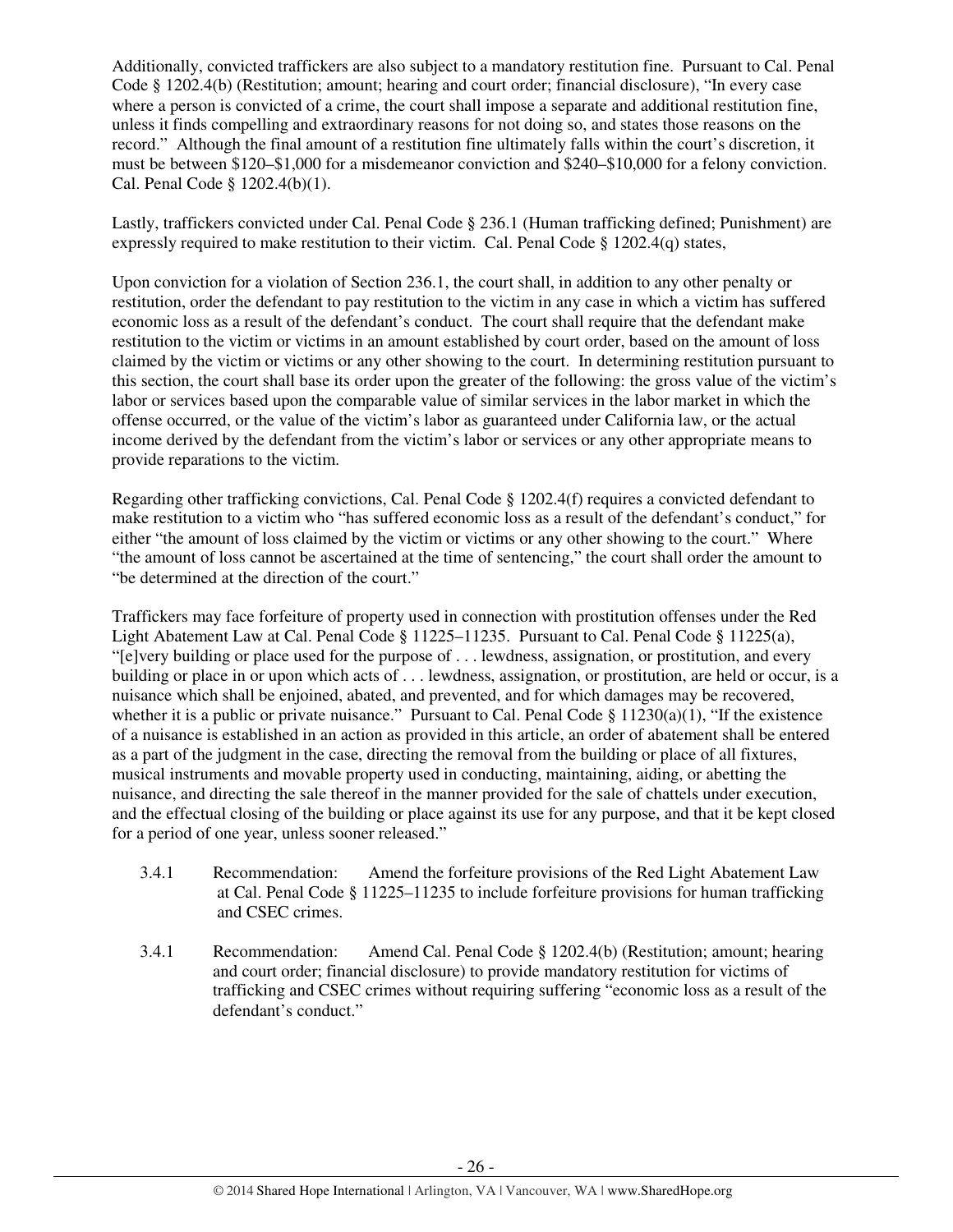## *3.5 Convicted traffickers are required to register as sex offenders.*

l

Pursuant to Cal. Penal Code § 290(c) (Sex offender registration act; persons required to register), traffickers are required to register as sex offenders if they have been convicted under any of the following:

[Cal. Penal Code §] subdivision (b) and (c) of Section 236.1[Human trafficking defined; punishment],266 [Procurement], or 266c [Inducing consent to sex act by fraud or fear], subdivision (b) of Section 266h [Pimping], subdivision (b) of Section 266i [Pandering], Section 266j [Procurement of child], 267 [Abduction of minor for prostitution], . . . 288.3 [Contact or communication with minor with knowledge and intent to commit specified offenses punishable by imprisonment; additional punishment for repeat violation], . . . 311.1 [Sale or distribution of obscene matter depicting person under age of 18 years engaging in sexual conduct], subdivision (b), (c), or (d) of Section 311.2 [Production, distribution, or exhibition of obscene matter], Section 311.3 [Sexual exploitation of child], 311.4 [Employment of minor in sale or distribution of obscene matter or production of pornography], 311.10 [Advertisement of obscene matters depicting minors], . . . any offense involving lewd or lascivious conduct under Section 272 [Contributing to delinquency of minor; luring minor under 14 away from home], or any felony violation of Section 288.2 [Sending harmful matter to minor by telephone messages, electronic mail, Internet, or commercial online service; defenses; exemption of carrier, broadcaster, or transmitter]; any statutory predecessor that includes all elements of one of the above-mentioned offenses; or any person who . . . has been or is hereafter convicted of the attempt or conspiracy to commit any of the above-mentioned offenses.

In addition, Cal. Penal Code  $\S 290.015^{67}$  (Release from incarceration; registration requirement) requires all registered sex offenders to provide a list of Internet identifiers (email, user names, screen names or similar identifiers) and a list of Internet Service Providers. Cal Pen. Code 290.014 (b) states,

If any person who is required to register pursuant to the Act adds or changes his or her account with an Internet service provider or adds or changes an Internet identifier, the person shall send written notice of the addition or change to the law enforcement agency or agencies with which he or she is currently registered within 24 hours. The law enforcement agency or agencies shall make this information available to the Department of Justice. Each person to whom this subdivision applies at the time this subdivision becomes effective shall immediately provide the information required by this subdivision.

 $67$  Immediately following passage of the CASE Act, Section 290 was challenged in the United States District Court for the Northern District of California in an action filed by the American Civil Liberty Union on behalf of current and future sex offenders in California. The complaint specifically challenged the requirement for sex offenders to disclose, upon release from incarceration, all Internet identifiers, service providers used, and a statement obliging the offender to update this information. On November 7, 2012, the Court granted a temporary restraining order for section 290.14(b) and 290.015(a)(4)-(6) and, after finding that the Plaintiff was likely to succeed on the merits, the Court granted a preliminary injunction on January 11<sup>th</sup>, 2013. *See* Order granting preliminary injunction at 1, John Doe, v. Harris, 2013 U.S. Dist. (N.D. Cal. November. 7, 2012) (No. C12-5713-TEH). *See also* Order granting temporary restraining order at 1, John Doe, v. Harris, 2013 U.S. Dist. (N.D. Cal. Jan. 11, 2013) (No. C12-5713- TEH).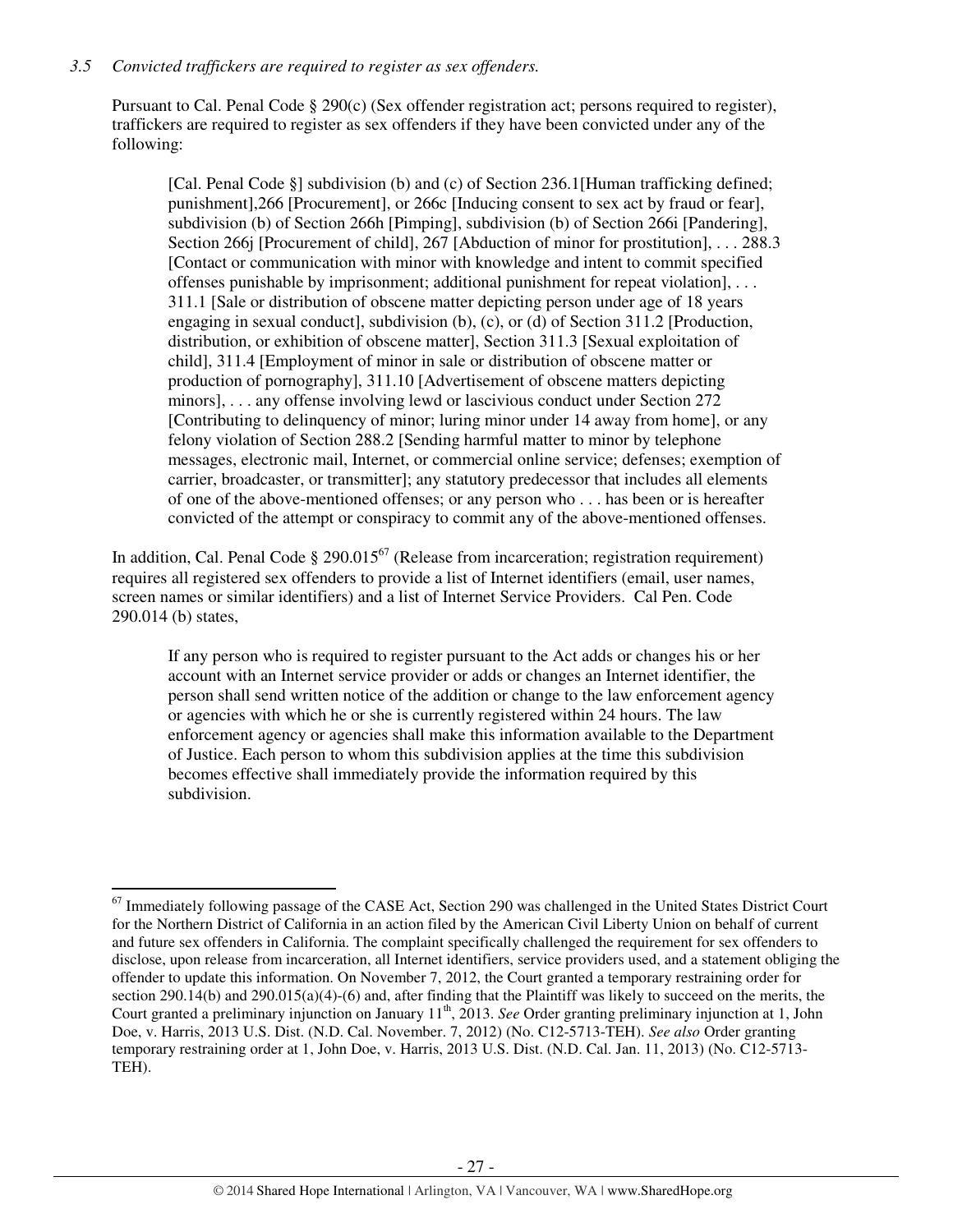*3.6 Laws relating to termination of parental rights for certain offenses include sex trafficking or commercial sexual exploitation of children (CSEC) offenses in order to remove the children of traffickers from their control and potential exploitation.* 

California has several provisions that allow for the termination of parental rights. A parent's conviction under Cal. Penal Code § 236.1 (Human trafficking defined; Punishment) or any of California's CSEC laws, however, is not expressly provided as a ground for authorizing the termination of parental rights. Instead, parental rights may be terminated when a parent is convicted of a felony and other requirements are met.

If a child is found to be a dependent child,<sup>68</sup> the juvenile court may terminate parental rights pursuant to Cal. Welf. & Inst. Code §  $366.26(c)(1)$  (Procedures for conducting hearings to terminate parental rights, determine adoption of, or guardianship of, children adjudged dependent children of juvenile court),<sup>6</sup> which states,

If the court determines, based on the assessment provided . . . and any other relevant evidence, by a clear and convincing standard, that it is likely the child will be adopted, the court shall terminate parental rights and order the child placed for adoption. . . . A finding under subdivision (b) or paragraph (1) of subdivision (e) of Section 361.5 [Family reunification services] that reunification services shall not be offered, under subdivision (e) of Section 366.21 that the whereabouts of a parent have been unknown for six months or that the parent has failed to visit or contact the child for six months, or that the parent has been convicted of a felony indicating parental unfitness, or, under Section 366.21 or 366.22, that the court has continued to remove the child from the custody of the parent or guardian and has terminated reunification services, shall constitute a sufficient basis for termination of parental rights. . . .

For children other than those adjudged dependent children, Cal. Fam. Code § 7820 (Proceeding to declare minor free from parental custody and control) authorizes petitioners to bring "[a] proceeding . . . for the purpose of having a child under the age of 18 years declared free from the custody and control of either or both parents if the child comes within any of the descriptions set out in [chapter 2 (Circumstances where proceeding may be brought)]." Cal. Fam. Code § 7803 (Effect of declaration) provides that "[a] declaration of freedom from parental custody and control pursuant to this part terminates all parental rights and responsibilities with regard to the child."

Parents convicted of a felony are also subject to losing their parental rights. Cal. Fam. Code § 7825 (Parent convicted of felony) states,

(a) A proceeding under this part may be brought where both of the following requirements are satisfied:

(1) The child is one whose parent or parents are convicted of a felony.

(2) The facts of the crime of which the parent or parents were convicted are of such a nature so as to prove the unfitness of the parent or parents to have the future custody and control of the child. In making a determination pursuant to this section, the court may consider the parent's criminal record prior to the felony conviction to the extent that the criminal record demonstrates a pattern of behavior substantially related to the welfare of the child or the parent's ability to exercise custody and control regarding his or her child.

<sup>68</sup> *See infra* Section 5.4 for the laws relevant to adjudicating a child dependent.

 $^{69}$  The provisions of Cal. Welf. & Inst. Code § 366.26 discussed herein are effective both until and after January 1, 2014 unless otherwise noted.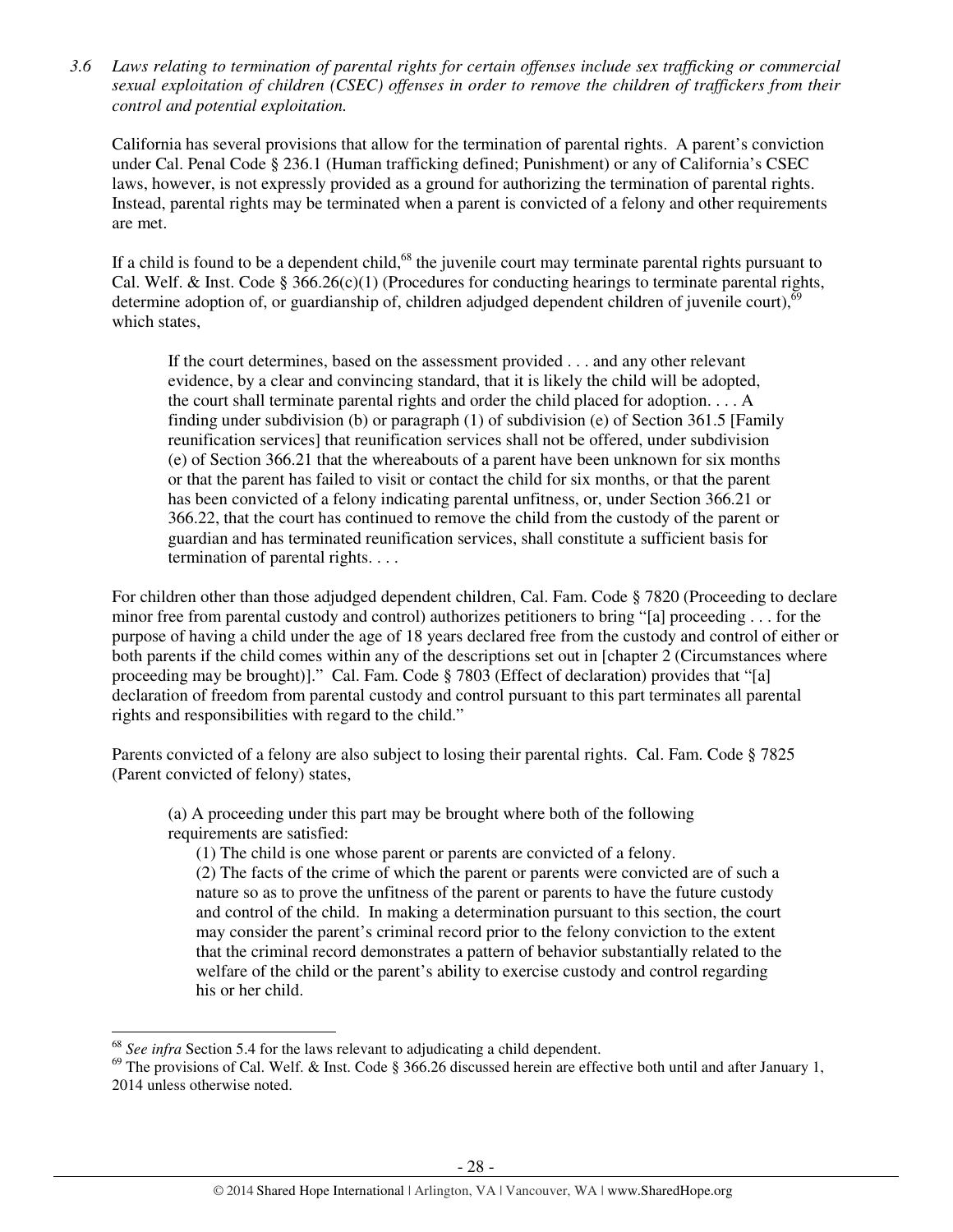(b) The mother of a child may bring a proceeding under this part against the father of the child, where the child was conceived as a result of an act in violation of Section 261 [Rape; "duress"; "menace"] of the Penal Code, and where the father was convicted of that violation. For purposes of this subdivision, there is a conclusive presumption that the father is unfit to have custody or control of the child.

3.6.1 Recommendation: Amend Cal. Welf. & Inst. Code § 366.26 (Procedures for conducting hearings to terminate parental rights, determine adoption of, or guardianship of, children adjudged dependent children of juvenile court) and Part 4 (Freedom from parental custody and control) of California's Family Code to expressly provide that a parent's conviction under Cal. Penal Code § 236.1 (Human trafficking defined; punishment) or any of California's CSEC laws is grounds for terminating parental rights.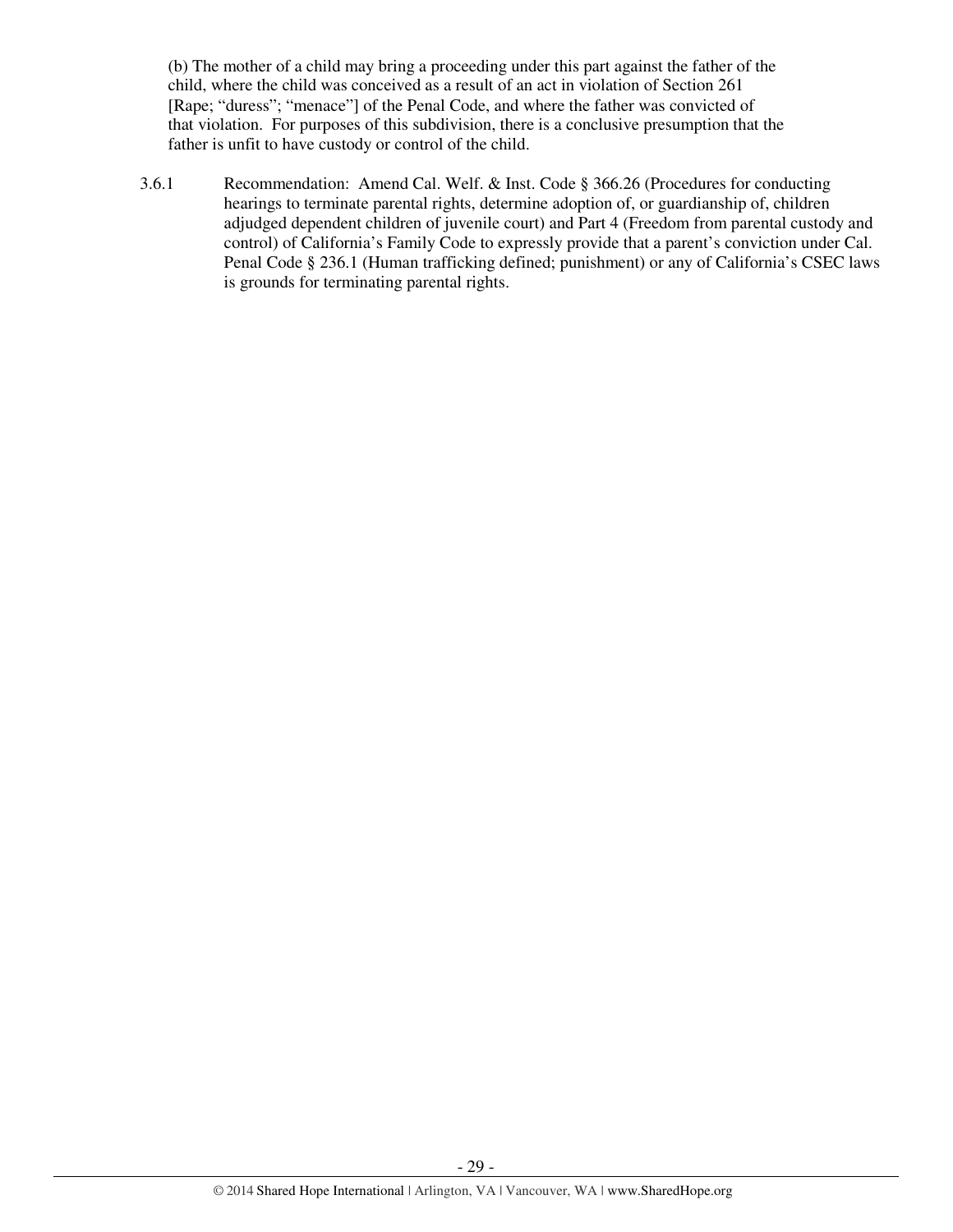#### **FRAMEWORK ISSUE 4: CRIMINAL PROVISIONS FOR FACILITATORS**

#### *Legal Components:*

- *4.1 The acts of assisting, enabling, or financially benefitting from child sex trafficking are included as criminal offenses in the state sex trafficking statute.*
- *4.2 Financial penalties, including asset forfeiture laws, are in place for those who benefit financially from or aid and assist in committing domestic minor sex trafficking.*

*\_\_\_\_\_\_\_\_\_\_\_\_\_\_\_\_\_\_\_\_\_\_\_\_\_\_\_\_\_\_\_\_\_\_\_\_\_\_\_\_\_\_\_\_\_\_\_\_\_\_\_\_\_\_\_\_\_\_\_\_\_\_\_\_\_\_\_\_\_\_\_\_\_\_\_\_\_\_\_\_\_\_\_\_\_\_\_\_\_\_\_\_\_\_* 

- *4.3 Promoting and selling child sex tourism is illegal.*
- *4.4 Promoting and selling child pornography is illegal.*

#### *Legal Analysis:*

*4.1 The acts of assisting, enabling, or financially benefitting from child sex trafficking are included as criminal offenses in the state sex trafficking statute.*

Cal. Penal Code § 236.1 (Human trafficking defined; punishment) does not specifically include assisting, enabling or benefitting financially from human trafficking as prohibited conduct. However, since facilitators may be convicted under several CSEC laws that constitute predicate offenses under Cal. Penal Code § 236.1(c), which specifically addresses domestic minor sex trafficking, facilitators may face liability under the human trafficking law if they "cause[], induce[], or persuade[], or attempt[] to cause, induce, or persuade, a person who is a minor at the time of commission of the offense to engage in a commercial sex act."

Otherwise, if not prosecuted under Cal. Penal Code § 236.1, facilitators may still face prosecution under CSEC laws. Cal. Penal Code § 266 (Procurement) may be used to prosecute a facilitator who "aids or assists in" the "inveiglement or enticement" of "any unmarried female, of previous chaste character, under the age of 18 years, into any house of ill fame, or of assignation, or elsewhere, for the purpose of prostitution." A conviction under Cal. Penal Code § 266 is punishable as either a misdemeanor or a felony.<sup>70</sup> If convicted of a misdemeanor, the offender is subject to imprisonment of up to 1 year in a county jail, a fine not to exceed \$2,000, or both. Cal. Penal Code §§ 266, 17(b). If convicted of a felony, an offender is subject to imprisonment in the state prison for 16 months, 2 years, or 3 years and a possible fine not to exceed \$10,000. Cal. Penal Code §§ 266, 18(a), 672.

A facilitator may be convicted under Cal. Penal Code § 266h(b) (Pimping) if the facilitator, "knowing another person is a prostitute, lives or derives support or maintenance in whole or in part . . . from money loaned or advanced to or charged against that person by any keeper or manager or inmate of a house or other place where prostitution is practiced or allowed." If the prostitute is a minor 16 or older, a conviction under Cal. Penal Code § 266h(b) is punishable as a felony by imprisonment in a state prison for 3, 4, or 6 years and a possible fine not to exceed \$10,000. Cal. Penal Code §§ 266h(b)(1), 672. If the prostitute is a minor under 16 years of age, however, a conviction is punishable by imprisonment in a state prison for 3, 6, or 8 years and a possible fine not to exceed \$10,000. Cal. Penal Code §§ 266h(b)(2), 672. In either instance, the court may also order an additional fine not to exceed \$5,000. Cal. Penal Code  $§ 266k(a).$ 

Additionally, a facilitator may be convicted under Cal. Penal Code § 266j (Procurement of child) if the facilitator "intentionally . . . transports, provides, or makes available, or . . . offers to . . . transport, provide, or make available to another person, a child under the age of 16 for the purpose of any lewd or

<sup>70</sup> *See supra* note 9.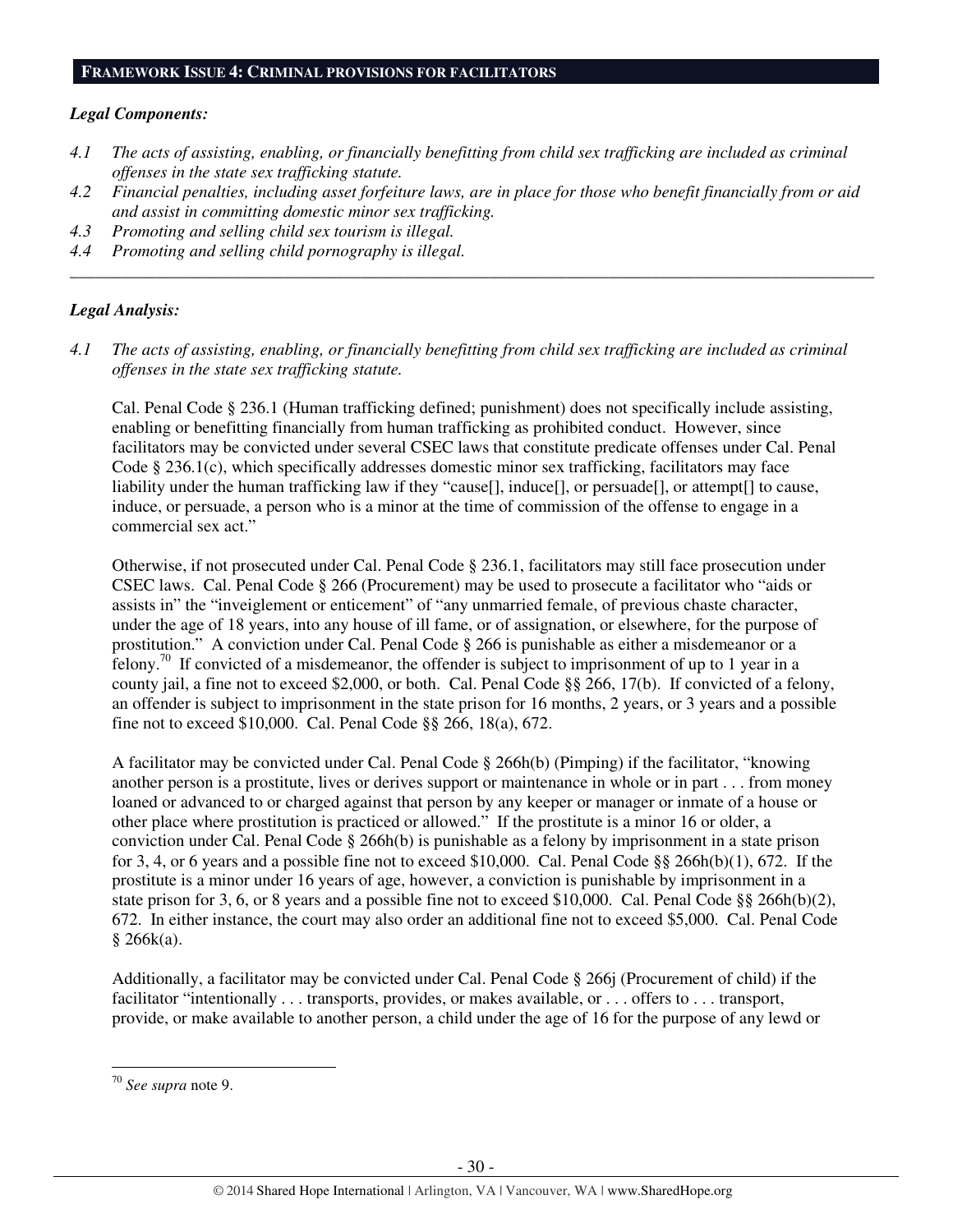lascivious act as defined in Section 288."<sup>71</sup> A conviction under Cal. Penal Code § 266*j* is punishable as a felony by imprisonment in a state prison for 3, 6, or 8 years and a fine not to exceed \$15,000. Cal. Penal Code § 266j. The court may also order an additional fine not to exceed \$20,000. Cal. Penal Code  $§ 266k(b).$ 

 4.1.1 Recommendation: Amend Cal. Penal Code § 236.1(a) (Human trafficking defined; punishment) to include assisting, enabling, or financially benefitting from child sex trafficking as prohibited conduct under the human trafficking statute.

### *4.2 Financial penalties, including asset forfeiture laws, are in place for those who benefit financially from or aid and assist in committing domestic minor sex trafficking.*

Facilitators are subject to fines up to \$500,000. Cal. Penal Code  $\S 236.1(a)$ , (b), (c)(1) and (2). Specifically, when the victim is a minor, facilitators convicted of trafficking involving a commercial sex act under Cal. Penal Code § 236.1 (Human trafficking defined; punishment), are subject to are subject to a fine which will generally not exceed \$500,000. Cal. Penal Code § 236.1(c)(1). When the victim is a minor and the offense involves a commercial sex act achieved by force, fear, fraud, deceit, coercion, violence, duress, menace, or threat of unlawful injury to the victim or to another person, facilitators are subject to a fine not to exceed \$500,000. The court may also order a person convicted under Cal. Penal Code  $\S$  236.1 to pay an additional fine of \$1,000,000. Cal. Penal Code  $\S$  236.4.

Additionally, certain crimes for which a facilitator may be convicted are predicate offenses under Cal. Penal Code § 236.1 (Human trafficking defined; punishment). Cal. Penal Code § 266<sup>72</sup> (Procurement), § 266h(b) (Pimping), and § 266j<sup>73</sup> (Procurement of child), are expressly referred to in Cal. Penal Code § 236.1(Human trafficking defined; punishment), therefore the fines and penalties under the human trafficking statute are applicable.

Facilitators convicted under Cal. Penal Code § 266 (Procurement) are subject to a possible fine not to exceed \$2,000 if punished as a misdemeanor or a fine not to exceed \$10,000 if punished as a felony, while those convicted under Cal. Penal Code § 266h(b) (Pimping) are subject to a fine not to exceed \$10,000, as well as a possible additional fine not to exceed \$5,000. Cal. Penal Code §§ 17(a), 266h(b), 672, 266k(a). Lastly, facilitators convicted under Cal. Penal Code § 266j (Procurement of child) are subject to a fine not to exceed \$15,000, and a possible additional fine up to \$20,000. Cal. Penal Code §§ 266j, 266k(b). Facilitators convicted of any of these crimes may also be ordered to pay a state penalty and additional restitution fines.<sup>74</sup> Cal. Penal Code §§ 1202.4(b), (c), 1464(a)(1).

Courts are mandated to order any person convicted of a crime in California to pay restitution. Facilitators convicted under Cal. Penal Code § 236.1 (Human trafficking defined; punishment) are expressly required to make restitution to their victims. Cal. Penal Code § 1202.4(q) (Restitution; amount; hearing and court order; financial disclosure) states,

Upon conviction for a violation of Section 236.1, the court shall, in addition to any other penalty or restitution, order the defendant to pay restitution to the victim in any case in which a victim has suffered economic loss as a result of the defendant's conduct. The court shall require that the defendant make restitution to the victim or victims in an amount established by court order, based on the amount of loss claimed by the victim or victims or any other showing to the court. In determining restitution pursuant to this section, the court shall base its order upon the greater of the following: the gross value of the victim's labor or services based upon the comparable value of similar services in the labor market in which the

l

<sup>71</sup> *See supra* note 13.

<sup>72</sup> *See supra* Section 1.2 for the substantive provisions of Cal. Penal Code § 266.

<sup>&</sup>lt;sup>73</sup> See supra Section 1.2 for the substantive provisions of Cal. Penal Code § 266j.

*<sup>74</sup> See supra* Section 2.8 for provisions regarding state penalty assessments and restitution fines.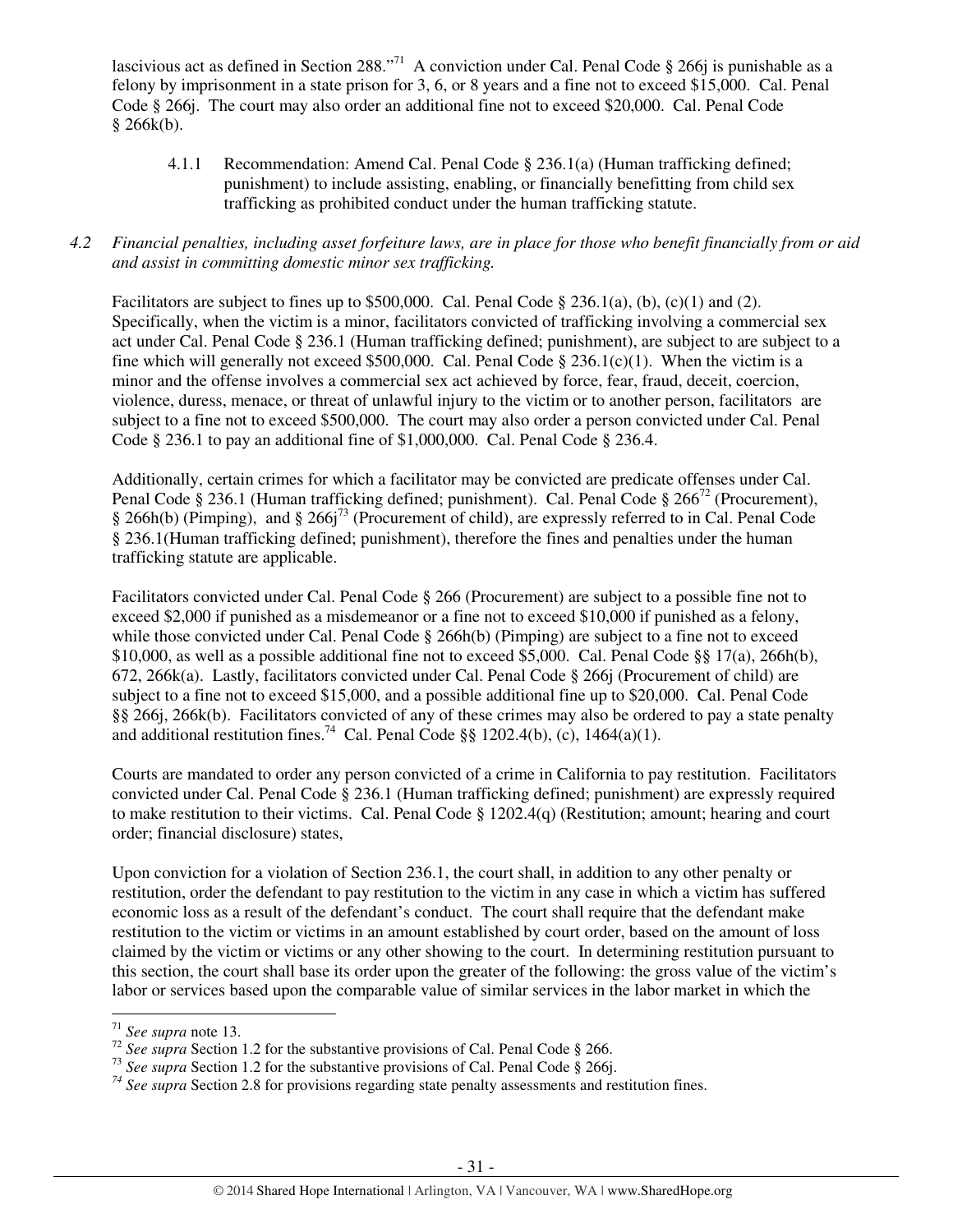offense occurred, or the value of the victim's labor as guaranteed under California law, or the actual income derived by the defendant from the victim's labor or services or any other appropriate means to provide reparations to the victim.

Regarding other trafficking convictions, Cal. Penal Code § 1202.4(f) requires a convicted defendant, presumably including facilitators, to make restitution to a victim who "has suffered economic loss as a result of the defendant's conduct," for "the amount of loss claimed by the victim or victims or any other showing to the court," and "[i]f the amount of loss cannot be ascertained at the time of sentencing," the court's restitution order shall provide that "the amount shall be determined at the direction of the court."

Facilitators may face forfeiture of property used in connection with prostitution offenses under the Red Light Abatement Law at Cal. Penal Code § 11225–11235. Pursuant to Cal. Penal Code § 11225(a), "[e]very building or place used for the purpose of . . . lewdness, assignation, or prostitution, and every building or place in or upon which acts of illegal gambling as defined by state law or local ordinance, lewdness, assignation, or prostitution, are held or occur, is a nuisance which shall be enjoined, abated, and prevented, and for which damages may be recovered, whether it is a public or private nuisance." Pursuant to Cal. Penal Code. § 11230(a)(1), "If the existence of a nuisance is established in an action as provided in this article, an order of abatement shall be entered as a part of the judgment in the case, directing the removal from the building or place of all fixtures, musical instruments and movable property used in conducting, maintaining, aiding, or abetting the nuisance, and directing the sale thereof in the manner provided for the sale of chattels under execution, and the effectual closing of the building or place against its use for any purpose, and that it be kept closed for a period of one year, unless sooner released."

# *4.3 Promoting and selling child sex tourism is illegal.*

There is no specific provision in California's laws prohibiting child sex tourism.

- 4.3.1 Recommendation: Enact a law that prohibits selling or offering to sell travel services that include or facilitate travel for the purpose of engaging in commercial sexual exploitation or prostitution of a minor under the age of 18, if the offer or sale occurs in California or the travel occurs or is to occur in California.
- *4.4 Promoting and selling child pornography is illegal.*

l

Cal. Penal Code § 311.10(a) (Advertisement of obscene matters depicting minors) makes it illegal for a person to advertise "for sale or distribution any obscene matter knowing that it depicts a person under the age of 18 years personally engaging in or personally simulating sexual conduct, as defined in Section 311.4."<sup>75</sup> A conviction under this statute is punishable as either a misdemeanor or felony. Cal. Penal Code § 17(a), (b). A misdemeanor conviction is punishable by imprisonment in a county jail up to 1 year, a fine not to exceed \$50,000, or both. Cal. Penal Code §§ 311.10(a), 17(b). A felony conviction is punishable by imprisonment in a state prison for 2, 3, or 4 years and a possible fine not to exceed \$50,000. Cal. Penal Code § 311.10(a). First time convictions are also subject to an additional mandatory fine of \$300 while subsequent convictions are subject to an additional mandatory fine of \$500, if the offender is able to pay. Cal. Penal Code §§ 290.3(a), 290(c).

Additionally, Cal. Penal Code § 311.1(a) (Sale or distribution of obscene matter depicting person under age of 18 years engaging sexual conduct)<sup>76</sup> makes distributing child pornography a specific crime. A conviction under this statute is punishable as either a misdemeanor or felony. Cal. Penal Code § 17(a), (b). A misdemeanor conviction is punishable by imprisonment in a county jail up to 1 year, a fine not to

<sup>75</sup> *See supra* Section 1.2 for the substantive provisions of Cal. Penal Code § 311.4.

<sup>76</sup> *See supra* Section 3.2 for the substantive provisions of Cal. Penal Code § 311.1(a).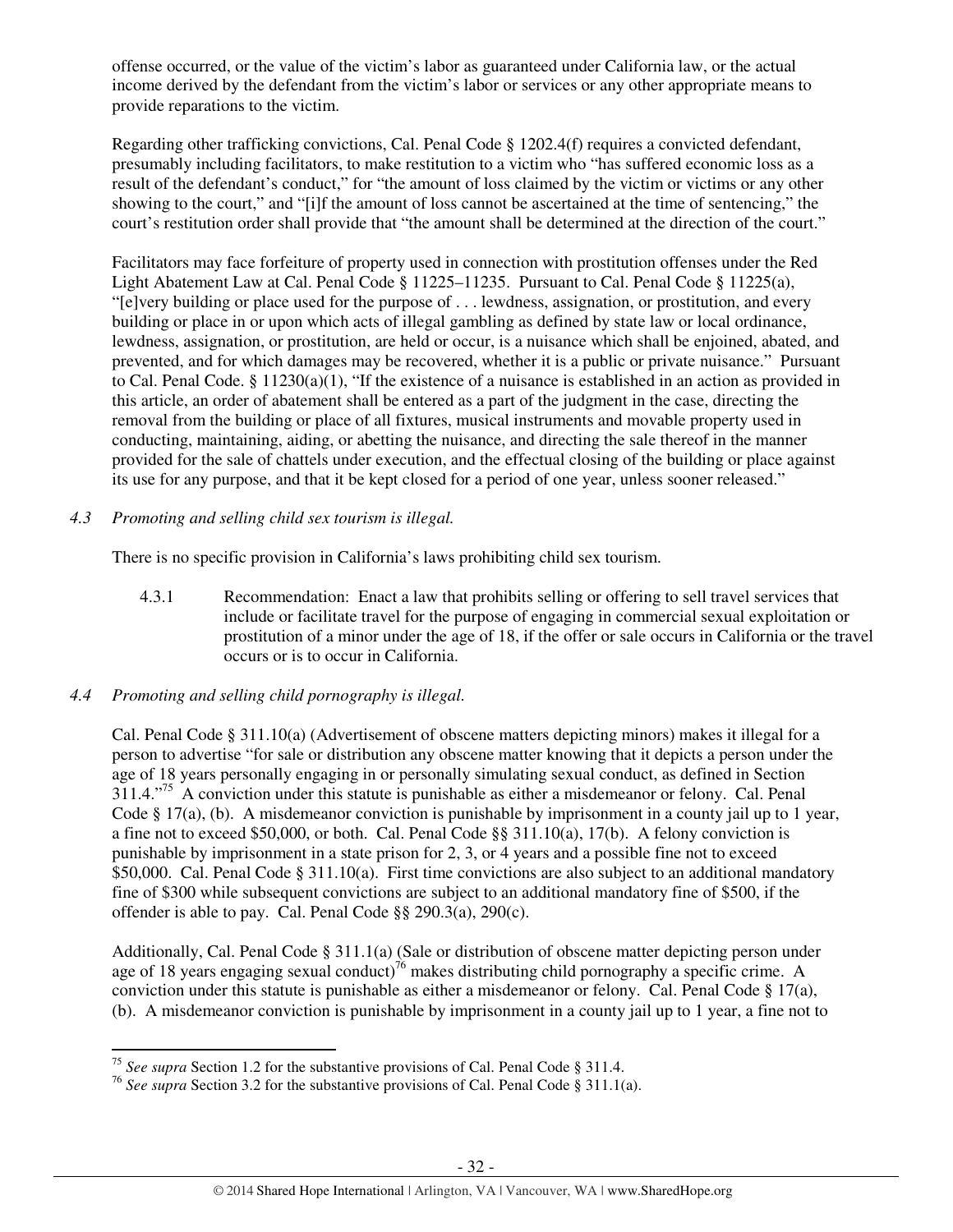exceed \$1,000, or both. Cal. Penal Code §§ 311.1(a), 17(b). A felony conviction is punishable by imprisonment in a state prison for 16 months, 2 years, or 3 years and a possible fine not to exceed \$10,000. Cal. Penal Code §§ 311.1(a), 17(a), 18(a).

 4.4.1 Recommendation: Amend Cal. Penal Code § 311.10(a) (Advertisement of obscene matters depicting minors) and Cal. Penal Code § 311.1(a) (Sale or distribution of obscene matter depicting person under age of 18 years engaging sexual conduct) to increase penalties in order to align with federal penalties.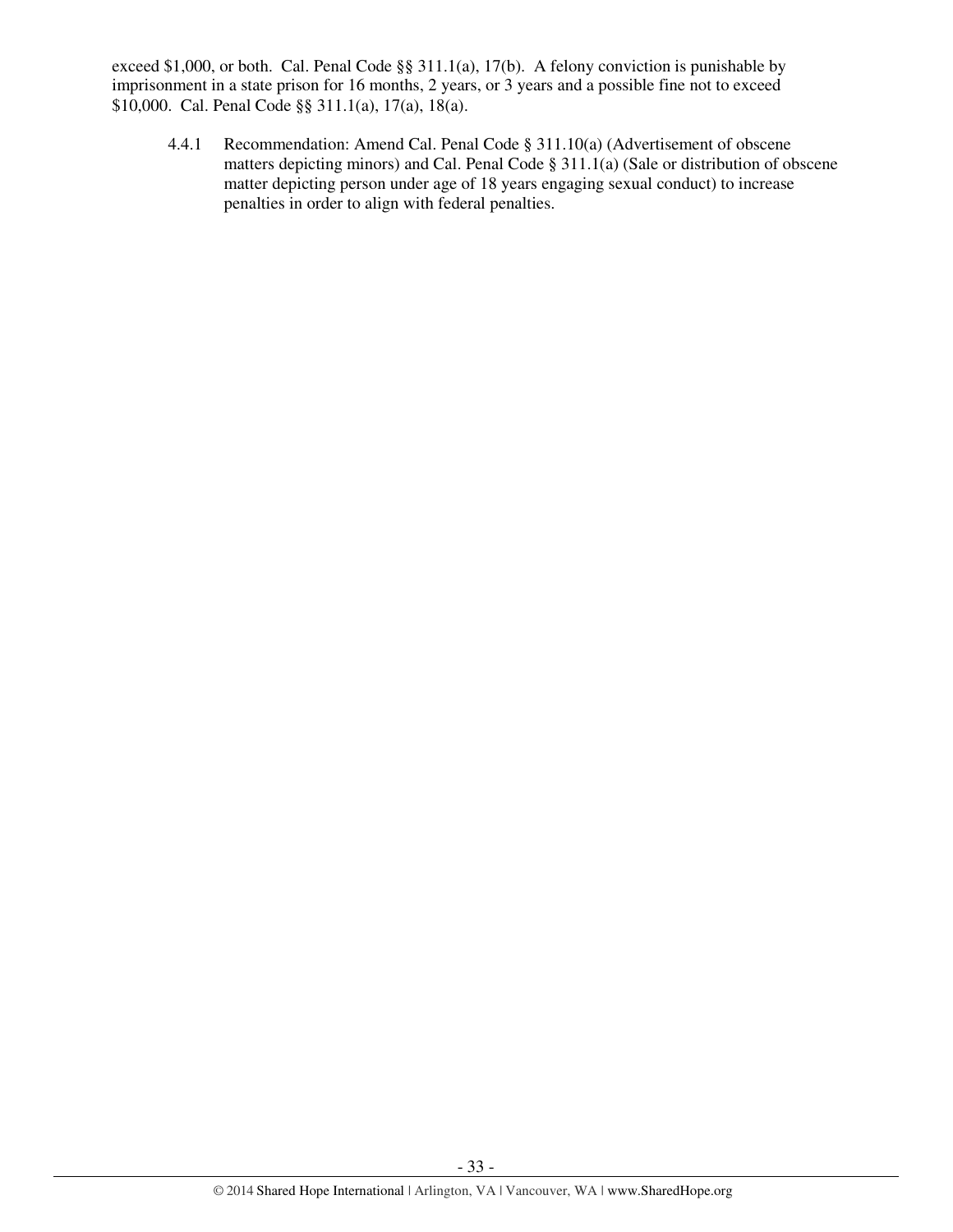#### **FRAMEWORK ISSUE 5: PROTECTIVE PROVISIONS FOR THE CHILD VICTIMS**

### *Legal Components:*

- *5.1 Statutorily-mandated victim services define "victim" to specifically include victims of domestic minor sex trafficking or commercial sexual exploitation of children (CSEC) to ensure prompt identification and access to victims' rights and services.*
- *5.2 The state sex trafficking statute expressly prohibits a defendant from raising consent of the minor to the commercial sex acts as a defense.*
- *5.3 Prostitution laws apply only to adults, making minors under 18 specifically immune from this offense.*
- *5.4 Child victims of sex trafficking or commercial sexual exploitation are provided with a child protection response, including specialized shelter and services, and are not detained in juvenile detention facilities.*
- *5.5 Commercial sexual exploitation is identified as a type of abuse and neglect within child protection statutes.*
- *5.6 The definition of "caregiver" (or similar term) in the child welfare statutes is broad enough to include a trafficker who has custody or control of a child in order to bring a trafficked child into protection of child protective services.*
- *5.7 Crime victims' compensation is specifically available to a child victim of sex trafficking or commercial sexual exploitation of children (CSEC) without regard to ineligibility factors.*
- *5.8 Victim-friendly procedures and protections are provided in the trial process for minors under 18.*
- *5.9 Expungement or sealing of juvenile delinquency records resulting from arrests or adjudications for prostitution-related offenses committed as a result of, or in the course of, the commercial sexual exploitation of a minor is available within a reasonable time after turning 18.*
- *5.10 Victim restitution and civil remedies for victims of domestic minor sex trafficking or commercial sexual exploitation of children (CSEC) are authorized by law.*
- *5.11 Statutes of limitations for civil and criminal actions for child sex trafficking or commercial sexual exploitation of children (CSEC) offenses are eliminated or lengthened sufficiently to allow prosecutors and victims a realistic opportunity to pursue criminal action and legal remedies.*

*\_\_\_\_\_\_\_\_\_\_\_\_\_\_\_\_\_\_\_\_\_\_\_\_\_\_\_\_\_\_\_\_\_\_\_\_\_\_\_\_\_\_\_\_\_\_\_\_\_\_\_\_\_\_\_\_\_\_\_\_\_\_\_\_\_\_\_\_\_\_\_\_\_\_\_\_\_\_\_\_\_\_\_\_\_\_\_\_\_\_\_\_\_* 

# *Legal Analysis:*

l

*5.1 Statutorily-mandated victim services define "victim" to specifically include victims of domestic minor sex trafficking or commercial sexual exploitation of children (CSEC) to ensure prompt identification and access to victims' rights and services.* 

Under Cal. Const., Art I, § 28(e) (Victims' bill of rights), "a 'victim' is a person who suffers direct or threatened physical, psychological, or financial harm as a result of the commission or attempted commission of a crime or delinquent act."

For purposes of the California Evidence Code's provisions related to the Human Trafficking Caseworker-Victim Privilege, Cal. Evid. Code § 1038.2(a) (Definitions) defines a "victim" as "any person who is a 'trafficking victim' as defined in Section 236.1 [Human trafficking defined; punishment]."<sup>77</sup>

For purposes of compensation from the Restitution Fund, Cal. Gov't Code § 13951(g) (Definitions) defines a "victim" as "an individual who sustains injury or death as a direct result of a crime as specified in subdivision (e) of Section 13955 [Eligibility requirements]."<sup>78</sup> This definition is also adopted by reference in Cal. Penal Code § 1202.4(k)(4) for purposes of restitution orders paid by the defendant. Cal. Penal Code § 1202.4(k)(4) states,

<sup>77</sup> *See supra* Section 1.1 for the substantive provisions of Cal. Penal Code § 236.1.

<sup>&</sup>lt;sup>78</sup> Cal. Govt. Code § 13955(e)(1) states that one of the eligibility requirements for compensation is that "the injury or death was a direct result of a crime."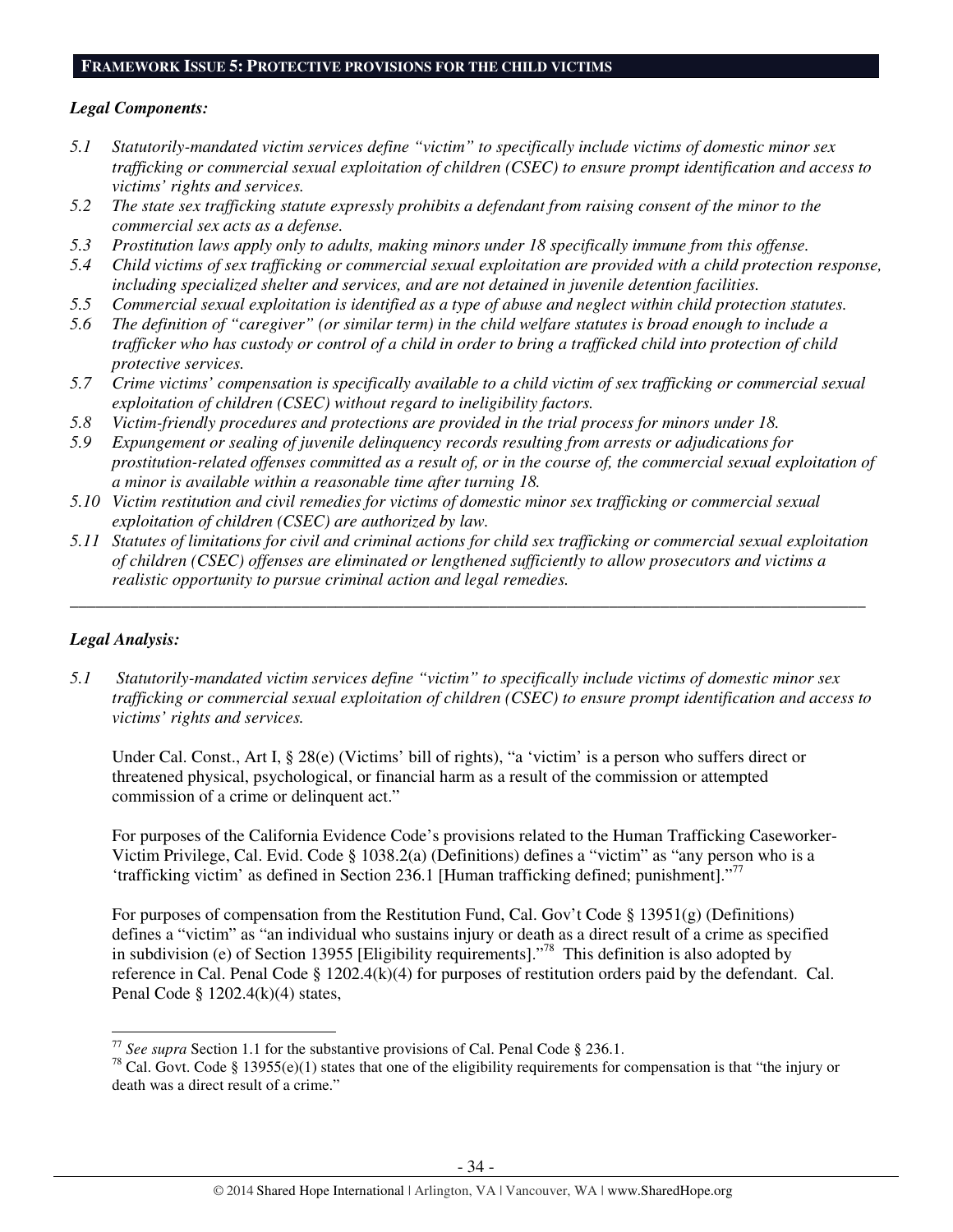(k) For purposes of this section, "victim" shall include all of the following:

(4) Any person who is eligible to receive assistance from the Restitution Fund pursuant to Chapter 5 (commencing with Section 1390) of Part 4 of Division 3 of Title 2 of the Government Code.

For purposes of accessing multidisciplinary services through family justice centers, Cal. Penal Code  $\S 13750(c)(6)$  defines "[v]ictim of crime," "crime victim," and "victim" as "a victim" of domestic violence, officer-involved domestic violence, sexual assault, elder or dependent adult abuse, stalking, cyberstalking, cyberbullying, or human trafficking."

*5.2 The state sex trafficking statute expressly prohibits a defendant from raising consent of the minor to the commercial sex acts as a defense.* 

Cal. Penal Code § 236.1(e) (Human trafficking defined; punishment) expressly states that "consent by a victim of human trafficking who is a minor at the time of the commission of the offense is not a defense to a criminal prosecution under this section." Cal. Penal Code 236.1 (e).

The minor's consent is not a defense to prosecution under Cal. Penal Code § 266i(b) (Pandering)<sup>79</sup> or § 267 (Abduction of minor for prostitution).<sup>80</sup> While not specifically a CSEC law, consent is not a defense for prosecutions under Cal. Penal Code  $\S$  266f (Selling prostitute).<sup>81</sup>

However, Cal. Penal Code § 266 (Procurement), § 266h(b) (Pimping), § 311.1(a) (Sale or distribution of obscene matter depicting person under age of 18 years engaging sexual conduct), § 311.3(a) (Sexual exploitation of child), and § 311.4 (Employment of minor in sale or distribution of obscene matter or production of pornography) do not expressly state that a minor's consent to a commercial sex act or conduct is not a defense to the crime.

*5.3 Prostitution laws apply only to adults, making minors under 18 specifically immune from this offense.* 

Cal. Penal Code §  $647(b)^{82}$  (Disorderly conduct; restrictions on probation) is age-neutral, stating,

[E]very person who commits any of the following acts is guilty of disorderly conduct, a misdemeanor:

. . . .

l

. . . .

<sup>82</sup> *See supra* note 20.

<sup>79</sup> *See* People v. Hobson, 63 Cal. Rptr. 320, 322–23 (Ct. App. 1967) ("Section 266i of the Penal Code has been construed to encompass any place where prostitution is allowed or encouraged. . . . A woman's consent to becoming a prostitute is immaterial.").

 $80^{\circ}$ Although Cal. Penal Code § 267 states that the crime occurs where a person "takes away any other person under the age of 18 years from the father, mother, guardian, or other person having the legal charge of the other person, without their consent, for the purpose of prostitution," the requirement that the person be taken "without their consent" appears to refer to the consent of the parent and not the minor's consent. *See* People v. Fowler, 25 P. 1110, 1110 (1891) ("'The gist of the offense is the taking away of the child against the will of the person having lawful charge of her, for the purpose of prostitution.'"); People v. Lewis, 75 P. 189, (1904) (affirming a conviction under Cal. Penal Code § 267 due to the determination that the victim's father did not give his consent).

<sup>&</sup>lt;sup>81</sup> Cal. Penal Code § 266f (Selling prostitute) states that "[e]very person who sells any person or receives any money or other valuable thing for or on account of his or her placing in custody, for immoral purposes, any person, whether with or without his or her consent, is guilty of a felony." A conviction under this statute is punishable as a felony by imprisonment in a state prison for 16 months, 2 years, or 3 years and a possible fine not to exceed \$10,000. Cal. Penal Code §§ 266f, 672.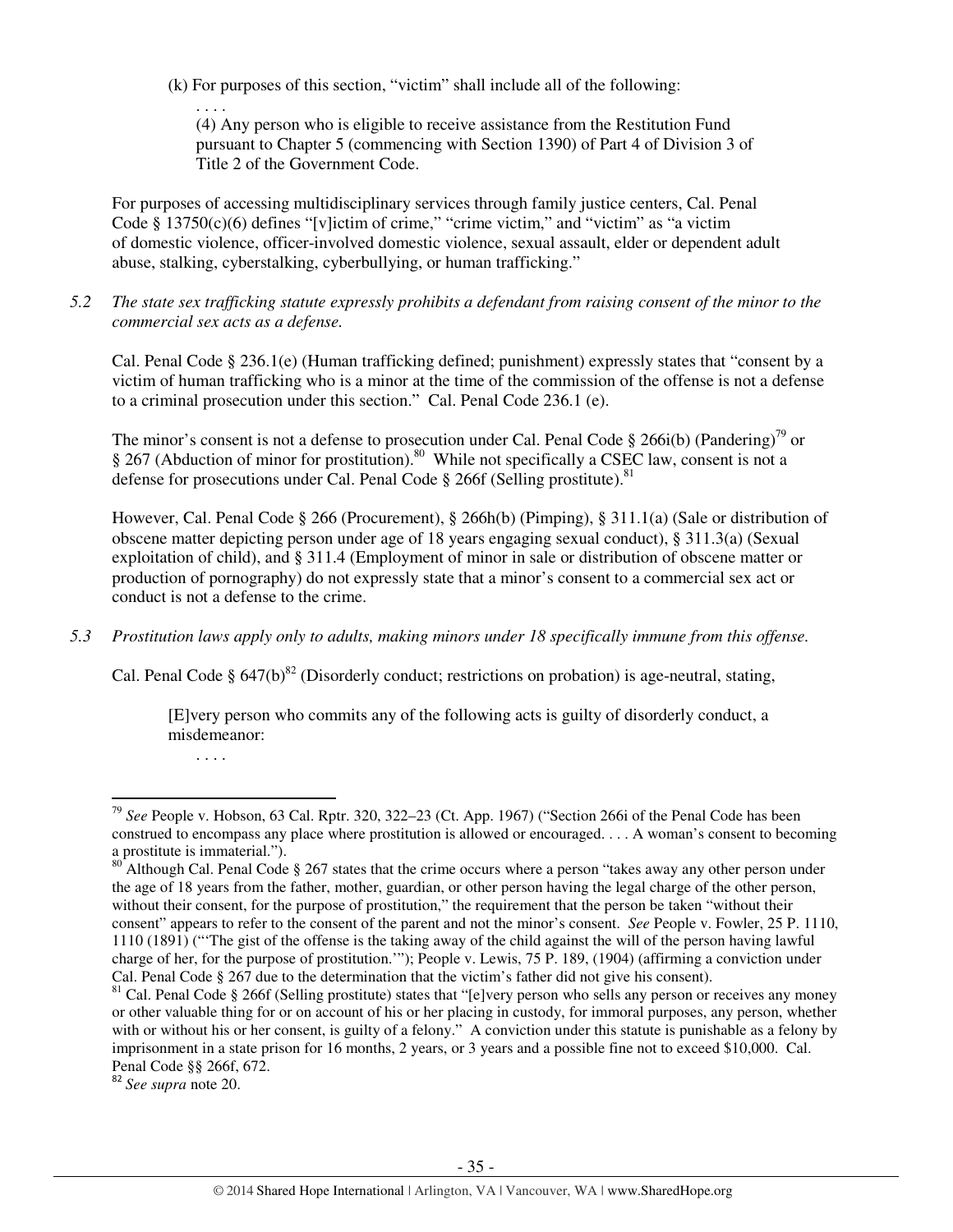(b) Who solicits or who agrees to engage in or who engages in any act of prostitution. A person agrees to engage in an act of prostitution when, with specific intent to so engage, he or she manifests an acceptance of an offer or solicitation to so engage, regardless of whether the offer or solicitation was made by a person who also possessed the specific intent to engage in prostitution. No agreement to engage in an act of prostitution shall constitute a violation of this subdivision unless some act, in addition to the agreement, is done within this state in furtherance of the commission of an act of prostitution by the person agreeing to engage in that act. As used in this subdivision, "prostitution" includes any lewd act between persons for money or other consideration.

First convictions under this statute are punishable as misdemeanors by imprisonment in a county jail up to 6 months, a fine not to exceed \$1,000, or both. Cal. Penal Code §§ 647(b), 672, 19. Second convictions under Cal. Penal Code § 647(b) are subject to a mandatory minimum of 45 days in a county jail, while subsequent convictions are subject to a mandatory minimum of 90 days in a county jail. Cal. Penal Code § 647(k). If a "violation of subdivision (b) . . . was committed within 1,000 feet of a private residence and with the use of a vehicle," the court may also suspend a buyer's driver's license up to  $30 \text{ days}$ . Cal. Penal Code § 647(k). For any conviction under this statute, the court may also order an additional fine not to exceed \$70, if the defendant is able to pay. Cal. Penal Code § 647.1.

Cal. Penal Code § 653.22(a) (Loitering with intent to commit prostitution; determination of intent) is also age-neutral. That section states, "It is unlawful for any person to loiter in any public place with the intent to commit prostitution. This intent is evidenced by  $84$  acting in a manner and under circumstances which openly demonstrate the purpose of inducing, enticing, or soliciting prostitution, or procuring another to commit prostitution."

- 5.3.1 Recommendation: Amend Cal. Penal Code § 647(b) (Disorderly conduct; restrictions on probation) and § 653.22(a) (Loitering with intent to commit prostitution; determination of intent) to make minors under 18 immune from prosecution for prostitution offenses.
- *5.4 Child victims of sex trafficking or commercial sexual exploitation are provided with a child protection response, including specialized shelter and services, and are not detained in juvenile detention facilities.*

Commercially sexually exploited children may be treated as dependent children or wards under California law.

 $\overline{a}$ 

Among the circumstances that may be considered in determining whether a person loiters with the intent to commit prostitution are that the person:

(4) Circles an area in a motor vehicle and repeatedly beckons to, contacts, or attempts to contact or stop pedestrians or other motorists, indicative of soliciting for prostitution.

<sup>83</sup> *See supra* note 25.

 $^{84}$  Cal. Penal Code § 653.22(b) states,

<sup>(1)</sup> Repeatedly beckons to, stops, engages in conversations with, or attempts to stop or engage in conversations with passersby, indicative of soliciting for prostitution.

<sup>(2)</sup> Repeatedly stops or attempts to stop motor vehicles by hailing the drivers, waving arms, or making any other bodily gestures, or engages or attempts to engage the drivers or passengers of the motor vehicles in conversation, indicative of soliciting for prostitution.

<sup>(3)</sup> Has been convicted of violating this section, subdivision (a) or (b) of Section 647, or any other offense relating to or involving prostitution, within five years of the arrest under this section.

<sup>(5)</sup> Has engaged, within six months prior to the arrest under this section, in any behavior

described in this subdivision, with the exception of paragraph (3), or in any other behavior indicative of prostitution activity.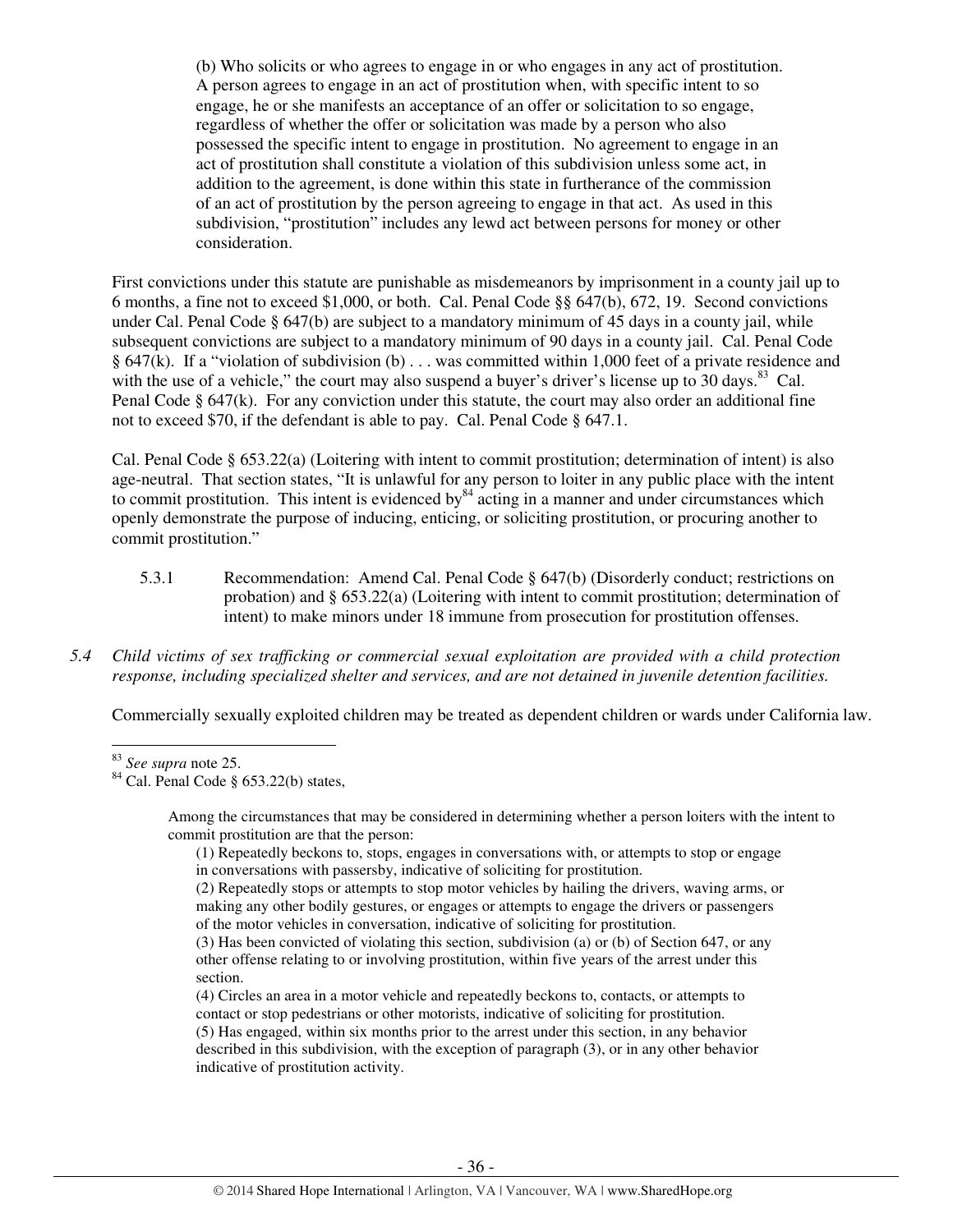# **Child Identified as Dependent**<sup>85</sup>

I. Initial Custody

l

a. Authority for Initial Custody

Under Cal. Penal Code § 11166(a) (Duty to report; mandated reporters; punishment for violation), mandated reporters<sup>86</sup> must immediately report reasonably suspected<sup>87</sup> or known child abuse to a specified agency.<sup>88</sup> After a child abuse complaint is made and investigated, the agency that received the report will "forward to the Department of Justice a report in writing of every case it investigates of known or

The Legislature finds and declares that a child who is sexually trafficked, as described in Section 236.1 of the Penal Code, or who receives food or shelter in exchange for, or who is paid to perform, sexual acts described in Section 236.1 or 11165.1 of the Penal Code, and whose parent or guardian failed to, or was unable to, protect the child, is within the description of this subdivision, and that this finding is declaratory of existing law. These children shall be known as commercially sexually exploited children.

Cal. Welf. & Inst. Code § 16524.7 establishes a Commercially Sexually Exploited Children Program administered by the State Department of Social Services that allocates funding to counties that have elect into the program. "Funds provided to the counties electing to participate in the program shall be used for prevention activities, intervention activities, and services to children who are victims, or at risk of becoming victims, of commercial sexual exploitation." Cal. Welf. & Inst. Code § 16524.7(4). Participating counties must submit plans

indicating the county's collaboration with county partner agencies and children-focused entities, which shall include the formation of a multidisciplinary team to serve children pursuant to this chapter. A multidisciplinary team serving a child pursuant to this chapter shall include, but is not limited to, appropriate staff from the county child welfare, probation, mental health, substance abuse disorder, and public health departments. Staff from a local provider of services to this population, local education agencies, and local law enforcement, and survivors of commercial sexual exploitation and trafficking may be included on the team.

Additionally, pursuant to Cal. Welf. & Inst. Code § 16524.8, participating counties

receiv[ing] funds from the commercially sexually exploited children program pursuant to this chapter shall develop an interagency protocol to be utilized in serving sexually exploited children. the county protocol shall be developed by a team led by a representative of the county human services department and shall include representatives from each of the following agencies:

- (1) The county probation department.
- (2) The county mental health department.
- (3) The county public health department.
- (4) The juvenile court in the county.

Here and elsewhere in this report that Cal. Welf. & Inst. Code §§ 300, 16524.7 and 16524.8 are quoted or cited, it has been updated to reflect the amendments added by the passage of Senate Bill 855, 2014 (effective June 20, 2014). <sup>86</sup> Under Cal. Penal Code § 11165.7 ("Mandated reporter"; training), "mandated reporters" include several individuals such as school staff and employees, social workers, counselors, religious personnel, law enforcement, and physicians.

 $87$  Cal. Penal Code §11166(a)(1) explains that "reasonable suspicion' means that it is objectively reasonable for a person to entertain a suspicion, based upon facts that could cause a reasonable person in a like position, drawing, when appropriate, on his or her training and experience, to suspect child abuse or neglect."

<sup>88</sup> Pursuant to Cal. Penal Code § 11165.9 (Reports to authorities), specified agencies include "any police department or sheriff's department, not including a school district police or security department, county probation department, if designated by the county to receive mandated reports, or the county welfare department."

<sup>&</sup>lt;sup>85</sup>A legislative finding listed within Cal. Welf. & Inst. Code § 300(b)(2) states,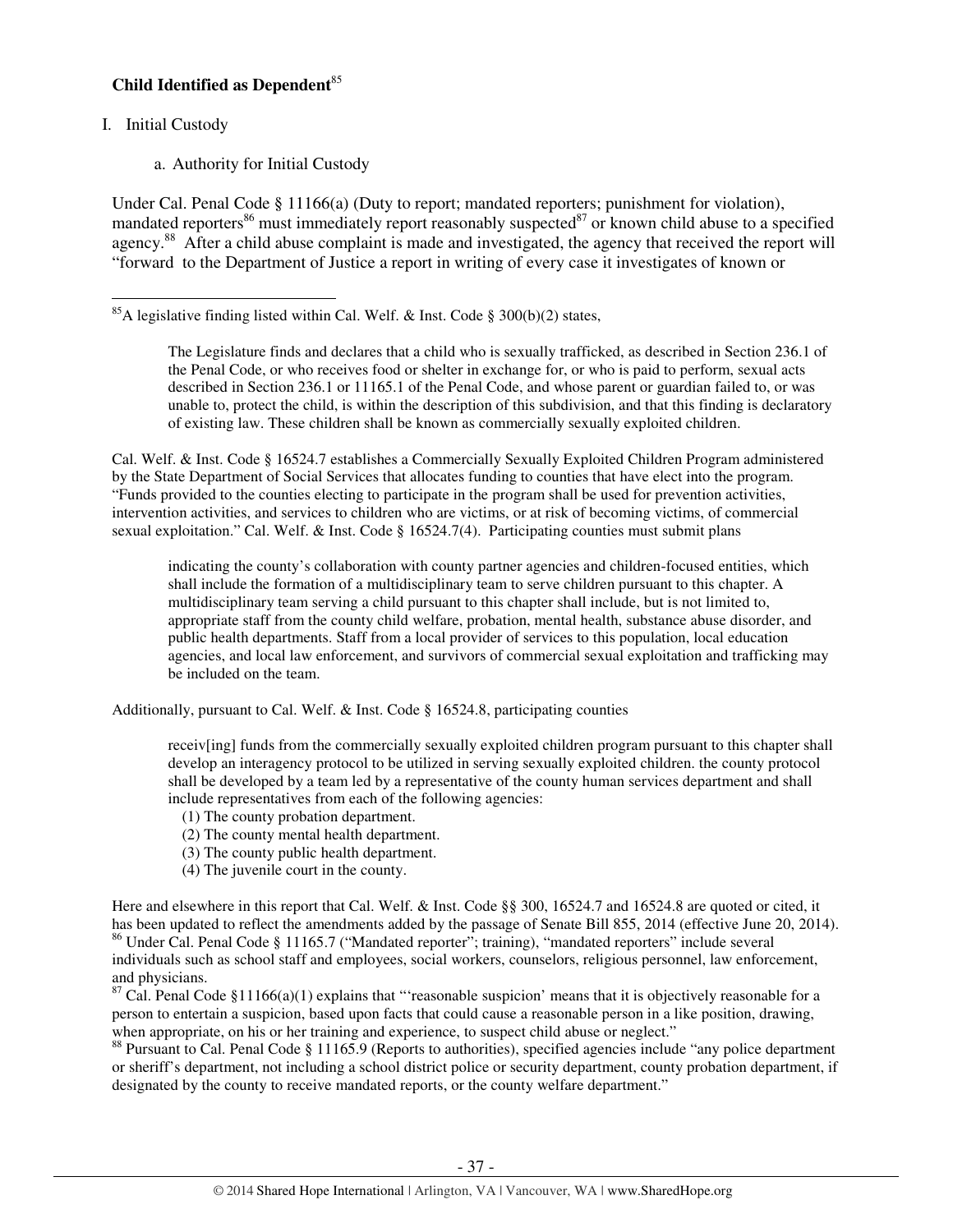suspected child abuse or severe neglect that is determined to be substantiated, other than cases coming within subdivision (b) of Section 11165.2." Cal. Penal Code  $\S$  11169(a). The appropriate law enforcement agency will investigate the allegations and "shall inform the person required or authorized to report of the results of the investigation and of any action the agency is taking with regard to the child or family." Cal. Penal Code §§ 11169(a), 11170(b)(2).

Cal. Welf. & Inst. Code § 305(a) (Peace officer's taking minor into temporary custody without warrant) authorizes a law enforcement officer to take a child into temporary custody without a warrant if

the officer has reasonable cause for believing that the minor is a person described in Section 300, and, in addition, that the minor has an immediate need for medical care, or the minor is in immediate danger of physical or sexual abuse, or the physical environment or the fact that the child is left unattended poses an immediate threat to the child's health or safety.

Alternatively, Cal. Welf. & Inst. Code § 306(a)(1) (Authority of social worker to take temporary custody of minor) authorizes a "social worker in any county welfare department" to "[r]eceive and maintain" custody of a minor who is delivered by a peace officer and who is described in § 300. Cal. Welf. & Inst. Code § 306(a)(2) allows a social worker to take a child into temporary custody if the child "has been declared a dependent child of the juvenile court under Section 300" or the social worker has reasonable cause to believe the child meets the criteria of Cal. Welf.  $\&$  Inst. Code § 300(b) or (g) and to believe that the child "is in immediate danger of physical or sexual abuse or the physical environment poses an immediate threat to the child's health or safety." A social worker, however, is expressly required to "consider whether the child can remain safely in his or her residence" before taking the child into temporary custody. Cal. Welf. & Inst. Code § 306(b). A social worker who takes a child into custody under Cal. Welf. & Inst. Code § 306 must "immediately investigate the circumstances of the child and the facts surrounding the child's being taken into custody and attempt to maintain the child with the child's family through the provision of services." Cal. Welf & Inst. Code § 309(a). If the social worker does not release the child, "the child shall be deemed detained for purposes of [Chapter 2 (Juvenile court law)]." Cal. Welf. & Inst. Code § 309(c).

### b. Placement

After taking a child into custody pursuant to Cal. Welf. & Inst. Code § 305, a law enforcement officer may release the child, order the child and the child's parents to appear before a probation officer, or "deliver the minor into the custody of the probation officer." Cal. Welf. & Inst. Code § 307. Alternatively, pursuant to Cal. Welf. & Inst. Code § 307.5 (Delivery of minor to community service program for abused or neglected children), if a law enforcement officer "deems that it is in the best interest of the minor and the public," the officer may "take the minor to a community service program for abused or neglected children." Cal. Welf. & Inst. Code § 307.5.

# II. Process following initial custody

Verified cases of abuse will lead to the involvement of the juvenile court, which, pursuant to Cal. Welf. & Inst. Code § 300 (Persons subject to jurisdiction of juvenile court), has jurisdiction over dependent children. Cal. Welf. & Inst. Code § 300(d) states,

Any child who comes within any of the following descriptions is within the jurisdiction of the juvenile court which may adjudge that person to be a dependent child of the court:

. . . . (d) The child has been sexually abused, or there is a substantial risk that the child will be sexually abused, as defined in Section 11165.1 ["Sexual abuse"; "sexual assault"; "sexual exploitation"] of the Penal Code, by his or her parent or guardian or a member of his or her household, or the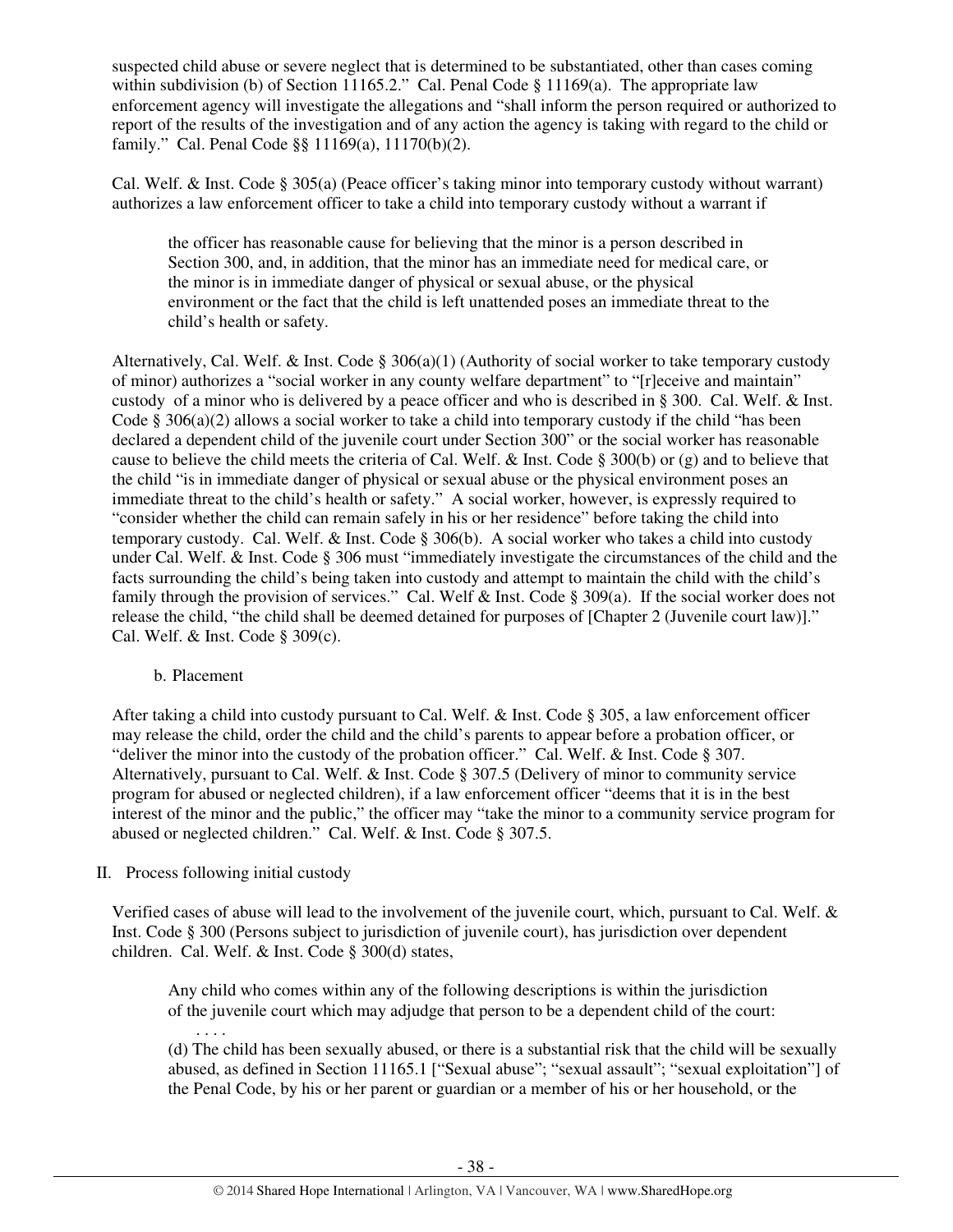parent or guardian has failed to adequately protect the child from sexual abuse when the parent or guardian knew or reasonably should have known that the child was in danger of sexual abuse.

## III. Placement process pending adjudication/investigation

When a child is delivered to the probation officer's custody and the "probation officer determines that the minor shall be retained in custody," the probation officer "must immediately file a petition pursuant to Section 332 [Petition to commence proceedings in juvenile court; verification; contents] with the clerk of the juvenile court who shall set the matter for hearing on the detention hearing calendar." Cal. Welf. & Inst. Code § 311(a). A detention hearing must be held "as soon as possible, but in any event before the expiration of the next judicial day after a petition to declare the minor a dependent child has been filed." Cal. Welf. & Inst. Code § 315. If no petition is filed, the child must be released within 48 hours of being taken into custody. Cal. Welf. & Inst. Code § 313(a).

If a dependent child is removed from the custody of the child's parent or guardian under Cal. Welf. & Inst. Code § 361 (Limitations on control of parent or guardian; appointment of responsible adult or surrogate parent to make educational decisions; voluntary relinquishment; when child may be taken from custody of parents; efforts to prevent removal; required findings), the court may place the child with the child's noncustodial parent, a relative or nonrelative extended family member as defined in Cal. Welf. & Inst. Code § 362.7, a community care facility, or in foster care. Cal. Welf. & Inst. Code § 361.2(e)(1)– (6). Additionally, both Cal Welf.& Inst. Code § 2019 (Shelters for abused and neglected children) and § 2010 (Availability of funds) mandate that funds be provided to youth shelters for abused and neglected children.

Additionally, under Cal. Welf. & Inst. Code § 361.2(a), if a dependent child is removed from a home and the child has a parent with whom the child was not living "at the time that the events or conditions arose that brought the child within the provisions" of this section, the court must first consider if the child can be placed in the custody of that parent, "unless it finds that placement with that parent would be detrimental to the safety, protection, or physical or emotional well-being of the child."

Pursuant to Cal. Welf. & Inst. Code § 361.2(e), a dependent child is removed from the home the following placements may be ordered pending adjudication:

(1) The home of a noncustodial parent as described in subdivision (a), regardless of the parent's immigration status.

(2) The approved home of a relative, regardless of the relative's immigration status.

(3) The approved home of a nonrelative extended family member as defined in Section 362.7.

(4) A foster home in which the child has been placed before an interruption in foster care, if that placement is in the best interest of the child and space is available.

(5) A suitable licensed community care facility.

(6) With a foster family agency to be placed in a suitable licensed foster family home or certified family home which has been certified by the agency as meeting licensing standards.

(7) A home or facility in accordance with the federal Indian Child Welfare Act (25 U.S.C. Sec. 1901 et seq.).

# IV. Adjudication or referral to alternate process

a. Diversion or alternate process

Special protections are afforded to runaway youth who are often at high risk of commercial sexual exploitation. Pursuant to Cal. Welf. & Inst. Code  $\S 1788(a)$ –(c) (Services to be provided by projects),"[e]ach Runaway Youth and Families in Crisis Project" must include a number of protective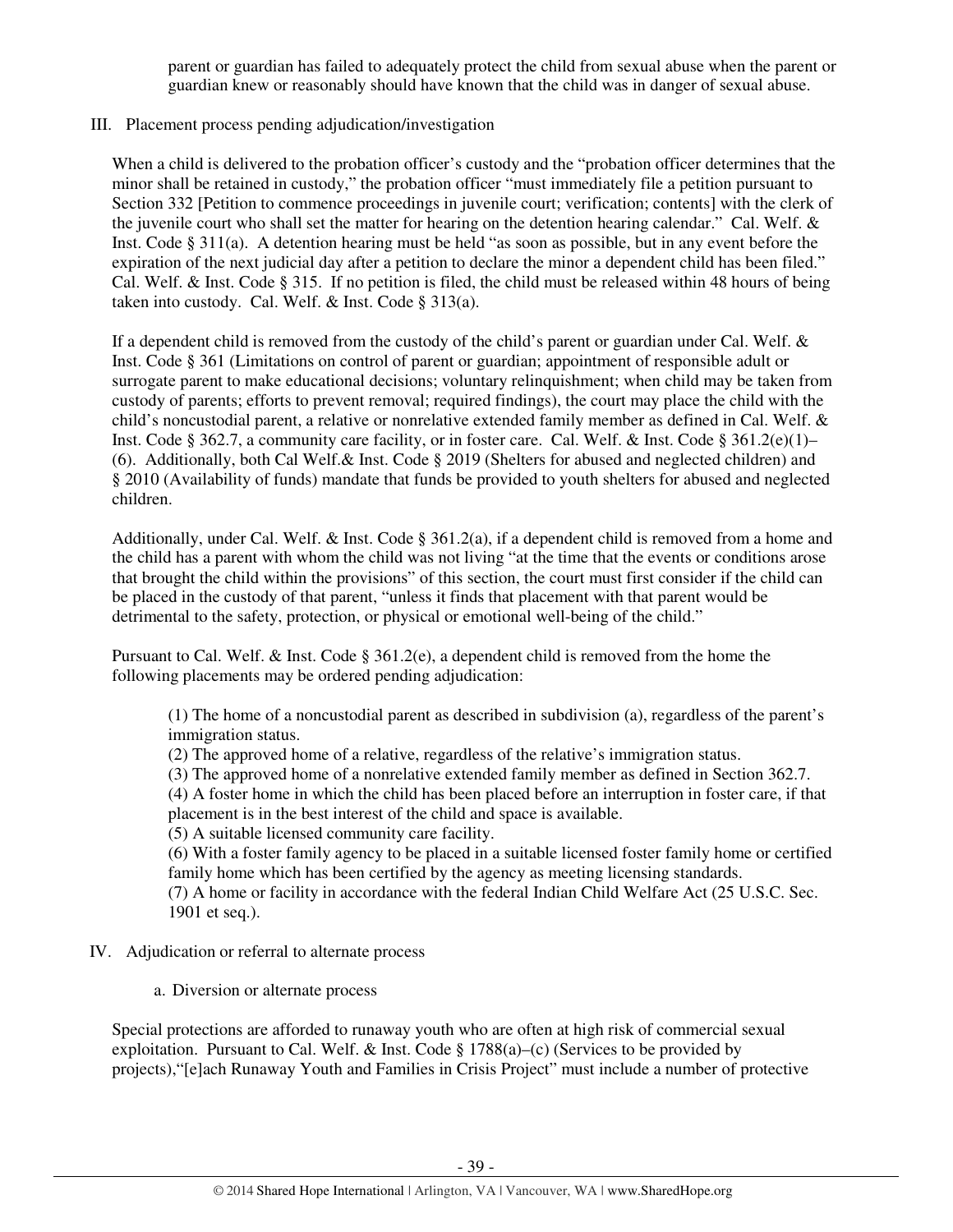services, such as food and temporary shelter, counseling, health care, family crisis resolution services, and transitional living services.

# V. Outcomes

Pursuant to Cal. Welf. & Inst. Code § 361.2(e),

When the court orders removal pursuant to Section 361, the court shall order the care, custody, control, and conduct of the child to be under the supervision of the social worker who may place the child in any of the following:

(1) The home of a noncustodial parent as described in subdivision (a), regardless of the parent's immigration status.

(2) The approved home of a relative, regardless of the relative's immigration status

(3) The approved home of a nonrelative extended family member as defined in Section 362.7.

(4) A foster home in which the child has been placed before an interruption in foster care, if that placement is in the best interest of the child and space is available.

(5) A suitable licensed community care facility.

(6) With a foster family agency to be placed in a suitable licensed foster family home or certified family home which has been certified by the agency as meeting licensing standards.

## **Child Identified as Wards (Delinquent)**

Some commercially sexually exploited children may be treated as wards under California law. Cal. Welf. & Inst. Code § 601(a), (b) (Persons subject to jurisdiction of court as ward for refusal to obey orders of parents, violation of curfew, or truancy) states that a child under the age of 18 who "persistently or habitually refuses to obey the reasonable and proper orders or directions of his or her parents, guardian, or custodian," violates local or state curfews, or has "four or more truancies within one school year" may be adjudicated by the juvenile court to be "a ward of the court." Additionally, Cal. Welf. & Inst. Code § 602(a) (Persons subject to jurisdiction of juvenile court and to adjudication as ward for violation of law or ordinance defining crime; Persons subject to prosecution in criminal court) states that a minor who "violates any law of this state or of the United States or any ordinance of any city or county of this state defining crime other than an ordinance establishing a curfew based solely on age" may be adjudicated by the juvenile court to be "a ward of the court."

- I. Initial Custody
	- a. Authority for Initial Custody

Cal. Welf. & Inst. Code § 625(a) (Peace officer's taking minor into temporary custody without warrant; when permitted) authorizes a law enforcement officer to take a child into temporary custody, without a warrant, where the officer "has reasonable cause for believing" that the child is within the provisions of Cal. Welf. & Inst. Code § 601 or § 602.

b. Placement

II. Process following initial custody

Pursuant to Cal. Welf. & Inst. Code § 626 (Alternative procedures as to disposition of minor; governing consideration in selecting alternative),

An officer who takes a minor into temporary custody under the provisions of Section 625 may do any of the following: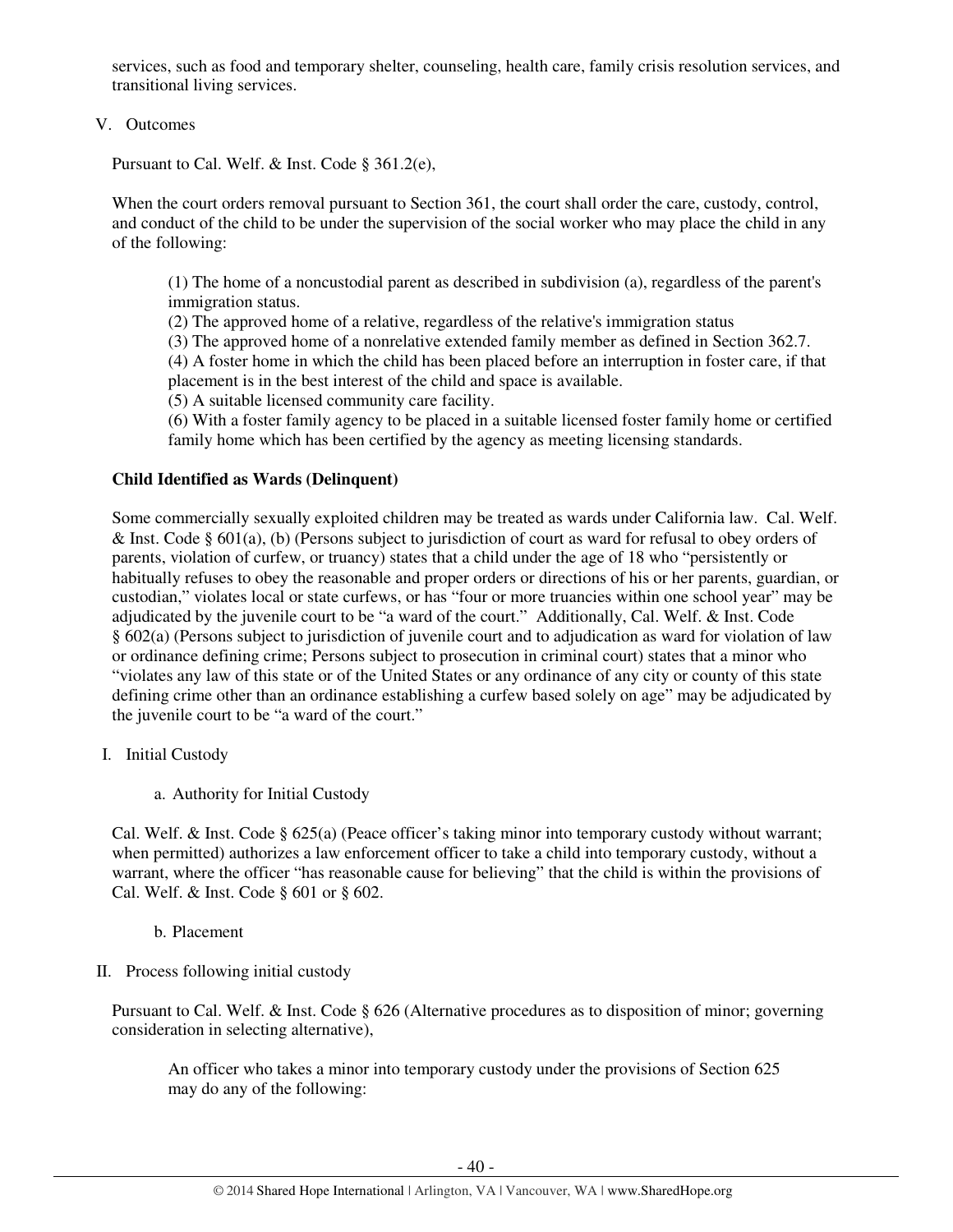(a) Release the minor.

(b) Deliver or refer the minor to a public or private agency with which the city or county has an agreement or plan to provide shelter care, counseling, or diversion services to minors so delivered. A placement of a child in a community care facility as specified in Section 1530.8 of the Health and Safety Code shall be made in accordance with Section 319.2<sup>89</sup> or 319.3,<sup>90</sup> as applicable, and with paragraph (8) or (9) of subdivision (e) of Section  $361.2$ ,  $91^{\circ}$  as applicable. (c) . . . . require the minor or the minor's parent, guardian, or relative, or both, to sign a written promise to appear [before a probation officer] at the time and place designated in the notice.... (d) Take the minor without unnecessary delay before [a] probation officer  $\dots$ .

In no case shall the officer delay the delivery of the minor to the probation officer for more than 24 hours if the minor has been taken into custody without a warrant on the belief that the minor has committed a misdemeanor.

Alternatively, if law enforcement officer "determines that the minor should be brought to the attention of the juvenile court," the officer can either "require the minor or his or her parent, guardian, or relative, or both, to sign a written promise that either or both will appear [before a probation officer] at the time and place designated in the notice" or immediately take the minor before a probation officer. Cal. Welf. & Inst. Code § 626.5. If the child was "taken into custody without a warrant on the belief that he or she has committed a misdemeanor," and the officer chooses to take the minor before a probation officer, the officer must do so within 24 hours of taking the child into custody. Cal.Welf. & Inst. Code § 626.5(b).

III. Placement process pending adjudication/investigation

l

When a child is delivered to the custody of a probation officer, Cal. Welf. & Inst. Code § 628(a) (Action of probation officer when minor taken into temporary custody; investigation; release or further detention; prerequisites to further detention; compliance with other laws; identification and notification of relatives) states,

[T]he probation officer shall immediately investigate the circumstances of the minor and the facts surrounding his or her being taken into custody and shall immediately release the minor to the custody of his or her parent, legal guardian, or responsible relative unless it can be demonstrated upon the evidence before the court that continuance in the home is contrary to the minor's welfare and one or more of the following conditions exist:

(1) The minor is in need of proper and effective parental care or control and has no parent, legal guardian, or responsible relative; or has no parent, legal guardian, or responsible relative willing to exercise or capable of exercising that care or control; or has no parent, legal guardian, or responsible relative actually exercising that care or control.

(2) The minor is destitute or is not provided with the necessities of life or is not provided with a home or suitable place of abode.

(3) The minor is provided with a home which is an unfit place for him or her by reason of neglect, cruelty, depravity or physical abuse by either of his or her parents, or by his or her legal guardian or other person in whose custody or care he or she is entrusted.

<sup>&</sup>lt;sup>89</sup> Cal. Welf. & Inst. Code § 319.2 only applies to a child under the age of 6; the child may only be placed in a temporary shelter or group home for the purpose of evaluation.

 $90$  Cal. Welf. & Inst. Code § 319.3 applies to children 6 to 12. If a child is deemed dependent, the child may be placed in temporary shelter or group home for the purpose of being evaluated.

 $^{51}$  Cal. Welf. & Inst. Code § 361.2 deals with placement at community care facilities.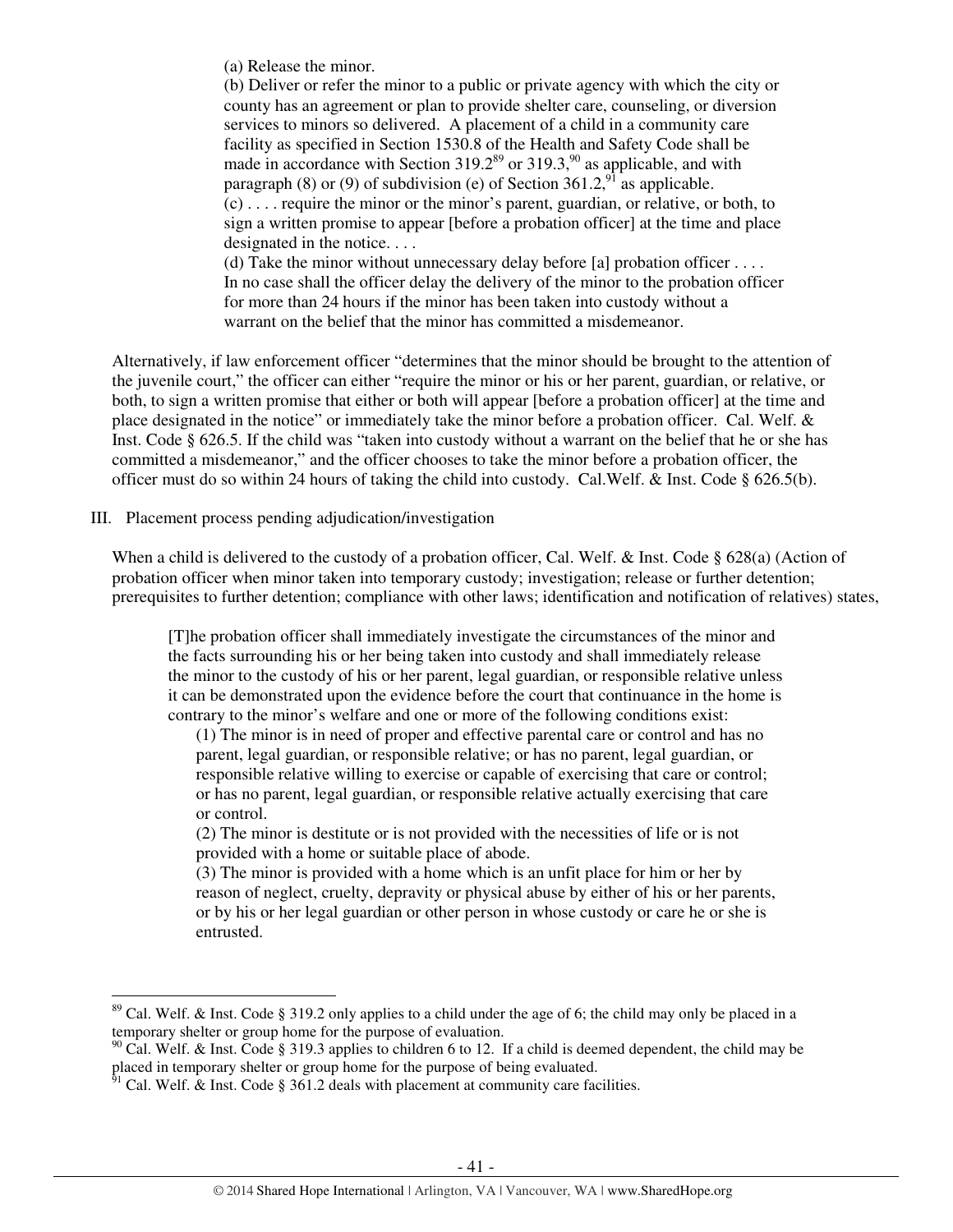(4) Continued detention of the minor is a matter of immediate and urgent necessity for the protection of the minor or reasonable necessity for the protection of the person or property of another. (5) The minor is likely to flee the jurisdiction of the court.

. . . .

Even if a probation officer determines that one of the conditions under Cal. Welf. & Inst. Code § 628(a) exists, if the "probation officer believes that 24-hour secure detention is not necessary in order to protect the minor or the person or property of another, or to ensure that the minor does not flee the jurisdiction of the court, the probation officer shall . . . release such minor to his or her parent, guardian, or responsible relative on home supervision." Cal. Welf. & Inst. Code § 628.1. A minor's release to home supervision may be subject to a number of conditions such as school attendance, curfew, and mandatory court appearances. Cal. Welf. & Inst. Code § 628.1.

If the probation officer decides to detain the child in custody, the probation officer must, "immediately proceed in accordance with Article 16 (commencing with Section 650) to cause the filing of a petition pursuant to Section 656 with the clerk of the juvenile court who shall set the matter for hearing on the detention calendar," and a detention hearing must be held to "determine whether the minor shall be further detained." Cal. Welf. & Inst. Code §§ 630(a), 632(a). If such a petition is not filed within 48 hours of taking the child into custody, or a detention hearing is not held within 48 hours for a child taken into custody "without a warrant on the belief that the minor has committed a misdemeanor that does not involve violence, the threat of violence, or possession or use of a weapon, and if the minor is not currently on probation or parole," the child must be released. Cal. Welf. & Inst. Code § 631(b).

IV. Adjudication or referral to alternate process

If a court determines that the child falls within Cal. Welf.  $\&$  Inst. Code § 601 or § 602, the court may either, "without adjudging the minor a ward of the court, place the minor on probation" up to 6 months, or adjudge the child a ward of the court. Cal. Welf. & Inst. Code § 725(a).

a.Diversion or alternate process

#### V. Outcomes

l

A ward removed from the custody of a parent or guardian "may not be held in physical confinement for a period in excess of the maximum term of imprisonment which could be imposed upon an adult convicted of the offense." Cal. Welf. & Inst. Code §  $726(d)(1)^{92}$ . Under Cal. Welf. & Inst. Code § 731(a) (Treatment, restitution, fine, work program, commitment; recall; maximum period for confinement),

If a minor is adjudged a ward of the court on the ground that he or she is a person described by Section 602, the court may order any of the types of treatment referred to in Sections 727 and 730 and, in addition, may do any of the following:

(1) Order the ward to make restitution, to pay a fine up to two hundred fifty dollars (\$250) for deposit in the county treasury if the court finds that the minor has the financial ability to pay the fine, or to participate in uncompensated work programs. (2) Commit the ward to a sheltered-care facility.

<sup>&</sup>lt;sup>92</sup> Here and elsewhere in this report that Cal. Welf. & Inst. Code § 726 is quoted or cited, it has been updated to reflect the amendments added by the passage of Senate Bill 1304, 2014 (effective January 1, 2015).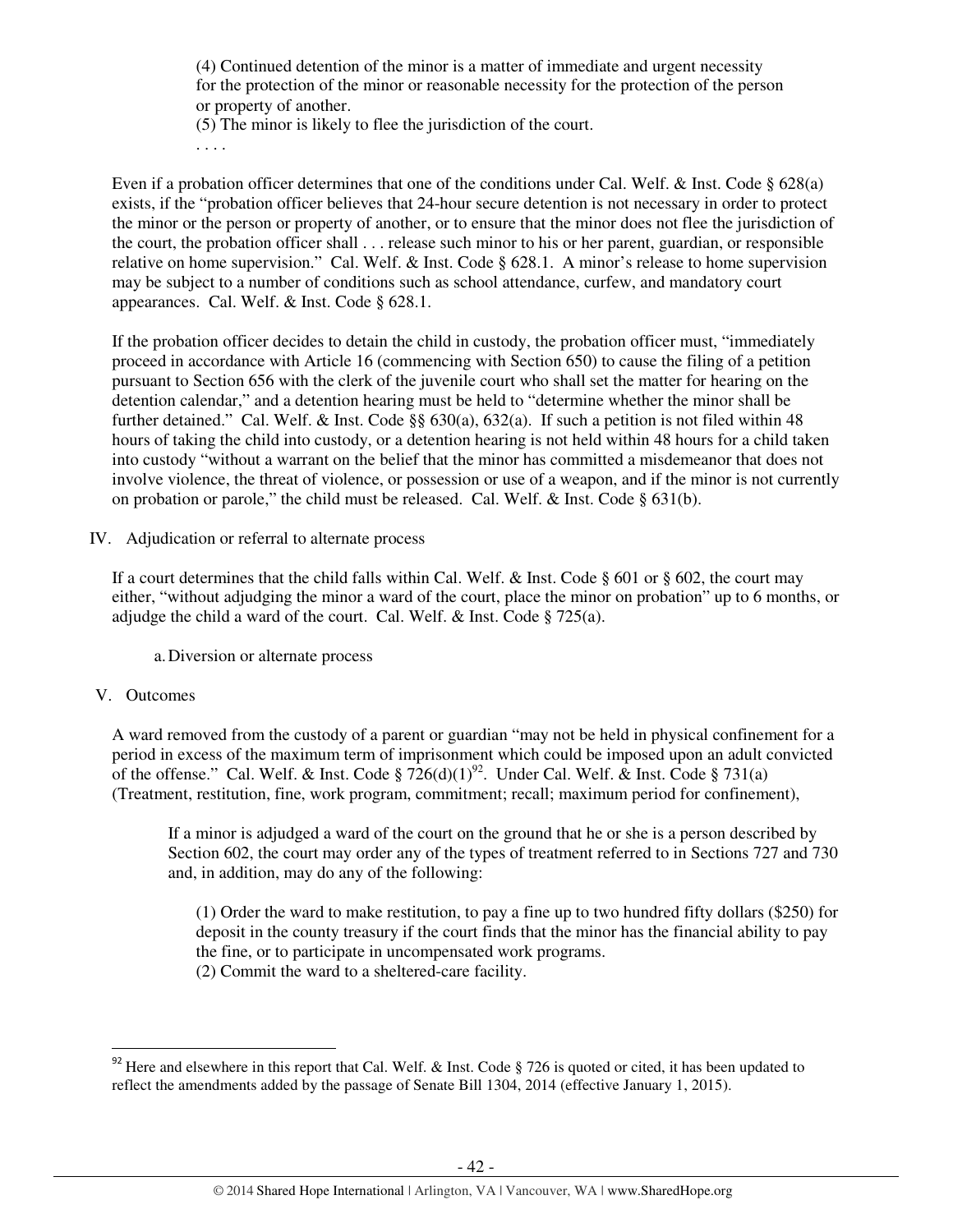(3) Order that the ward and his or her family or guardian participate in a program of professional counseling as arranged and directed by the probation officer as a condition of continued custody of the ward.

(4) Commit the ward to the Department of Corrections and Rehabilitation, Division of Juvenile Facilities, if the ward has committed an offense described in subdivision (b) of Section 707 or subdivision (C) of Section 290.008 of the Penal Code and is not otherwise ineligible for commitment to the division under Section 733.

Cal. Welf. & Inst. Code § 207 (Places or facilities for care and detention) specifies the types of facilities where a ward may be detained. Specifically, Cal. Welf. & Inst. Code § 207 states,

(a) No minor shall be detained in any jail, lockup, juvenile hall, or other secure facility who is taken into custody solely upon the ground that he or she is a person described by Section 601 [Persons subject to jurisdiction of court as ward for refusal to obey orders of parents, violation of curfew, or truancy] or adjudged to be such or made a ward of the juvenile court solely upon that ground, except as provided in subdivision (b). If any such minor, other than a minor described in subdivision (b), is detained, he or she shall be detained in a sheltered-care facility or crisis resolution home as provided for in Section 654, or in a nonsecure facility provided for in subdivision (a), (b), (c), or (d) of Section 727.

(b) A minor taken into custody upon the ground that he or she is a person described in Section 601, or adjudged to be a ward of the juvenile court solely upon that ground, may be held in a secure facility, other than a facility in which adults are held in secure custody, in any of the following circumstances:

(1) For up to 12 hours after having been taken into custody for the purpose of determining if there are any outstanding wants, warrants, or holds against the minor in cases where the arresting officer or probation officer has cause to believe that the wants, warrants, or holds exist.

(2) For up to 24 hours after having been taken into custody, in order to locate the minor's parent or guardian as soon as possible and to arrange the return of the minor to his or her parent or guardian, with the exception of an out-of-state runaway who is being held pursuant to the Interstate Compact for Juveniles.

(c) Any minor detained in juvenile hall pursuant to subdivision (b) may not be permitted to come or remain in contact with any person detained on the basis that he or she has been taken into custody upon the ground that he or she is a person described in Section 602 or adjudged to be such or made a ward of the juvenile court upon that ground. (d) Minors detained in juvenile hall pursuant to Sections 601 and 602 may be held in the same facility provided they are not permitted to come or remain in contact within that facility.

. . . .

 $\overline{a}$ 

To the extent minor victims of commercial sexual exploitation are identified as victims of sexual assault or human trafficking, they may be able to access multidisciplinary services through family justice centers in the City of San Diego, the City of Anaheim, the County of Alameda, and the County of Sonoma, as part of 2-year pilot project<sup>93</sup> establishing centers where "victims of abuse are able to access all needed

 $93$  Pursuant to Cal. Penal Code  $\delta$  13750 (i),

<sup>(1)</sup> The National Family Justice Center Alliance shall, with private funds, contract with an independent organization to conduct an evaluation and prepare a report on the four pilot centers. The independent organization conducting the evaluation shall submit the report to the Office of Privacy Protection and the National Family Justice Center Alliance for review and comment, and then to the Assembly Committee on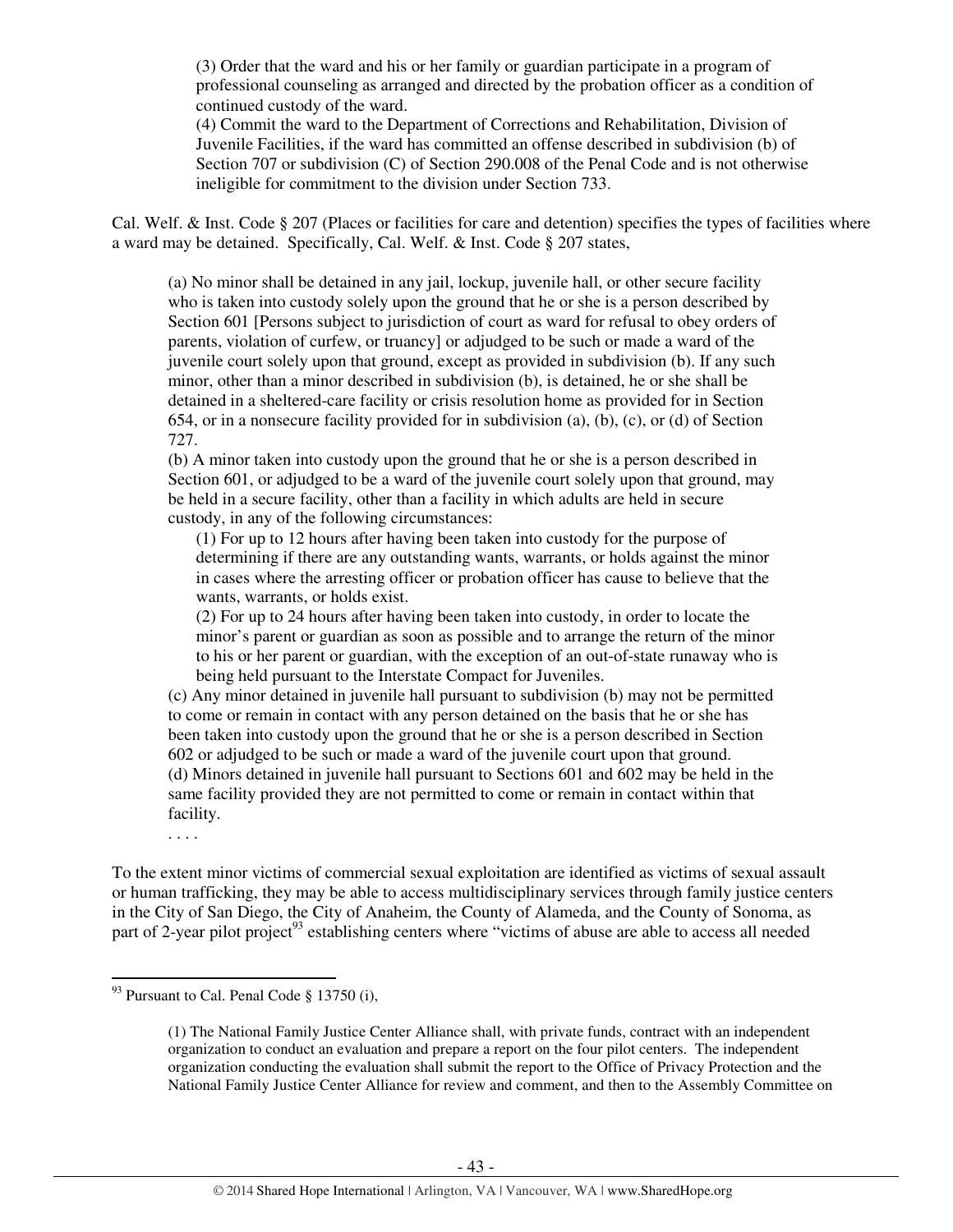services in one location in order to enhance victim safety, increase offender accountability, and improve access to services for victims of domestic violence, sexual assault, elder or dependent adult abuse, stalking, cyberstalking, cyberbullying, and human trafficking." Cal. Penal Code § 13750(a), (b). <sup>94</sup> Pursuant to Cal. Penal Code § 13750(d),

[F]amily justice centers shall be defined as multiagency, multidisciplinary service centers where public and private agencies assign staff members on a full-time or part-time basis in order to provide services to victims of crime from one location in order to reduce the number of times victims must tell their story, reduce the number of places victims must go for help, and increase access to services and support for victims and their children. Staff members<sup>95</sup> at a family justice center may be comprised of, but are not limited to, the following:

- (1) Law enforcement personnel.
- (2) Medical personnel.

l

- (3) District attorneys and city attorneys.
- (4) Victim-witness program personnel.
- (5) Domestic violence shelter service staff.
- (6) Community-based rape crisis, domestic violence, and human trafficking advocates.
- (7) Social service agency staff members.
- (8) Child welfare agency social workers.
- (9) County health department staff.
- (10) City or county welfare and public assistance workers.
- (11) Nonprofit agency counseling professionals.
- (12) Civil legal service providers.
- (13) Supervised volunteers from partner agencies.
- (14) Other professionals providing services.

Additionally, pursuant to Cal. Penal Code § 13750(f), "Victims of crime shall not be denied services on the grounds of criminal history. No criminal history search shall be conducted of a victim at a family justice center without the victim's written consent unless the criminal history search is pursuant to an active criminal investigation."

Pursuant to Cal. Welf. & Inst. Code § 18259 through 18259.10, the Counties of Alameda and Los Angeles may initiate pilot programs, which would establish a diversion program for sexually exploited children, "to address the needs and effective treatment of commercially sexually exploited minors who have been arrested or detained by local law enforcement." Cal. Welf. & Inst. Code § 18259.7<sup>96</sup>.

Judiciary, the Senate Committee on Judiciary, the Assembly Committee on Public Safety, and the Senate Committee on Public Safety, no later than January 1, 2013. . . .

(2) The independent organization conducting the evaluation shall gather the evaluation data from preservices victim information, postservices exit interviews, victim focus groups, partner agency focus group data, and other evaluation criteria necessary to conduct the evaluation under paragraph (1). (3) The National Family Justice Center Alliance may include any recommendations for statewide legislation, best practices, and model policies and procedures in the comments submitted to the independent evaluation organization and the Legislature under paragraph (1).

<sup>94</sup> Pursuant to Cal. Penal Code § 13752, "This title shall remain in effect only until January 1, 2014, and as of that date is repealed, unless a later enacted statute, that is enacted before January 1, 2014, deletes or extends that date."  $95$  Pursuant to Cal. Penal Code § 13751, "Each family justice center established pursuant to subdivision (a) of Section 13750 shall maintain a formal training program with mandatory training for all staff members, volunteers, and agency professionals of not less than eight hours per year on subjects including, but not limited to, privileges and confidentiality, information sharing, risk assessment, safety planning, victim advocacy, and high-risk case response."

<sup>96</sup> Here and elsewhere in this report that Cal. Welf. & Inst. Code § 18259.7 is quoted or cited, it has been updated to reflect the amendments added by the passage of Senate Bill 1304, 2014 (effective January 1, 2015).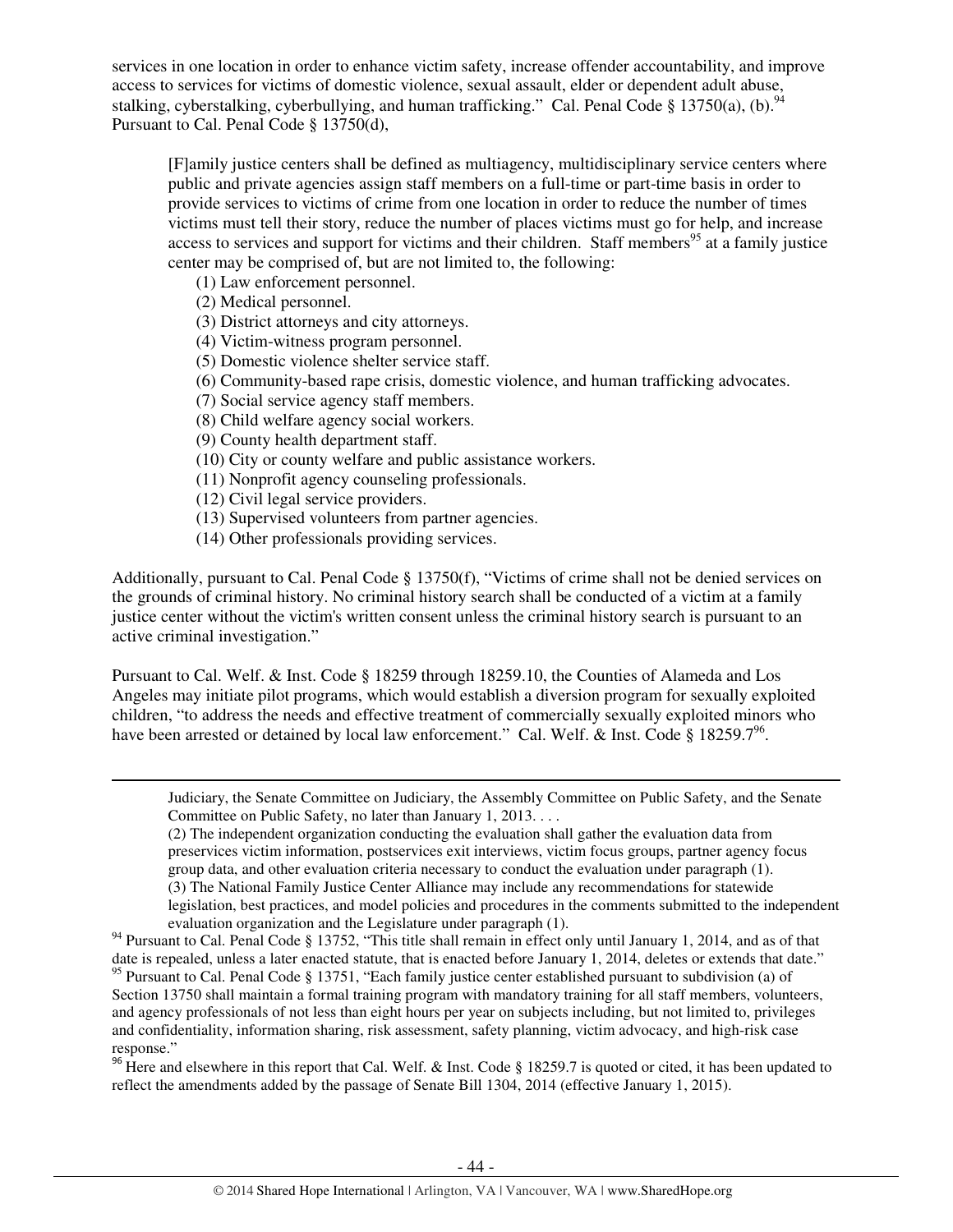Finally, Cal. Penal Code § 236.4 provides that:

(d) Every fine imposed and collected pursuant to Section 236.1 and this section shall be deposited in the Victim-Witness Assistance Fund, to be administered by the California Emergency Management Agency (Cal EMA), to fund grants for services for victims of human trafficking. Seventy percent of the fines collected and deposited shall be granted to public agencies and nonprofit corporations that provide shelter, counseling, or other direct services for trafficked victims. Thirty percent of the fines collected and deposited shall be granted to law enforcement and prosecution agencies in the jurisdiction in which the charges were filed to fund human trafficking prevention, witness protection, and rescue operations.

5.4.1 Recommendation: Establish a statutory protective response framework for victims of domestic minor sex trafficking to ensure victims are identified and directed to specialized services and shelters.

# *5.5 Commercial sexual exploitation is identified as a type of abuse and neglect within child protection statutes.*

Some types of commercial sexual exploitation are expressly identified as a type of abuse and neglect within California's child protection laws and its laws relating to child abuse and neglect reporting. Cal. Welf. & Inst. Code § 300(d) (Persons subject to jurisdiction of juvenile court) brings "sexually abused" children, "as defined in Section 11165.1 ["Sexual abuse"; "sexual assault"; "sexual exploitation"] of the Penal Code," within the juvenile court's jurisdiction as dependent children.

California's Child Abuse and Neglect Reporting Act<sup>97</sup> expressly states that "child abuse or neglect" includes "sexual abuse as defined in Section 11165.1." Cal. Penal Code § 11165.6. Cal. Penal Code § 11165.1 states,

"[S]exual abuse" means sexual assault or sexual exploitation as defined by the following: (a) "Sexual assault" means conduct in violation of one or more of the following sections: Section 261 (rape), subdivision (d) of Section 261.5 (statutory rape), 264.1 (rape in concert), 285 (incest), 286 (sodomy), subdivision (a) or (b), or paragraph (1) of subdivision (c) of Section 288 (lewd or lascivious acts upon a child), 288a (oral copulation), 289 (sexual penetration ), or 647.6 (child molestation). (b) Conduct described as "sexual assault" includes, but is not limited to, all of the following:

(1) Any penetration, however slight, of the vagina or anal opening of one person by the penis of another person, whether or not there is the emission of semen. (2) Any sexual contact between the genitals or anal opening of one person and the mouth or tongue of another person.

(3) Any intrusion by one person into the genitals or anal opening of another person, including the use of any object for this purpose, except that, it does not include acts performed for a valid medical purpose.

(4) The intentional touching of the genitals or intimate parts (including the breasts, genital area, groin, inner thighs, and buttocks) or the clothing covering them, of a child, or of the perpetrator by a child, for purposes of sexual arousal or gratification, except that, it does not include acts which may reasonably be construed to be normal caretaker responsibilities; interactions with, or demonstrations of affection for, the child; or acts performed for a valid medical purpose.

<sup>&</sup>lt;sup>97</sup> Cal. Penal Code §§ 11164–11174.31.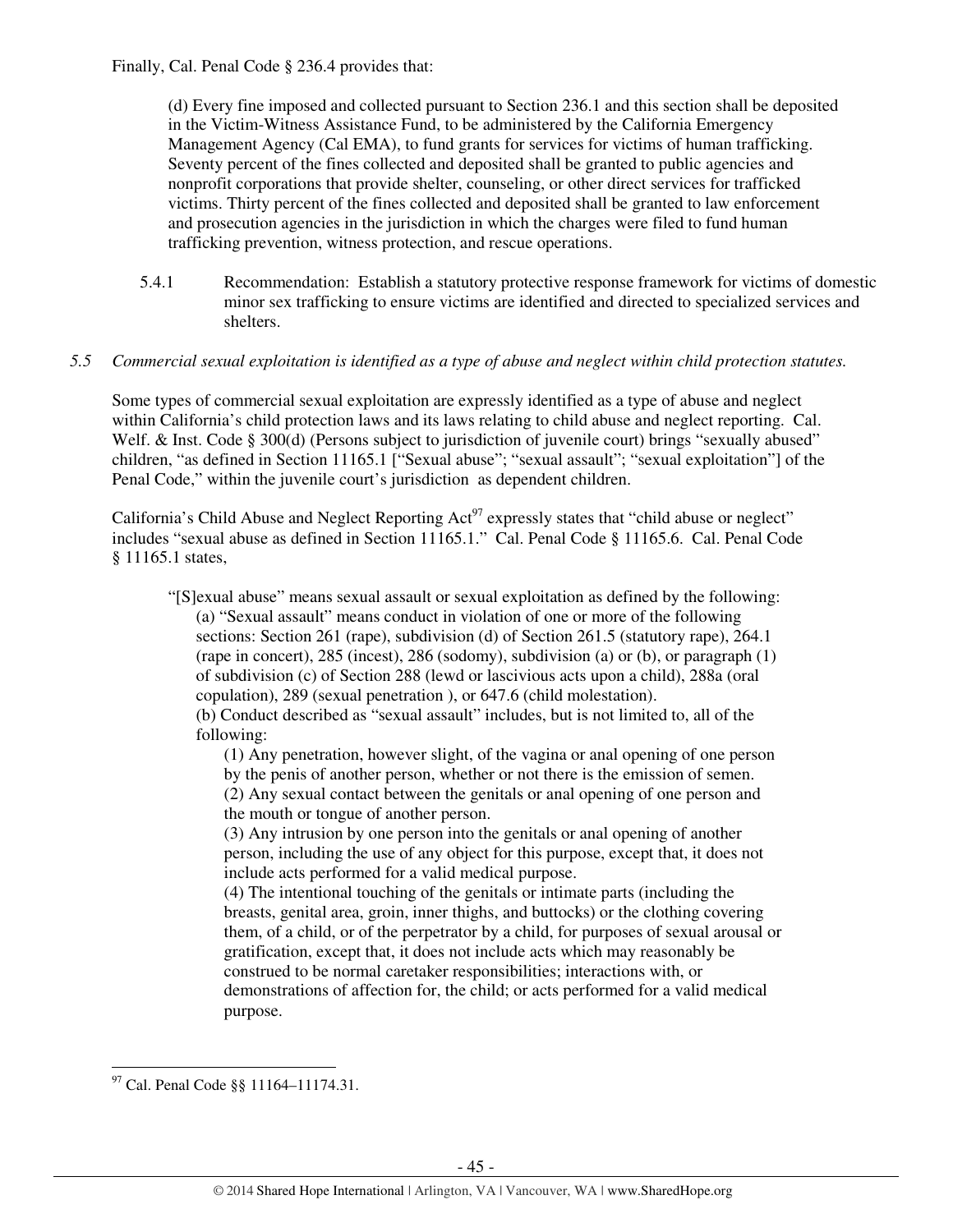(5) The intentional masturbation of the perpetrator's genitals in the presence of a child.

(c) "Sexual exploitation" refers to any of the following:

(1) Conduct involving matter depicting a minor engaged in obscene acts in violation of Section 311.2 (preparing, selling, or distributing obscene matter) or subdivision (a) of Section 311.4 (Employment of minor to perform obscene acts). (2) Any person who knowingly promotes, aids, or assists, employs, uses, persuades, induces, or coerces a child, or any person responsible for a child's welfare, who knowingly permits or encourages a child to engage in, or assist others to engage in, prostitution or a live performance involving obscene sexual conduct, or to either pose or model alone or with others for purposes of preparing a film, photograph, negative, slide, drawing, painting, or other pictorial depiction, involving obscene sexual conduct. For the purpose of this section, "person responsible for a child's welfare" means a parent, guardian, foster parent, or a licensed administrator or employee of a public or private residential home, residential school, or other residential institution.

(3) Any person who depicts a child in, or who knowingly develops, duplicates, prints, or exchanges, any film, photograph, video tape, negative, or slide in which a child is engaged in an act of obscene sexual conduct, except for those activities by law enforcement and prosecution agencies and other persons described in subdivisions (c) and (e) of Section 311.3.

- 5.5.1 Recommendation: Amend Cal. Penal Code § 11165.6 ("Child abuse or neglect") and § 11165.6 ("Sexual abuse"; "sexual assault"; "sexual exploitation") to expressly include conduct in violation of Cal. Penal Code § 236.1 (Human trafficking defined; Punishment) and California's CSEC laws within the definition of "child abuse or neglect" and "sexual exploitation."
- *5.6 The definition of "caregiver" (or similar term) in the child welfare statutes is broad enough to include a trafficker who has custody or control of a child in order to bring a trafficked child into protection of child protective services.*

The term "caregiver" is used in several provisions under California's child welfare statutes;<sup>98</sup> however, no definition is provided for that term under Division 2 (Children), Part 1 (Delinquents and wards of the juvenile court) of California's Welfare and Institutions Code. Although Cal. Welf. & Inst. Code § 727(a)(4)(A) (Order for care and custody of minor adjudged ward of court) refers to the definition of "caregiver" found in "paragraph (1) of subdivision (a) of Section 362.04 [Use of short-term babysitters],"<sup>99</sup> this definition does not appear to be applicable to the term "caregiver" as used in other provisions of California's Welfare and Institutions Code, Division 2 (Children), Part 1 (Delinquents and wards of the juvenile court). However, Cal Welf. & Inst Code § 362.7 (Evaluation of home for placement with nonrelative extended family member; "nonrelative extended family member") defines a "nonrelative extended family member" as,

any adult caregiver who has an established familial or mentoring relationship with the child. The county welfare department shall verify the existence of a relationship through interviews with the parent and child or with one or more third parties. The parties may include relatives of the child, teachers, medical professionals, clergy, neighbors, and family friends.

l

<sup>&</sup>lt;sup>98</sup> *E.g.*, Cal. Welf. & Inst. Code § 290.1(a)(5) (Duty to file petition and give notice), § 290.2(a)(5) (Issuance and service of notice), § 291(a)(5), (8) (Notice following initial petition hearing; service; waiver), and § 292(a)(5) (Notice of dependency status review hearing when child not removed from parent's custody).

 $99$  Cal. Welf. & Inst. Code § 362.04 (Use of short-term babysitters) defines "caregiver" as "any licensed or certified foster parent, approved relative caregiver, or approved nonrelative extended family member."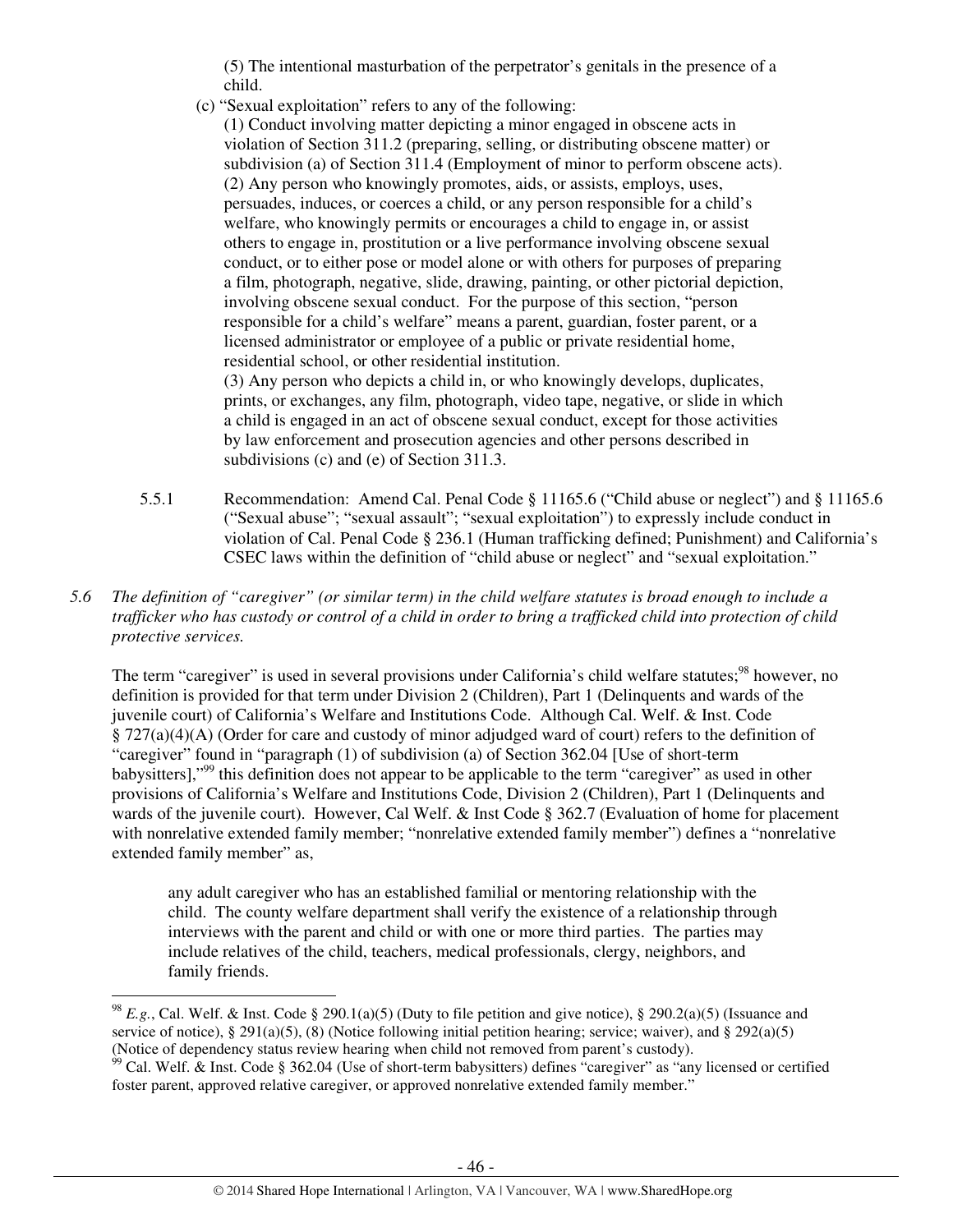- 5.6.1 Recommendation: Enact a law that defines "caregiver," as used in Division 2 (Children), Part 1 (Delinquents and wards of the juvenile court) of California's Welfare and Institutions Code, to include individuals in control of a child, such as a trafficker.
- *5.7 Crime victims' compensation is specifically available to a child victim of sex trafficking or commercial sexual exploitation of children (CSEC) without regard to ineligibility factors.*

To the extent that a commercially sexually exploited child suffers pecuniary loss and physical injury, emotional injury and a threat of physical injury, or only emotional injury from a specified crime, the child may be eligible to receive crime victims' compensation. Human trafficking victims are expressly exempted from certain, but not all ineligibility factors.

Cal. Gov't Code § 13953(a) (Time period for filing application) requires an application for victim compensation to be filed with the California Victim Compensation and Government Claims Board ("Board") within 1 year of the commission of the crime, within 1 year of the victim's 18th birthday or within 1 year of the time the victim knew or "could have discovered that an injury or death had been sustained as a direct result of crime, whichever is later." However, "[a]n application based on any crime eligible for prosecution under" Cal. Penal Code § 261, § 286, § 288, § 288.5, § 288a, § 289, or § 289.5 are allowed to be filed any time before the victim's 28th birthday. Cal. Gov't Code §§ 13953(a); Cal. Penal Code 801.1(a). If the Board finds good cause, however, it may grant an extension of time. Cal. Gov't Code § 13953(b) states that, in determining whether there is good cause to grant an extension, the Board will consider, among others, the following factors:

(1) A recommendation from the prosecuting attorney regarding the victim's or derivative victim's cooperation with law enforcement and the prosecuting attorney in the apprehension and prosecution of the person charged with the crime.

(2) Whether particular events occurring during the prosecution or in the punishment of the person convicted of the crime have resulted in the victim or derivative victim incurring pecuniary loss. (3) Whether the nature of the crime is such that a delayed reporting of the crime is reasonably excusable.

Under Cal. Gov't Code § 13956(a) (Non-eligible persons), a victim who "knowingly and willingly participated in the commission of the crime [other than a crime committed under Cal. Penal Code § 261 (Rape; "duress"; "menace"), § 262, § 273.5, or § 261.5(d) (Unlawful sexual intercourse with a minor; misdemeanor or felony violations; civil penalties)] that resulted in the pecuniary loss for which compensation is being sought" is not eligible to receive a victim compensation award. Cal. Gov't Code §13956(b)(1) also requires the Board to deny a victim's application if it finds that the victim "failed to cooperate reasonably with a law enforcement agency in the apprehension and conviction of a criminal committing the crime;" however, Cal. Gov't Code  $\S$  13956(b)(3) provides,

An application for a claim based on human trafficking as defined in Section 236.1 [Human trafficking defined; punishment] of the Penal Code may not be denied solely because no police report was made by the victim. The board shall adopt guidelines that allow the board to consider and approve applications for assistance based on human trafficking relying upon evidence other than a police report to establish that a human trafficking crime as defined in Section 236.1 has occurred. That evidence may include any reliable corroborating information approved by the board, including, but not limited to, the following:

(A) A Law Enforcement Agency Endorsement issued pursuant to Section 236.2 [Duty of law enforcement agencies to use due diligence to identify victims of human trafficking; indicators] of the Penal Code.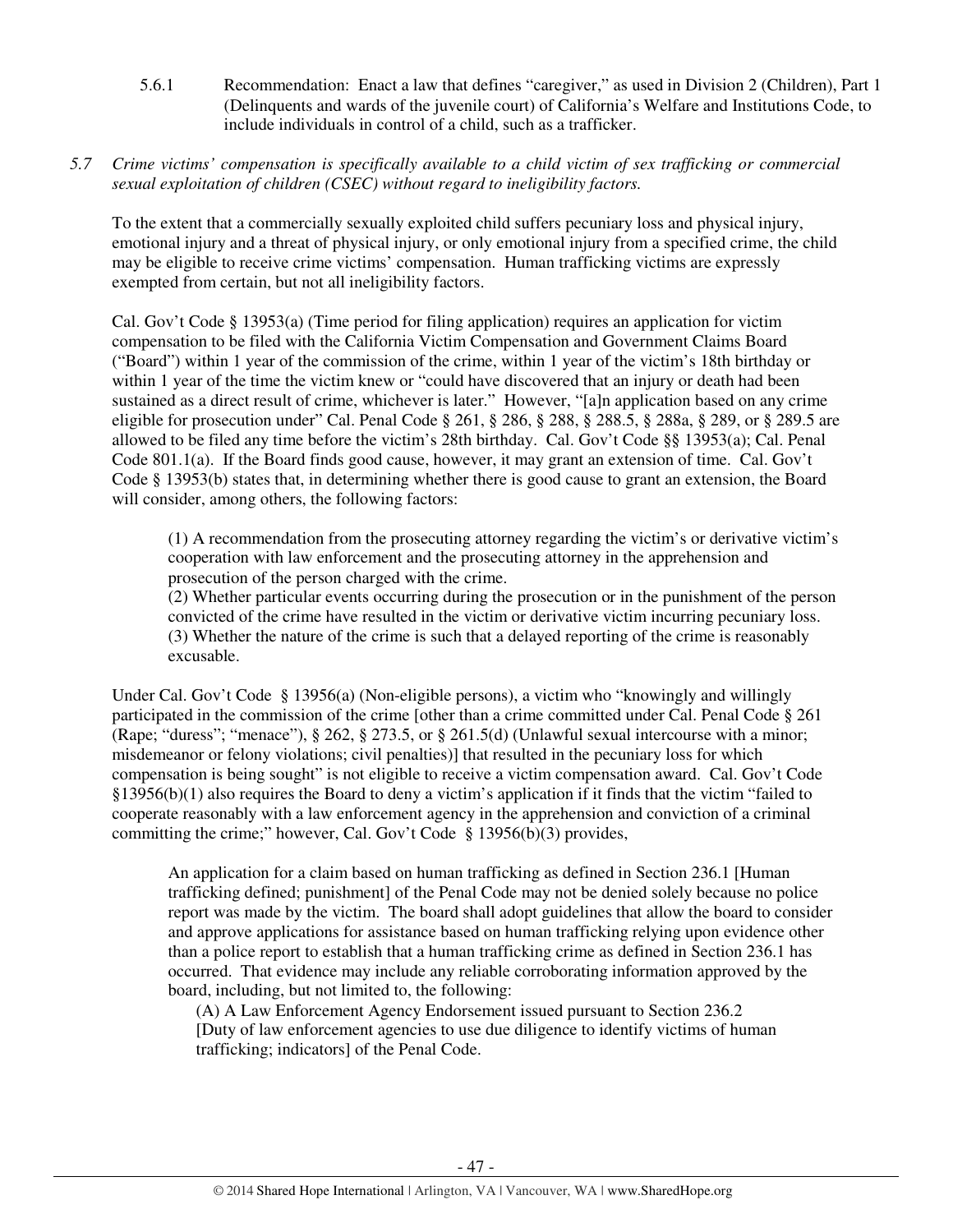(B) A human trafficking caseworker as identified in Section 1038.2 [Definitions] of the Evidence Code, has attested by affidavit that the individual was a victim of human trafficking.

For a victim to receive a victim compensation award, Cal. Gov't Code § 13955(g)<sup>100</sup> additionally requires that the "injury or death has resulted or may result in pecuniary loss. . . ."<sup>101</sup> Thus, proving a pecuniary loss may be a barrier to receiving victim compensation.

Under Cal. Gov't Code § 13959(a) (Hearing to contest denial of compensation), if a victim's application for compensation is denied, the victim may request a hearing to contest the denial. Pursuant to Cal. Gov't Code § 13960(a) (Filing petition for judicial review), if the Board again denies the application, the victim may seek judicial review.

5.7.1 Recommendation: Amend Cal. Gov't Code § 13953(a) (Time period for filing application) to eliminate any limitation on when a victim of Cal. Penal Code § 236.1 (Human trafficking defined; punishment) may file an application for compensation, or amend Cal. Gov't Code § 13953(b) to expressly require the Board to consider the special circumstances of a commercially sexually exploited child in determining whether good cause exists for the failure to file within the applicable filing deadlines.

#### *5.8 Victim-friendly procedures and protections are provided in the trial process for minors under 18.*

Some victim-friendly protections are provided to victims of Cal. Penal Code § 236.1 (Human trafficking defined; punishment). Cal. Evid. Code § 1038(a) (Right to prevent disclosure of confidential communication between victim and caseworker; who may claim privilege; notice to victim) provides that "[a] trafficking victim,<sup>102</sup> whether or not a party to the action, has a privilege to refuse to disclose, and to prevent another from disclosing, a confidential communication between the victim and a human trafficking caseworker." Under Cal. Evid. Code § 1038.1(a) (When court may compel disclosure; ruling on claim of privilege), however, the court may compel disclosure of a trafficking victim's confidential communications. Additionally, Cal. Penal Code § 293(a) (Publication of information regarding victim of sex offense or human trafficking) states,

An employee of a law enforcement agency who personally receives a report from a person, alleging that the person making the report . . . was forced to commit an act of prostitution because he or she is the victim of human trafficking, as defined in Section 236.1, shall inform that person that his or her name will become a matter of public record unless he or she requests that it not become a matter of public record . . . .

Cal. Penal Code § 273.7(a) (Disclosure of trafficking or domestic violence shelter) helps ensure that the location of trafficking shelters is not disclosed, by providing that "[a]ny person who maliciously publishes, disseminates, or otherwise discloses the location of any trafficking shelter or domestic violence shelter or any place designated as a trafficking shelter or domestic violence shelter, without the authorization of that trafficking shelter or domestic violence shelter, is guilty of a misdemeanor."

<sup>&</sup>lt;sup>100</sup> Here and elsewhere in this report that Cal. Gov't Code  $\S$  13955 is quoted or cited, it has been updated to reflect the amendments added by the passage of Senate Bill 60, 2013 (effective January 1, 2014).

<sup>&</sup>lt;sup>101</sup> Cal. Gov't Code § 13951(e) (Definitions) defines "pecuniary loss" as "an economic loss or expense resulting from an injury or death to a victim of crime that has not been and will not be reimbursed from any other source."

 $102$  Cal. Evid. Code § 1038.2(a) (Definitions) states that "[a]s used in this article, "victim" means any person who is a "trafficking victim" as defined in Section 236.1 [Human trafficking defined; Punishment]."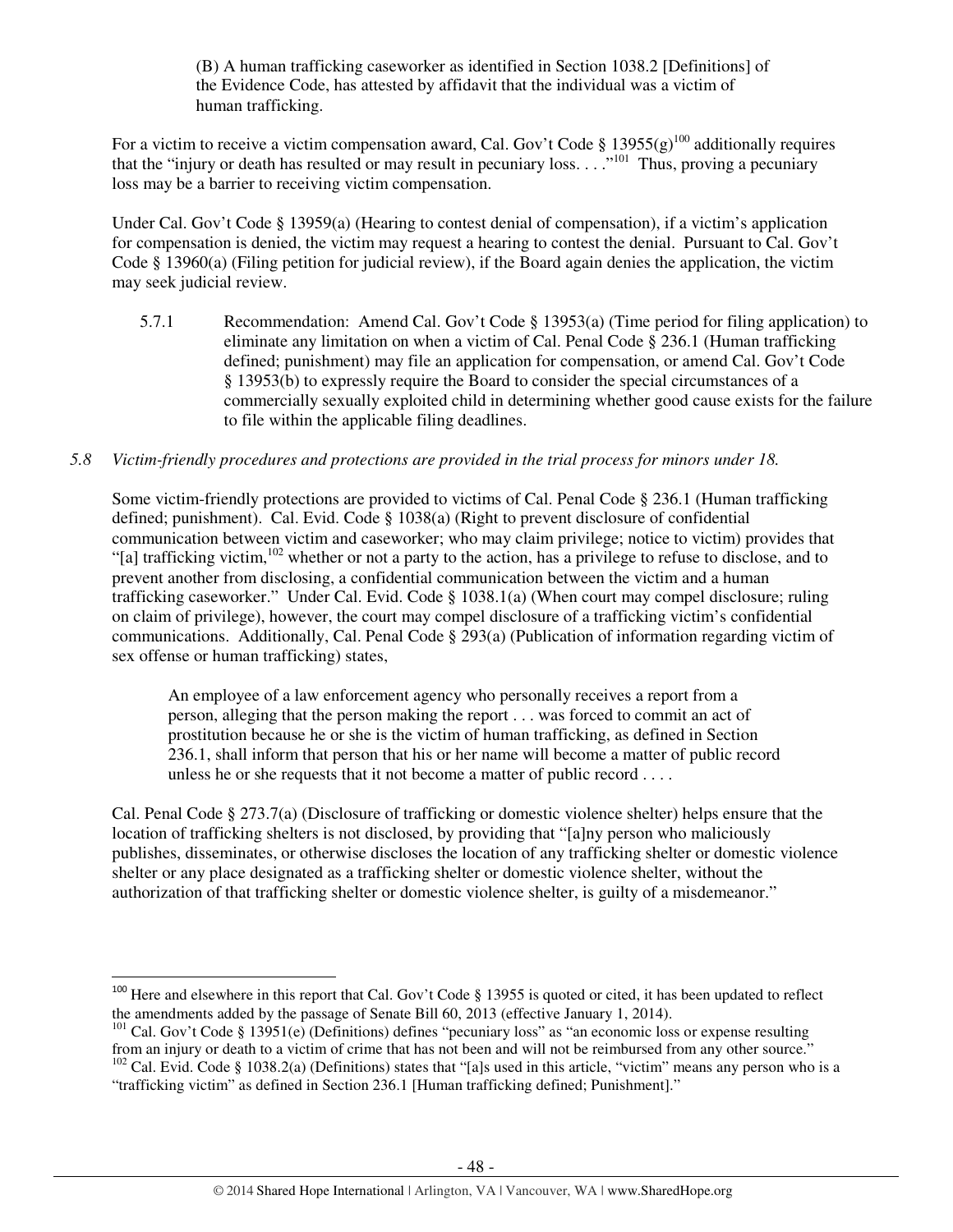Cal. Evidence Code Section  $1161^{103}$  protects victims of human trafficking while testifying and establishes that

(a) Evidence that a victim of human trafficking, as defined in Section 236.1 of the Penal Code, has engaged in any commercial sexual act as a result of being a victim of human trafficking is inadmissible to prove the victim's criminal liability for the commercial sexual act. (b) Evidence of sexual history or history of any commercial sexual act of a victim of human trafficking, as defined in Section 236.1 of the Penal Code, is inadmissible to attack the credibility or impeach the character of the victim in any civil or criminal proceeding.

Additionally, minors under the age of 13 who are victims of sexual offenses, but not those who are victims of Cal. Penal Code § 236.1 (Human trafficking defined; Punishment) or California's CSEC laws, may provide testimony via closed circuit television pursuant to Cal. Penal Code § 1347(b)(1)<sup>104</sup> (Testimony of minor witness by closed circuit television). Where "a prosecuting witness in a case involving a violation or attempted violation of . . . subdivision (b) of Section 209 [Kidnapping for gain or to commit robbery or rape; punishment], Section . . . 236.1 [Human trafficking], 266 [Procurement], 266a [Procurement by force or fraud], . . . 266c [Inducing consent to sexual act by fraud or fear], . . . 266e [Acquiring prostitute], 266f [Selling prostitute], . . . 266h [Pimping], 266i [Pandering], 266j [Procurement of child], . . . 267 [Abduction of minor for prostitution], . . . 288.7 [Sexual acts with child 10 years old or younger; punishment as felony], . . . 311.3 [Sexual exploitation of a child], § 422 [Punishment for threats], § 646.9 [Stalking]" may bring up to two people for support while giving testimony for a preliminary hearing, trial, or juvenile court proceeding. Cal. Penal Code § 868.5(a).

Furthermore, in order to protect minors from "coercion, intimidation, or undue influence as a witness," California allows the court in criminal proceedings to take special precautions to provide for their comfort and support when

the defendant is charged with a violation or attempted violation of subdivision (b) of Section 209 [Kidnapping for gain or to commit robbery or rape; punishment], Section 220 [Assault with intent to commit mayhem or specified sex offenses; assault of person under 18 years of age with intent to commit specified sex offenses; such assault in commission of first degree burglary], 236.1 [Admissibility of evidence relating to victim of human trafficking], 243.4 [Sexual battery; seriously disabled or medically incapacitated victims], 261 [Rape; "duress"; "menace"], 269 [Aggravated sexual assault of child], 273a [Endangering child or causing or permitting child to suffer physical pain, mental suffering, or injury; conditions of probation], 273d [Infliction of corporal punishment or injury on child resulting in traumatic condition; enhancement; conditions of probation], 285 [Incest], 286 [Sodomy], 288 [Lewd or lascivious acts involving children], 288a [Oral copulation], 288.5 [Continuous sexual abuse of child], 288.7 [Sexual acts with child 10 years old or younger; punishment as felony], or 289 [Penetration by foreign object], subdivision (1) of Section 314 [Indecent exposure], Section 422 [Punishment for threats], 646.9 [Stalking], 647.6 [Annoying or molesting children; punishment; probation], or former Section 647a [Transportation of person to shelter], or any crime that constitutes domestic violence defined in Section 13700, committed with or upon a person with a disability or a minor under 11 years of age.

Cal. Penal Code § 868.8 (Special precautions to provide for comfort and support of person with disability or minor). The special precautions pursuant to Cal Penal Code § 868.8 are as follows:

l

<sup>&</sup>lt;sup>103</sup> Here and elsewhere in this report that Cal. Evidence Code § 1161 is quoted or cited, it has been updated to reflect the amendments added by the passage of Assembly Bill 694, 2013 (effective January 1, 2014).

<sup>&</sup>lt;sup>104</sup> Here and elsewhere in this report that Cal. Penal Code § 1347 is quoted or cited, it has been updated to reflect the amendments added by the passage of Assembly Bill 1900, 2013 (effective January 1, 2014).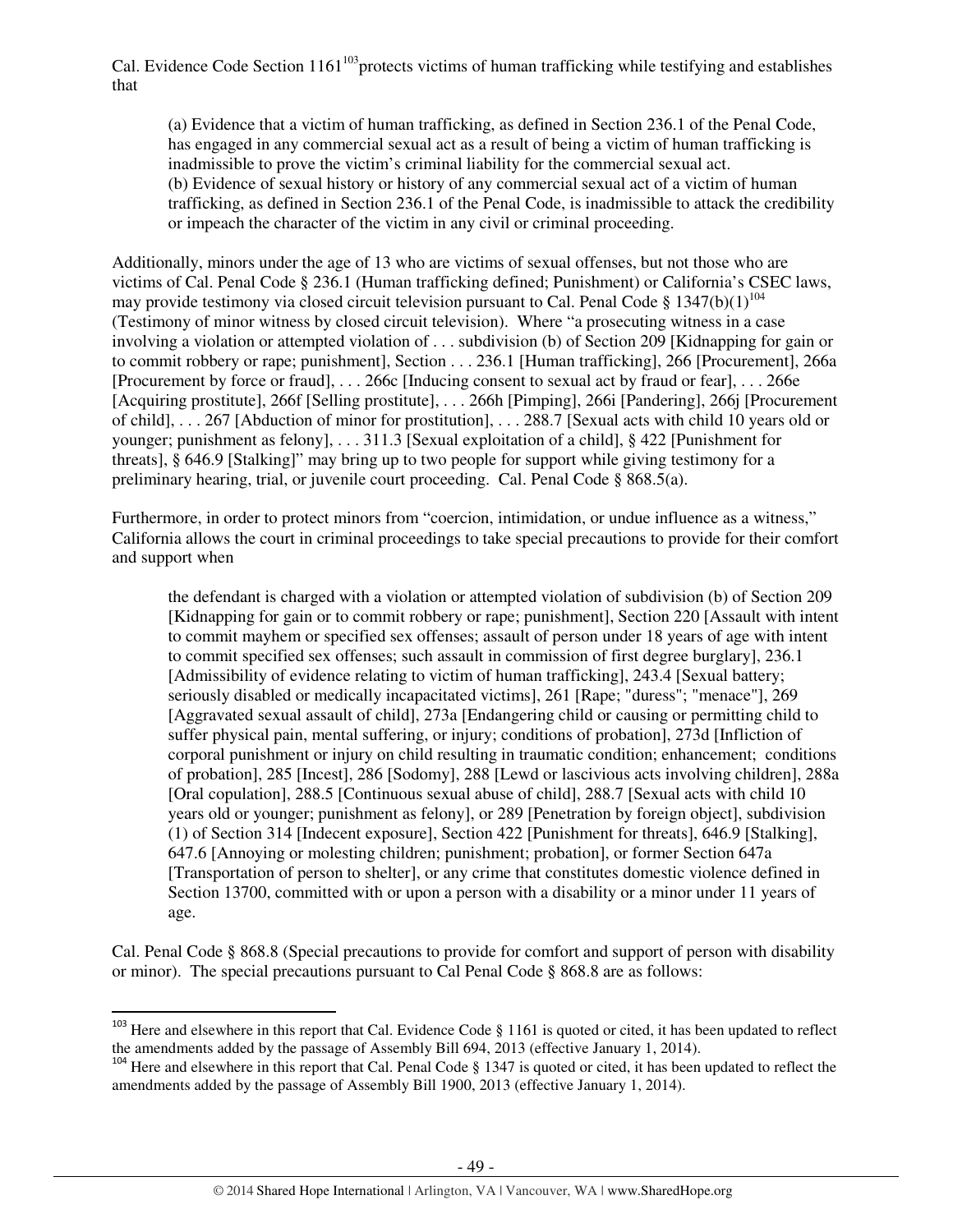(a) In the court's discretion, the witness may be allowed reasonable periods of relief from examination and cross-examination during which he or she may retire from the courtroom. The judge may also allow other witnesses in the proceeding to be examined when the person with a disability or child witness retires from the courtroom.

(b) Notwithstanding Section 68110 of the Government Code, in his or her discretion, the judge may remove his or her robe if the judge believes that this formal attire intimidates the person with a disability or the minor.

(c) In the court's discretion the judge, parties, witnesses, support persons, and court personnel may be relocated within the courtroom to facilitate a more comfortable and personal environment for the person with a disability or the child witness.

(d) In the court's discretion, the taking of the testimony of the person with a disability or the minor may be limited to normal school hours if there is no good cause to take the testimony of the person with a disability or the minor during other hours.

*5.9 Expungement or sealing of juvenile delinquency records resulting from arrests or adjudications for prostitution-related offenses committed as a result of, or in the course of, the commercial sexual exploitation of a minor is available within a reasonable time after turning 18.* 

A child who is adjudged a ward of the court<sup>105</sup> for violating Cal. Penal Code § 647(b)<sup>106</sup> (Disorderly conduct; restrictions on probation) or  $\S 653.22(a)$  (Loitering with intent to commit prostitution; determination of intent), or for being beyond the control of the child's parents, guardians, or custodians, or for being habitually truant may be able to have records related to their adjudication sealed pursuant to Cal. Welf. & Inst. Code § 781 (Sealing of records; admission of records in defamation actions; exception for DMV records; destruction of records; use of records to prove alleged enhancements).

Cal. Welf. & Inst. Code § 781(a) states,

In any case in which a petition has been filed with a juvenile court to commence proceedings to adjudge a person a ward of the court, in any case in which a person is cited to appear before a probation officer or is taken before a probation officer pursuant to Section 626 [Alternative procedures as to disposition of minor; Governing consideration in selecting alternative], or in any case in which a minor is taken before any officer of a law enforcement agency, the person or the county probation officer may, five years or more after the jurisdiction of the juvenile court has terminated as to the person, or, in a case in which no petition is filed, five years or more after the person was cited to appear before a probation officer or was taken before a probation officer pursuant to Section 626 or was taken before any officer of a law enforcement agency, or, in any case, at any time after the person has reached the age of 18 years, petition the court for sealing of the records, including records of arrest, relating to the person's case, in the custody of the juvenile court and probation officer and any other agencies, including law enforcement agencies, and public officials as the petitioner alleges, in his or her petition,

 $_{105}$  Cal. Welf. & Inst. Code § 601(a), (b) (Persons subject to jurisdiction of court as ward for refusal to obey orders of parents, violation of curfew, or truancy) states that a child under the age of 18 who "persistently or habitually refuses to obey the reasonable and proper orders or directions of his or her parents, guardian, or custodian," violates local or state curfews, or has "four or more truancies within one school year" may be adjudicated by the juvenile court to be "a ward of the court." Additionally, Cal. Welf. & Inst. Code § 602(a) (Persons subject to jurisdiction of juvenile court and to adjudication as ward for violation of law or ordinance defining crime; persons subject to prosecution in criminal court) states that a child who "violates any law of this state or of the United States or any ordinance of any city or county of this state defining crime other than an ordinance establishing a curfew based solely on age" may be adjudicated by the juvenile court to be "a ward of the court."

<sup>106</sup> *See supra* note 20.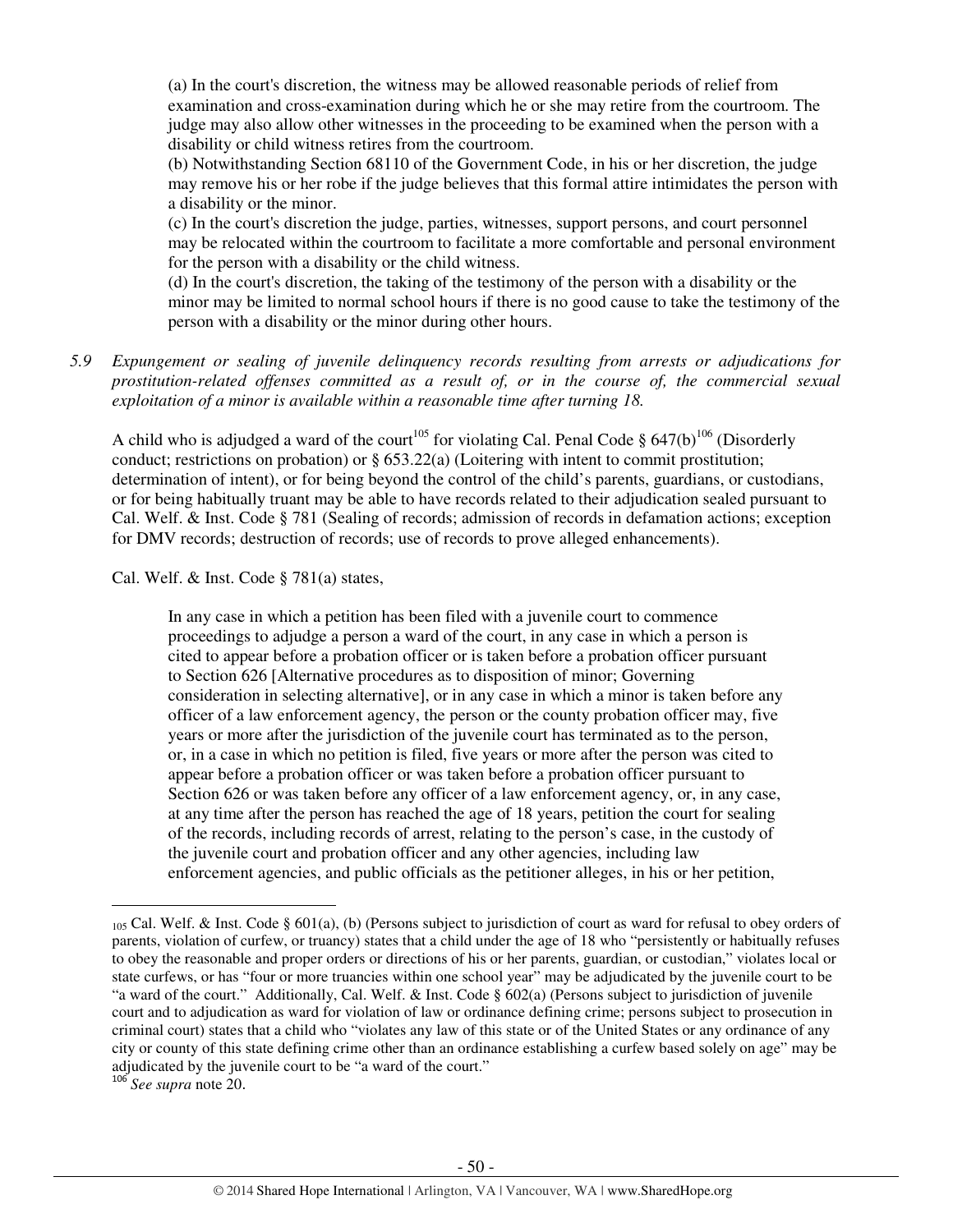to have custody of the records. . . . If, after hearing, the court finds that since the termination of jurisdiction or action pursuant to Section 626, as the case may be, he or she has not been convicted of a felony or of any misdemeanor involving moral turpitude and that rehabilitation has been attained to the satisfaction of the court, it shall order all records, papers, and exhibits in the person's case in the custody of the juvenile court sealed, including the juvenile court record, minute book entries, and entries on dockets, and any other records relating to the case in the custody of the other agencies and officials as are named in the order. . . . Once the court has ordered the person's records sealed, the proceedings in the case shall be deemed never to have occurred, and the person may properly reply accordingly to any inquiry about the events, the records of which are ordered sealed. . . .

Cal. Welf. & Inst. Code § 781(d) further provides that 5 years after a ward's records are sealed, "[u]nless for good cause the court determines that the juvenile court record shall be retained, the court shall order the destruction of a person's juvenile court records that are sealed." However, Cal. Welf. & Inst. Code § 781(f) states that "[t]his section shall not permit the sealing of a person's juvenile court records for an offense where the person is convicted of that offense in a criminal court pursuant to the provisions of Section 707.1 [Minor not dealt with under juvenile law; filing of accusatory pleading; detention; right to release on bail]."

Furthermore, Cal. Welf. & Inst. Code § 826(a) (Destruction of records) provides,

After five years from the date on which the jurisdiction of the juvenile court over a minor is terminated, the probation officer may destroy all records and papers in the proceedings concerning the minor.

The juvenile court record, which includes all records and papers, any minute book entries, dockets and judgment dockets, shall be destroyed by order of the court as follows: when the person who is the subject of the record reaches the age of 28 years, if the person was alleged or adjudged to be a person described by Section 300 [Persons subject to jurisdiction of juvenile court], when the person who is the subject of the record reaches the age of 21 years, if the person was alleged or adjudged to be a person described by Section 601 [Persons subject to jurisdiction of court as ward for refusal to obey orders of parents, violation of curfew, or truancy], or when the person reaches the age of 38 years if the person was alleged or adjudged to be a person described by Section 602 [Persons subject to jurisdiction of juvenile court and to adjudication as ward for violation of law or ordinance defining crime; persons subject to prosecution in criminal court], unless for good cause the court determines that the juvenile record shall be retained, or unless the juvenile court record is released to the person who is the subject of the record pursuant to this section. . . .

*5.10 Victim restitution and civil remedies for victims of domestic minor sex trafficking or commercial sexual exploitation of children (CSEC) are authorized by law.* 

Cal. Civ. Code § 52.5(a),  $(f)^{107}$  (Action by victim of human trafficking) expressly states that victims of Cal. Penal Code § 236.1 (Human trafficking defined; punishment) "may bring a civil action for actual damages, compensatory damages, punitive damages, injunctive relief, any combination of those, or any other appropriate relief. A prevailing plaintiff may also be awarded attorney's fees and costs," as well as "litigation costs including, but not limited to, expert witness fees and expenses. . . ." Additionally, "the plaintiff may be awarded up to three times his or her actual damages or ten thousand dollars (\$10,000),

l

 $107$  Here and elsewhere in this report that Cal. Civ. Code § 52.5 is quoted or cited, it has been updated to reflect the amendments added by the passage of Assembly Bill 1847, 2014 (effective January 1, 2015).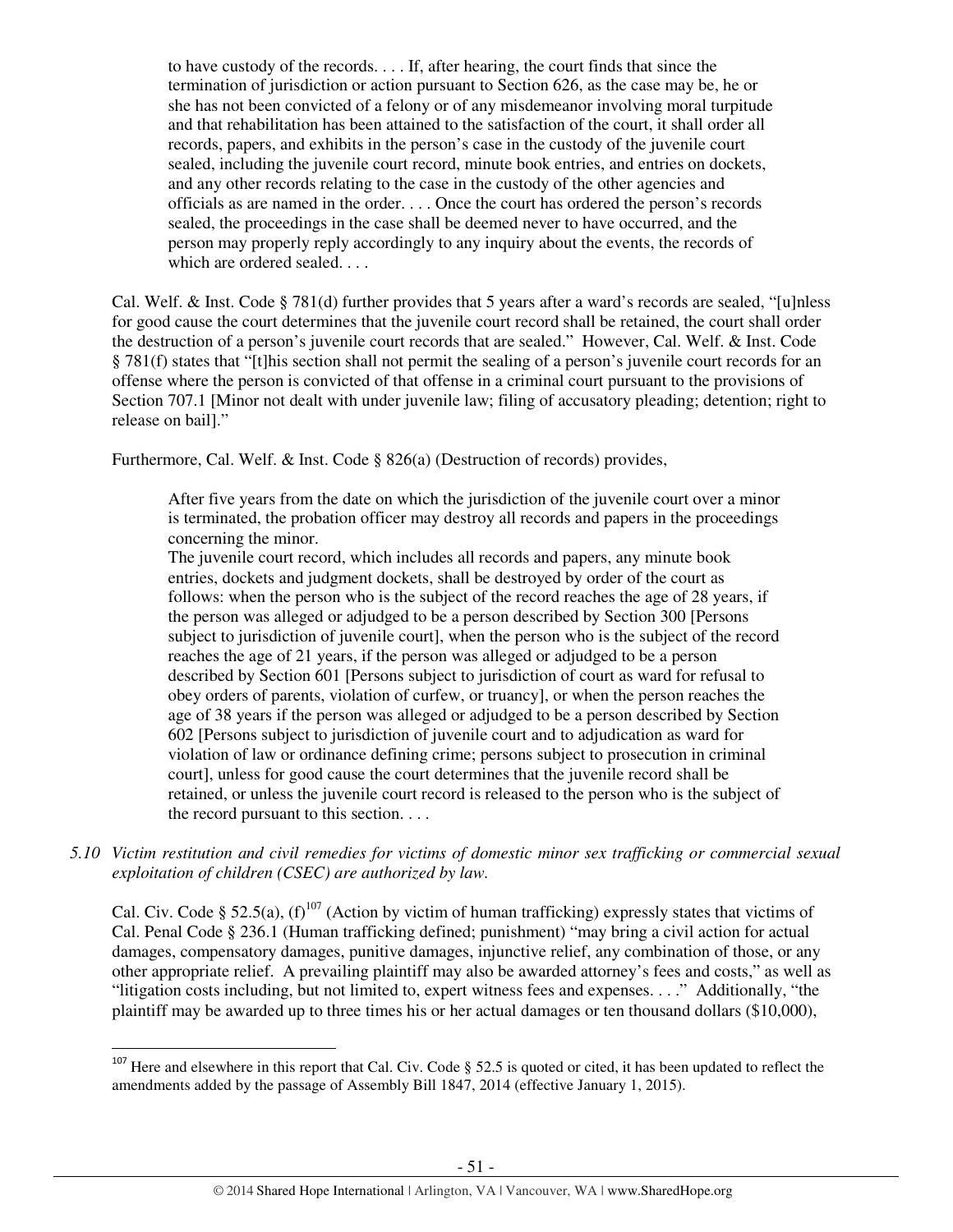whichever is greater," as well as "punitive damages . . . upon proof of the defendant's malice, oppression, fraud, or duress in committing the act of human trafficking." Cal. Civ. Code § 52.5(b).

Cal. Penal Code § 1202.4(q) (Restitution; amount; hearing and court order; financial disclosure)<sup>108</sup> expressly mandates payment of restitution directly<sup>109</sup> to a victim of Cal. Penal Code § 236.1 (Human trafficking defined; punishment). Cal. Penal Code § 1202.4(q) provides,

(q) Upon conviction for a violation of Section 236.1, the court shall, in addition to any other penalty or restitution, order the defendant to pay restitution to the victim in any case in which a victim has suffered economic loss as a result of the defendant's conduct. The court shall require that the defendant make restitution to the victim or victims in an amount established by court order, based on the amount of loss claimed by the victim or victims or any other showing to the court. In determining restitution pursuant to this section, the court shall base its order upon the greater of the following: the gross value of the victim's labor or services based upon the comparable value of similar services in the labor market in which the offense occurred, or the value of the victim's labor as guaranteed under California law, or the actual income derived by the defendant from the victim's labor or services or any other appropriate means to provide reparations to the victim.

Restitution is available directly to domestic minor sex trafficking victims whose offenders are guilty of other crimes under Cal. Penal Code § 1202.4(f).<sup>110</sup> Specifically, Cal. Penal Code § 1202.4(f )(3) provides a non-exhaustive list stating that a victim may receive restitution for any of the following:

(A) Full or partial payment for the value of stolen or damaged property. . . .

(B) Medical expenses.

 $\overline{a}$ 

(C) Mental health counseling expenses.

(D) Wages or profits lost due to injury incurred by the victim, and if the victim is a minor, wages or profits lost by the minor's parent, parents, guardian, or guardians, while caring for the injured minor. Lost wages shall include any commission income as well as any base wages. Commission income shall be established by evidence of commission income during the 12-month period prior to the date of the crime for which restitution is being ordered, unless good cause for a shorter time period is shown.

(E) Wages or profits lost by the victim, and if the victim is a minor, wages or profits lost by the minor's parent, parents, guardian, or guardians, due to time spent as a witness or in assisting the police or prosecution. Lost wages shall include any commission income as well as any base wages. Commission income shall be established by evidence of commission income during the 12-month period prior to the date of the crime for which restitution is being ordered, unless good cause for a shorter time period is shown.

(F) Noneconomic losses, including, but not limited to, psychological harm, for felony violations of Section 288 [Lewd or lascivious acts involving children].

(G) Interest, at the rate of 10 percent per annum, that accrues as of the date of sentencing or loss, as determined by the court.

(H) Actual and reasonable attorney's fees and other costs of collection accrued by a private entity on behalf of the victim.

(I) Expenses incurred by an adult victim in relocating away from the defendant, including, but not limited to, deposits for utilities and telephone service, deposits for rental housing, temporary lodging and food expenses, clothing, and personal items.

<sup>&</sup>lt;sup>108</sup> *See supra* Section 3.4 for the provisions of Cal. Penal Code § 1202.4(q).

<sup>&</sup>lt;sup>109</sup> Cal. Penal Code § 1202.4(a)(3)(B) states, "(3) The court, in addition to any other penalty provided or imposed under the law, shall order the defendant to pay . . . [r]estitution to the victim or victims, if any, in accordance with subdivision (f), which shall be enforceable as if the order were a civil judgment."

<sup>&</sup>lt;sup>110</sup> *See supra* Section 2.8 for the provisions of Cal. Penal Code § 1202.4(f).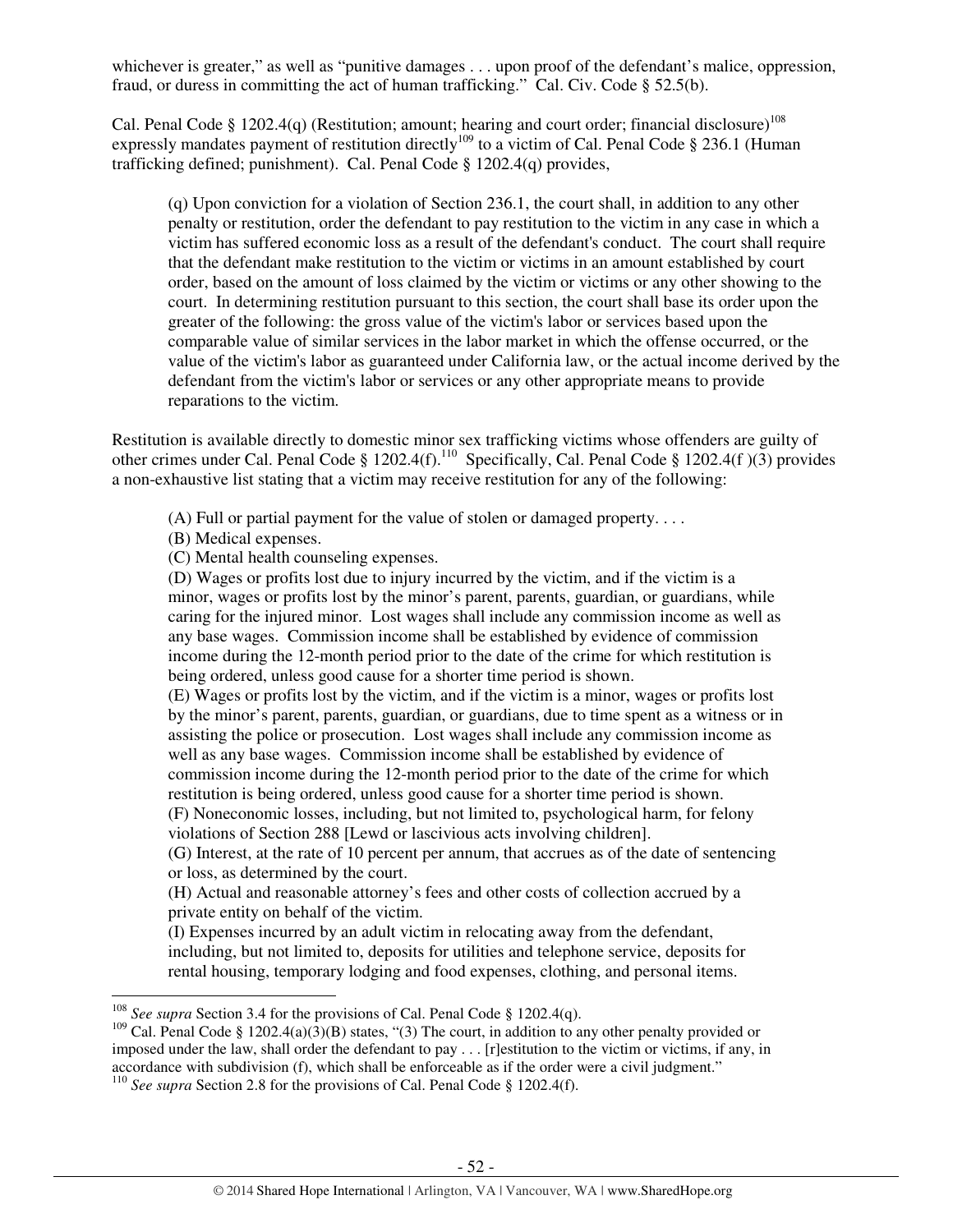Expenses incurred pursuant to this section shall be verified by law enforcement to be necessary for the personal safety of the victim or by a mental health treatment provider to be necessary for the emotional well-being of the victim.

(J) Expenses to install or increase residential security incurred related to a crime, as defined in subdivision (c) of Section 667.5 [Enhancement of prison terms for new offenses], including, but not limited to, a home security device or system, or replacing or increasing the number of locks.

. . . .

. . . .

*5.11 Statutes of limitations for civil and criminal actions for child sex trafficking or commercial sexual exploitation of children (CSEC) offenses are eliminated or lengthened sufficiently to allow prosecutors and victims a realistic opportunity to pursue criminal action and legal remedies.* 

A civil action pursuant to Cal. Civ. Code §  $52.5(c)^{111}$  (Action by victim of human trafficking) generally must commence "within five years of the date on which the trafficking victim was freed from the trafficking situation, or if the victim was a minor when the act of human trafficking against the victim occurred, within eight years after the date the plaintiff attains the age of majority." Pursuant to Cal. Civ. Code  $\S$  52.5(d), (e), however,

(d) If a person entitled to sue is under a disability at the time the cause of action accrues, so that it is impossible or impracticable for him or her to bring an action, then the time of the disability is not part of the time limited for the commencement of the action. Disability will toll the running of the statute of limitation for this action.

(1) Disability includes being a minor, lacking legal capacity to make decisions, imprisonment, or other incapacity or incompetence.

(3) A defendant is estopped to assert a defense of the statute of limitations when the expiration of the statute is due to conduct by the defendant inducing the plaintiff to delay the filing of the action, or due to threats made by the defendant causing duress upon the plaintiff.

(4) The suspension of the statute of limitations due to disability, lack of knowledge, or estoppel applies to all other related claims arising out of the trafficking situation. (5) The running of the statute of limitations is postponed during the pendency of any criminal proceedings against the victim.

(e) The running of the statute of limitations may be suspended where a person entitled to sue could not have reasonably discovered the cause of action due to circumstances resulting from the trafficking situation, such as psychological trauma, cultural and linguistic isolation, and the inability to access services.

Cal. Penal Code § 801 (Offense punishable by imprisonment in state prison) establishes a 3-year statute of limitations "for an offense punishable by imprisonment in the state prison or pursuant to subdivision (h) of Section 1170," which includes Cal. Penal Code § 236.1 (Human trafficking defined; punishment). Cal. Penal Code § 236.1(c). Cal. Penal Code § 800 (Offenses punishable by imprisonment for eight years or more) establishes a 6-year statute of limitations for offenses "punishable by imprisonment in the state prison for eight years or more or by imprisonment pursuant to subdivision (h) of Section 1170 for eight years or more," while Cal. Penal Code § 799 (Offenses punishable by death or life imprisonment without parole; embezzlement of public money) allows prosecution for an offense punishable by "death or by imprisonment in the state prison for life or for life without the possibility of parole," to be "commenced at any time." Additionally, Cal. Penal Code § 801.2 (Time limitation for prosecution of use of minor in production of pornography) establishes a 10-year statute of limitations for a "prosecution for a violation

l

<sup>111</sup> *See supra* note 107.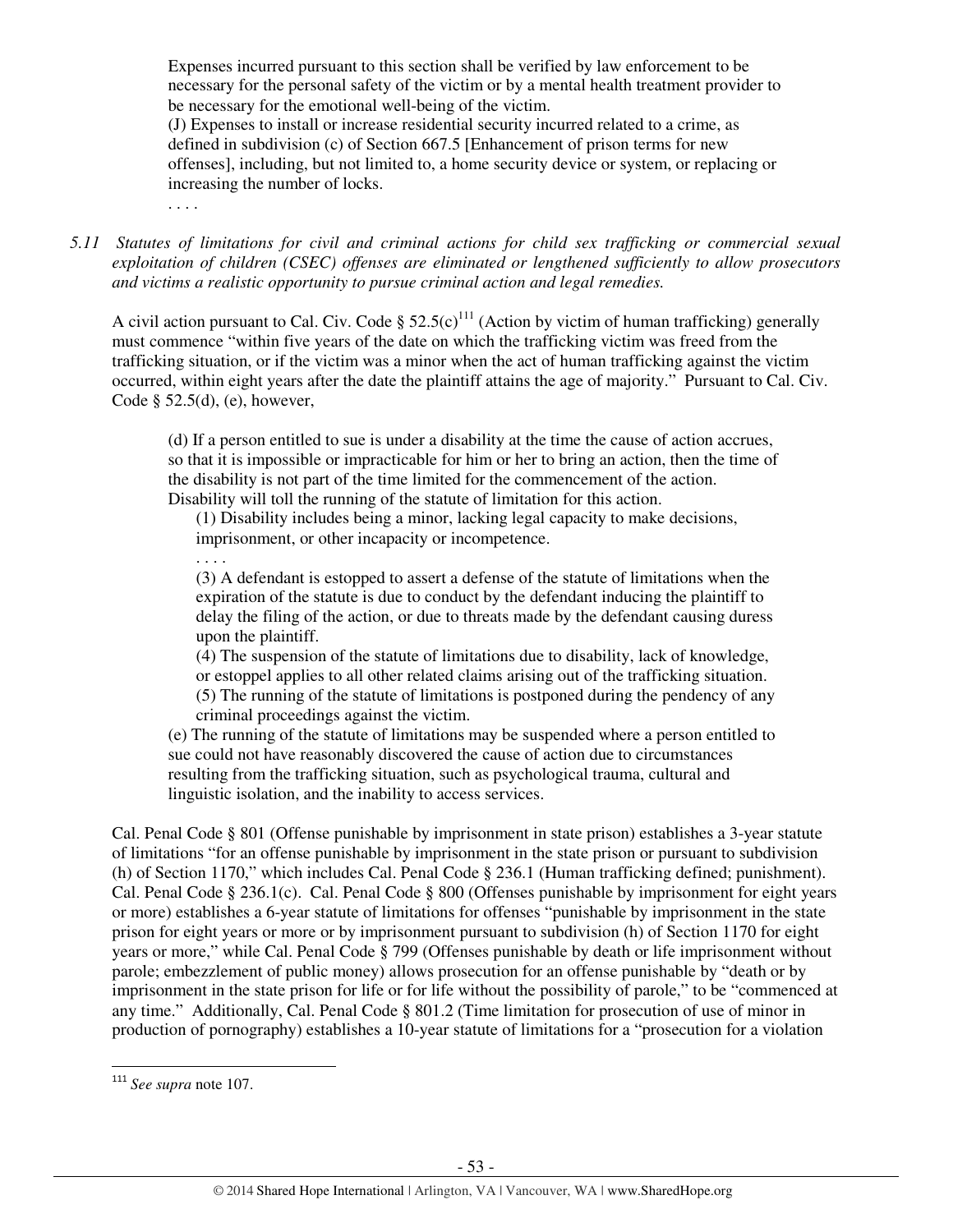of subdivision (b) of Section 311.4 [Employment of minor in sale or distribution of obscene matter or production of pornography]."

However, under Cal. Penal Code § 803(f) (Tolling or extension of time period generally; tolling until discovery of certain offenses; tolling where defendant is out of state; time limits for certain crimes against children and certain other crimes) and  $\S$  801.1(a) (Ten-year limitation for specified sex offenses; exception for minor victims), statutes of limitations related to specified sex offenses may be tolled where the victim was a minor at the time of the crime's commission. Specifically, although a 10-year statute of limitation generally applies to prosecutions for violations of Cal. Penal Code § 261 (Rape; "duress"; "menace"), § 286 (Sodomy), § 288 (Lewd or lascivious acts involving children), § 288a (Oral copulation), § 288.5 (Continuous sexual abuse of child), § 289 (Penetration by foreign object), and § 289.5 (Sex offender fleeing state), Cal. Penal Code § 801.1(b) allows a prosecution to commence "any time prior to the victim's 28th birthday" in instances where the victim was under 18 at the time of the offense. Cal. Penal Code § 801.1(a). Cal. Penal Code § 803(f)(1), (2) further provides,

(1) Notwithstanding any other limitation of time described in this chapter, a criminal complaint may be filed within one year of the date of a report to a California law enforcement agency by a person of any age alleging that he or she, while under the age of 18 years, was the victim of a crime described in Section 261 [Rape; "duress"; "menace"], 286 [Sodomy], 288 [Lewd or lascivious acts involving children], 288a [Oral copulation], 288.5 [Continuous sexual abuse of child], or 289 [Penetration by foreign object], or Section 289.5 [Sex offender fleeing state], as enacted by Chapter 293 of the Statutes of 1991 relating to penetration by an unknown object.

(2) This subdivision applies only if all of the following occur:

(A) The limitation period specified in Section 800, 801, or 801.1, whichever is later, has expired.

(B) The crime involved substantial sexual conduct, as described in subdivision (b) of Section 1203.066, excluding masturbation that is not mutual.

(C) There is independent evidence that corroborate the victim's allegation. . . .

5.11.1 Recommendation: Eliminate or lengthen the statute of limitation applicable to a civil cause of action provided under Cal. Civ. Code § 52.5(c) (Action by victim of human trafficking).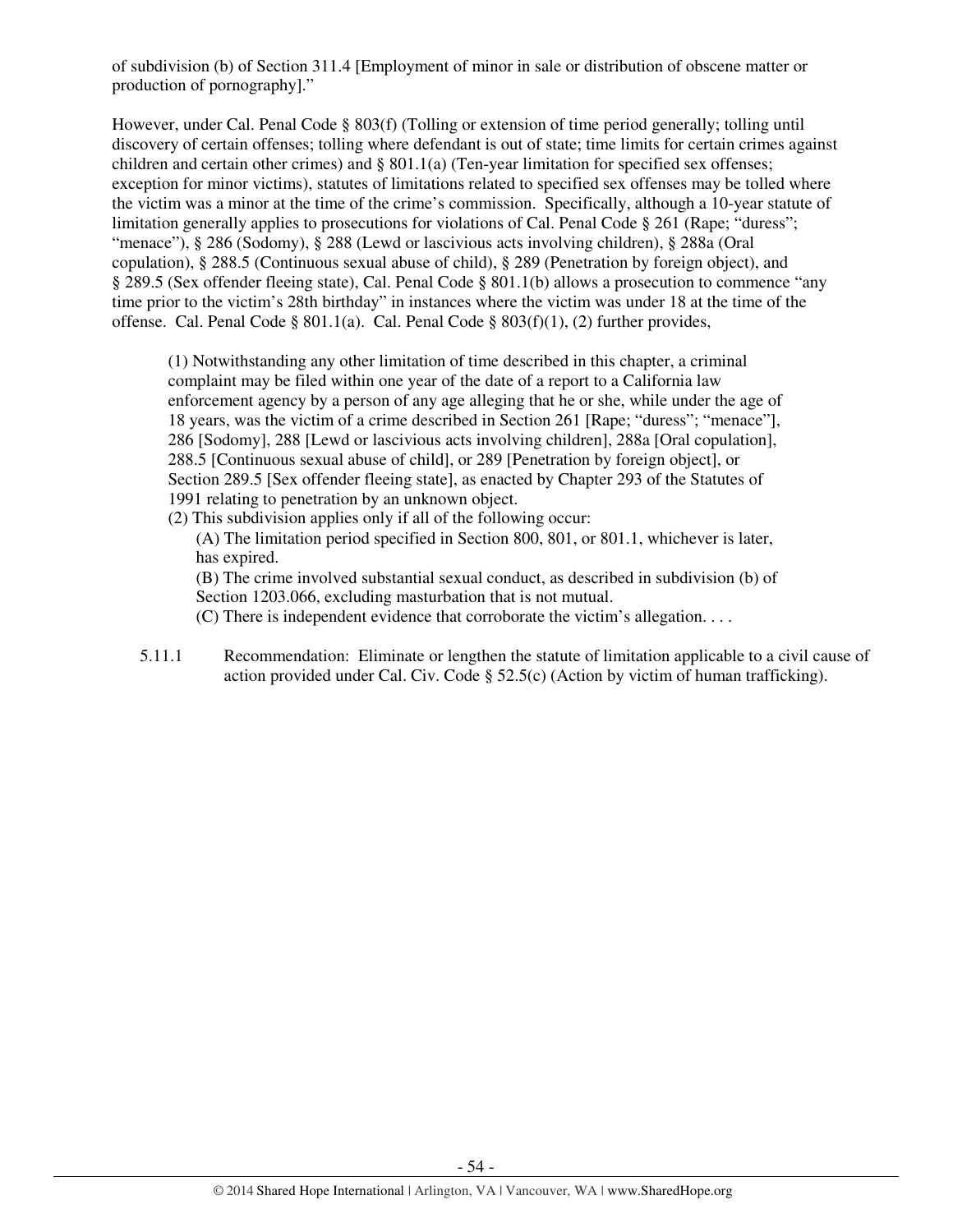#### **FRAMEWORK ISSUE 6: CRIMINAL JUSTICE TOOLS FOR INVESTIGATION AND PROSECUTIONS**

#### *Legal Components:*

- *6.1 Training on human trafficking and domestic minor sex trafficking for law enforcement is statutorily mandated or authorized.*
- *6.2 Single party consent to audio-taping is permitted in law enforcement investigations.*
- *6.3 Wiretapping is an available tool to investigate domestic minor sex trafficking.*
- *6.4 Using a law enforcement posing as a minor to investigate buying or selling of commercial sex acts is not a defense to soliciting, purchasing, or selling sex with a minor.*
- *6.5 Using the Internet to investigate buyers and traffickers is a permissible investigative technique.*
- *6.6 Law enforcement and child welfare agencies are mandated to promptly report missing and recovered children. \_\_\_\_\_\_\_\_\_\_\_\_\_\_\_\_\_\_\_\_\_\_\_\_\_\_\_\_\_\_\_\_\_\_\_\_\_\_\_\_\_\_\_\_\_\_\_\_\_\_\_\_\_\_\_\_\_\_\_\_\_\_\_\_\_\_\_\_\_\_\_\_\_\_\_\_\_\_\_\_\_\_\_\_\_\_\_\_\_\_\_\_\_\_*

#### *Legal Analysis:*

*6.1 Training on human trafficking and domestic minor sex trafficking for law enforcement is statutorily mandated or authorized.* 

Cal. Penal Code § 13519.14 (Training and guidelines for handling human trafficking complaints) provides,

(a) The [Commission on Peace Officer Standards and Training ("commission")] shall implement by January 1, 2007, a course or courses of instruction for the training of law enforcement officers in California in the handling of human trafficking complaints and also shall develop guidelines for law enforcement response to human trafficking. The course or courses of instruction and the guidelines shall stress the dynamics and manifestations of human trafficking, identifying and communicating with victims, providing documentation that satisfy the Law Enforcement Agency (LEA) endorsement required by federal law, collaboration with federal law enforcement officials, therapeutically appropriate investigative techniques, the availability of civil and immigration remedies and community resources, and protection of the victim. Where appropriate, the training presenters shall include human trafficking experts with experience in the delivery of direct services to victims of human trafficking. Completion of the course may be satisfied by telecommunication, video training tape, or other instruction.

. . . .

 $\overline{a}$ 

(d) The commission, in consultation with these groups and individuals, shall review existing training programs to determine in what ways human trafficking training may be included as a part of ongoing programs.

(e) Every law enforcement officer who is assigned field or investigative duties shall complete a minimum of two hours of training in a course or courses of instruction pertaining to the handling of human trafficking complaints as described in subdivision (a) by July 1, 2014, or within six months of being assigned to that position, whichever is later.

Under Cal. Penal Code § 13516(a) (Procedures to be followed in sexual assault, exploitation, and abuse cases), however, the commission shall provide police agencies "guidelines establishing standard procedures" to be followed in investigating "sexual assault cases, and cases involving the sexual exploitation<sup>112</sup> or sexual abuse<sup>113</sup> of children, including, police response to, and treatment of, victims of

<sup>112</sup> *See supra* Section 5.5 for the definition of "sexual exploitation."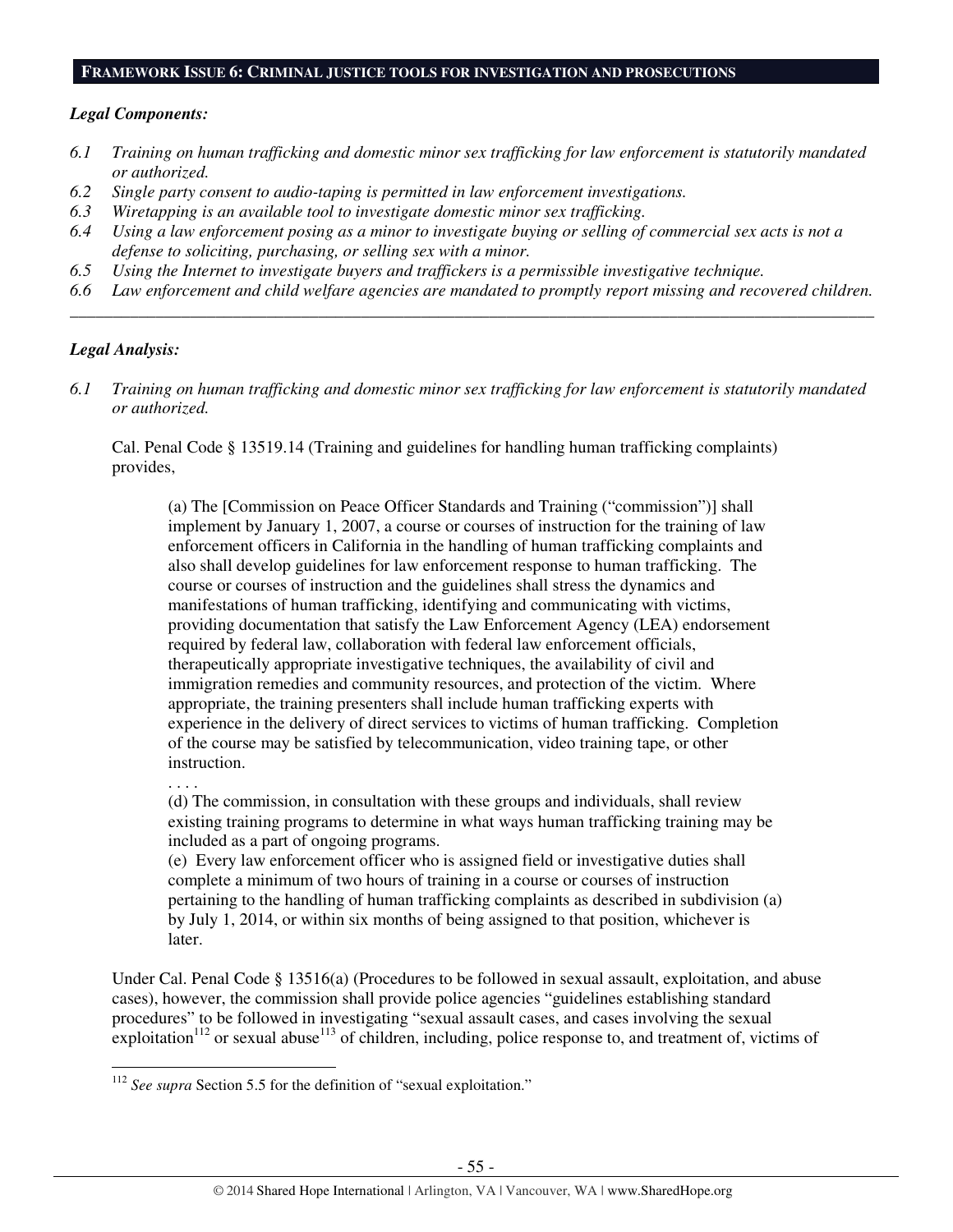these crimes." Cal. Penal Code § 13510.5 (Minimum standards for training) further mandates that the commission establish minimum training standards for law enforcement officers.

Cal. Penal Code § 13516(b) states that "[t]he course of training leading to the basic certificate issued by the commission shall, on and after July 1, 1977, include adequate instruction in the procedures" regarding cases involving the sexual exploitation or sexual abuse of children. Law enforcement officers' basic training courses<sup>114</sup> must also "include adequate instruction in the handling of missing person and runaway cases." Cal. Penal Code § 13519.1(b), (c).

In addition, Cal. Penal Code § 236.2 requires a peace officer who comes into contact with a minor who has engaged in a commercial sex act to consider whether the following indicators of human trafficking are present:

(a) Signs of trauma, fatigue, injury, or other evidence of poor care.

(b) The person is withdrawn, afraid to talk, or his or her communication is censored by another person.

(c) The person does not have freedom of movement.

(d) The person lives and works in one place.

(e) The person owes a debt to his or her employer.

(f) Security measures are used to control who has contact with the person.

(g) The person does not have control over his or her own government-issued identification or over his or her worker immigration documents. Cal. Penal Code § 236.2.

#### *6.2 Single party consent to audiotaping is permitted in law enforcement investigations.*

California allows single party consent for audiotaping under limited circumstances, none of which apply to the investigations of human trafficking or CSEC laws. Cal. Penal Code § 632(a) (Eavesdropping on confidential communication; punishment) makes it a crime if a person

intentionally and without the consent of all parties to a confidential communication.<sup>115</sup> by means of any electronic amplifying or recording device, eavesdrops upon or records the confidential communication, whether the communication is carried on among the parties in the presence of one another or by means of a telegraph, telephone, or other device, except a radio . . . .

Cal. Penal Code § 632(d) further provides that "[e]xcept as proof in an action or prosecution for violation of this section, no evidence obtained as a result of eavesdropping upon or recording a confidential communication in violation of this section shall be admissible in any judicial, administrative, legislative, or other proceeding."

l

any communication carried on in circumstances as may reasonably indicate that any party to the communication desires it to be confined to the parties thereto, but excludes a communication made in a public gathering or in any legislative, judicial, executive or administrative proceeding open to the public, or in any other circumstance in which the parties to the communication may reasonably expect that the communication may be overheard or recorded.

<sup>&</sup>lt;sup>113</sup> *See supra* Section 5.5 for the definition of "sexual abuse."

<sup>&</sup>lt;sup>114</sup> Pursuant to Cal. Code Regs. tit. 11, § 9070(f) (Professional certificates—peace officers), to receive the basic certificate award, law enforcement officers must satisfy basic training requirements and complete a probationary period of employment.

<sup>&</sup>lt;sup>115</sup> As used in Cal. Penal Code § 632(a), Cal. Penal Code § 632(c) defines a "confidential communication" as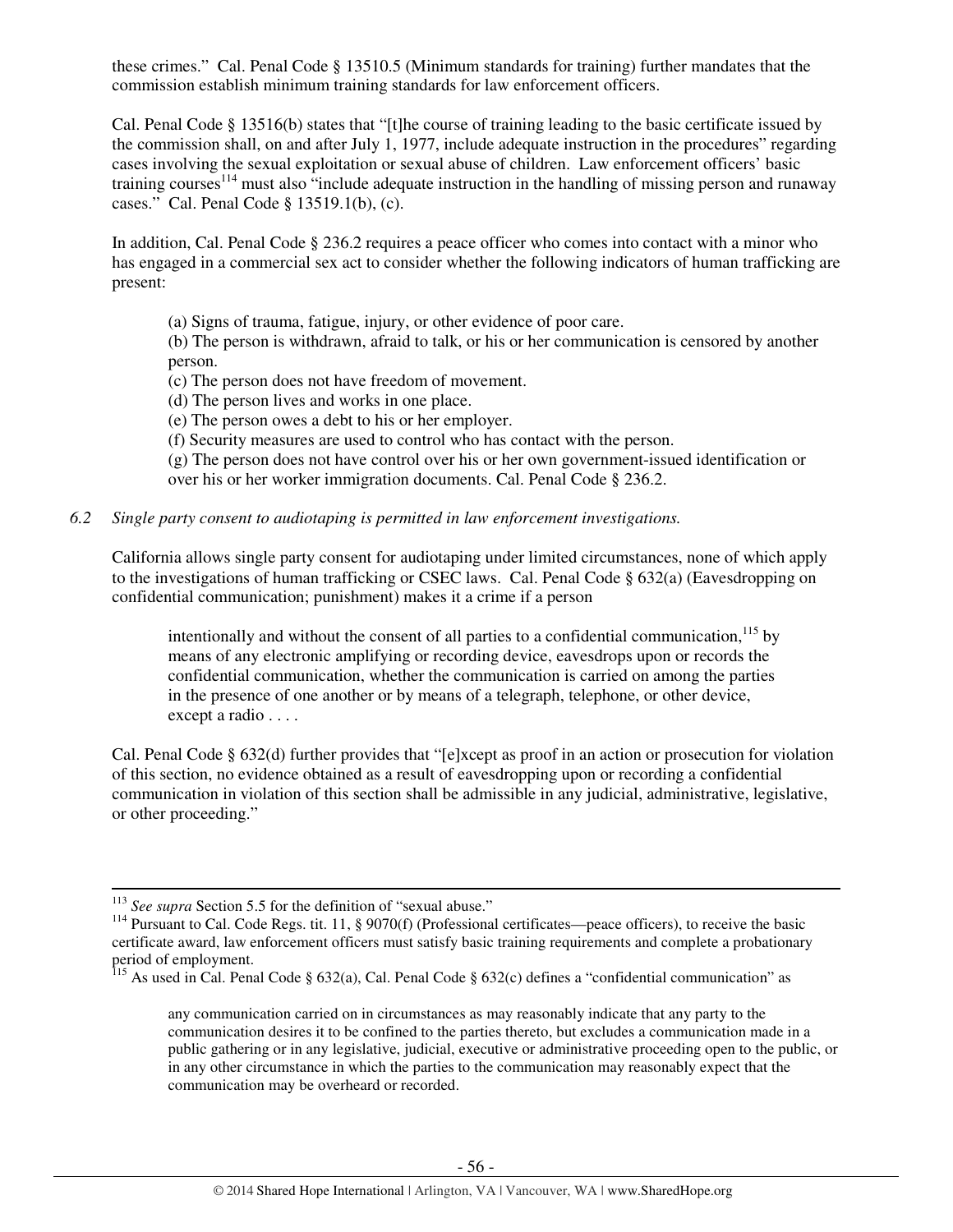Although Cal. Penal Code § 633.5 (Recording by party to communication) authorizes single-party consent under limited circumstances, none of the situations in which a recording is authorized under Cal. Penal Code § 633.5 are directly related to human trafficking or CSEC offenses. Specifically, Cal. Penal Code § 633.5 states,

Nothing in Section 631 [Unauthorized wiretaps; punishment], 632 [Eavesdropping on confidential communication; punishment], 632.5 [Interception of cellular radio telephone communications; punishment], 632.6 [Eavesdropping on confidential communication transmitted between cordless telephones; punishment], or 632.7 [Eavesdropping on and recording of communications transmitted between cellular or cordless telephones; punishment] prohibits one party to a confidential communication from recording the communication for the purpose of obtaining evidence reasonably believed to relate to the commission by another party to the communication of the crime of extortion, kidnapping, bribery, any felony involving violence against the person, or a violation of Section 653m. Nothing in Section 631 [Unauthorized wiretaps; Punishment], 632 [Eavesdropping on confidential communication],632.5 [Interception of cellular radio telephone communications; Punishment], 632.6 [Eavesdropping on confidential communication transmitted between cordless telephones; Punishment], or 632.7 [Eavesdropping on and recording of communications transmitted between cellular or cordless telephones; Punishment] renders any evidence so obtained inadmissible in a prosecution for extortion, kidnapping, bribery, any felony involving violence against the person, a violation of Section 653m, or any crime in connection therewith.

Cal. Penal Code § 632.7 (Eavesdropping on and recording of communications transmitted between cellular or cordless telephones; punishment), § 632.6 (Eavesdropping on confidential communication transmitted between cordless telephones; punishment), and § 632.5 (Interception of cellular radio telephone communications; punishment) apply to specified forms of communication, including communications transmitted via cellular or cordless telephones, but each requires the consent of all parties to the communication.

- 6.2.1 Recommendation: Amend Cal. Penal Code § 633.5 (Recording by party to communication) to expressly enumerate Cal. Penal Code § 236.1 (Human trafficking defined; punishment) and California's CSEC laws as offenses for which an exception exists to the two-party consent requirement for recording communications.
- *6.3 Wiretapping is an available tool to investigate domestic minor sex trafficking.*

Cal. Penal Code § 629.52 (Ex parte order for interception) allows, until January 1, 2015, a judge to enter an ex parte order authorizing the interception of electronic communications in certain situations, none of which include offenses related to CSEC or human trafficking.

- 6.3.1 Recommendation: Amend Cal. Penal Code § 629.52(a) (Ex part order for interception) to include Cal. Penal Code § 236.1 (Human trafficking defined; punishment) and California's CSEC laws.
- *6.4 Using a law enforcement posing as a minor to investigate buying or selling of commercial sex acts is not a defense to soliciting, purchasing, or selling sex with a minor.*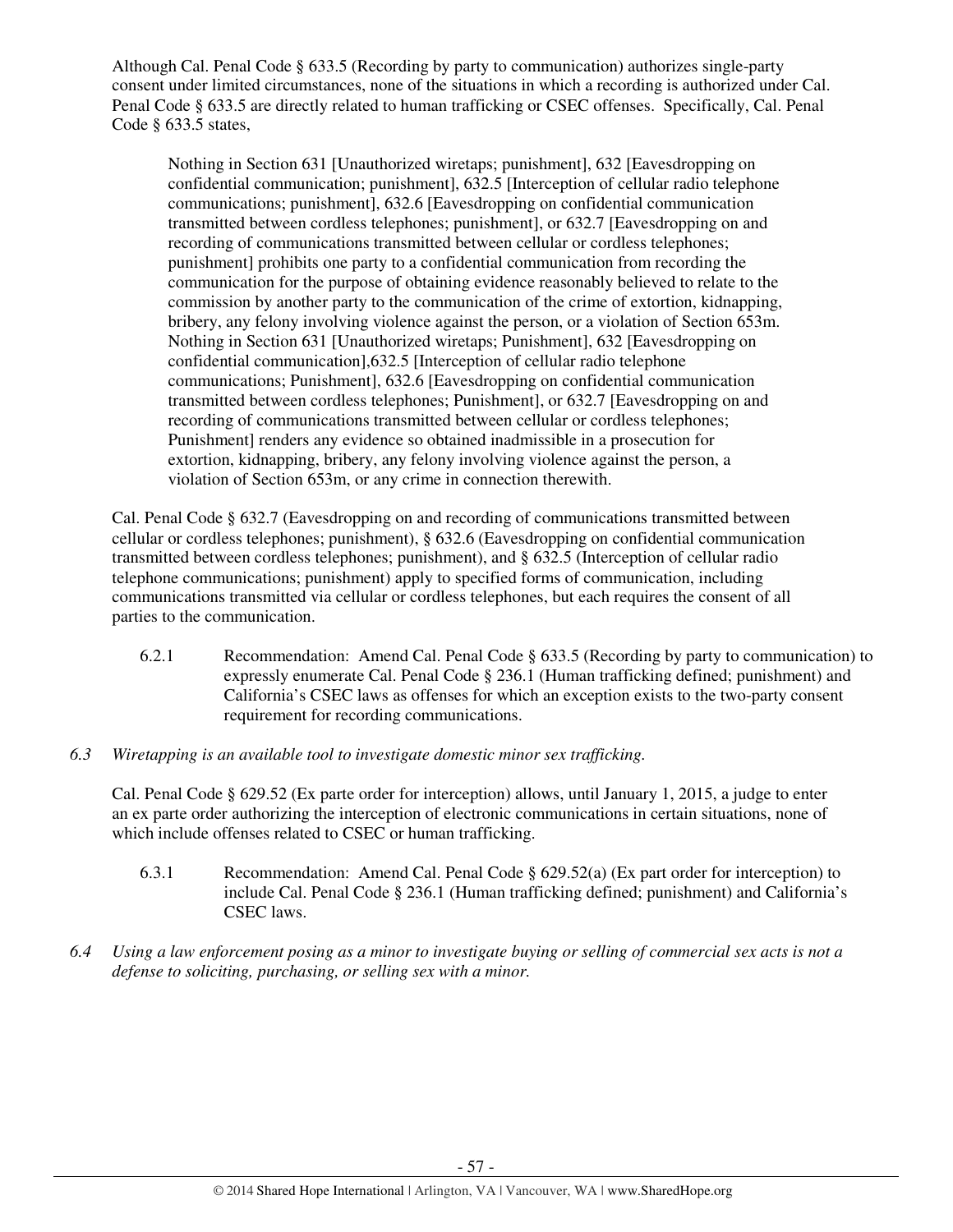California's laws do not expressly authorize the use of a decoy by law enforcement in investigating prostitution, CSEC, or sex trafficking. Case law does indicate, however, that the use of police decoys in the investigation of prostitution is permissible and does not amount to entrapment.<sup>116</sup>

6.4.1 Recommendation: Enact a law specifically authorizing the use of a decoy by law enforcement in investigating prostitution-related offenses involving minors under the age of 18, Cal. Penal Code § 236.1 (Human trafficking defined; punishment), and any California CSEC law.

## *6.5 Using the Internet to investigate buyers and traffickers is a permissible investigative technique.*

California law does not expressly authorize the use of the Internet to investigate buyers and traffickers. Case law does suggest, however, that Cal. Penal Code § 288.2<sup>117</sup> (Sending harmful matter to minor by telephone messages, electronic mail, Internet, or commercial online service; defenses; exemption of carrier, broadcaster, or transmitter) has been used, along with an attempted violation of Cal. Penal Code § 288 (Lewd or lascivious acts involving children), to prosecute offenders who use the Internet to communicate with people they believed to be minors with the intent to commit a lewd or lascivious act, where the person was actually an adult. $118$ 

6.5.1 Recommendation: Enact a law specifically authorizing the use of the Internet to investigate human trafficking and CSEC offenses.

## *6.6 Law enforcement and child welfare agencies are mandated to promptly report missing and recovered children.*

Pursuant to Cal. Penal Code § 14205 (Missing person reports; persons under 21 or persons at risk),

(a) All local police and sheriffs' departments shall accept any report, including any telephonic report, of a missing person, including runaways, without delay and shall give priority to the handling of these reports over the handling of reports relating to crimes involving property. . . . In cases of reports involving missing persons, including, but not limited to, runaways, the local police or sheriff's department shall immediately take the report and make an assessment of reasonable steps to be taken to locate the person. If the missing person is under 16 years of age, or there is evidence that the person is at risk, the department shall broadcast a "Be On the Look-Out" bulletin, without delay, within its jurisdiction.

(b) If the person reported missing is under 16 years of age, or if there is evidence that the person is at risk, the local police, sheriff's department, or the California Highway Patrol shall submit the report to the Attorney General's office within four hours after accepting

<sup>116</sup> *See* People v. Barraza, 591 P.2d 947, 955 (Cal. 1979) ("Official conduct that does no more than offer that opportunity to the suspect—for example, a decoy program—is therefore permissible; but it is impermissible for the police or their agents to pressure the suspect by overbearing conduct such as badgering, cajoling, importuning, or other affirmative acts likely to induce a normally law-abiding person to commit the crime."). *See also* Reyes v. Municipal Court, 173 Cal. Rptr. 48, 51 (Cal. Ct. App. 1981) (holding a defendant's conviction under Cal. Penal Code § 647(b) (Disorderly conduct; restrictions on probation) when the defendant solicited an undercover police officer).

<sup>&</sup>lt;sup>117</sup> Here and elsewhere in this report that Cal. Penal Code § 288.2 is quoted or cited, it has been updated to reflect the amendments added by the passage of Senate Bill 145, 2013 (effective January 1, 2014).

<sup>118</sup> People v. Hsu, 99 Cal. Rptr. 2d 184 (Cal. Ct. App. 2000) (affirming a defendant's conviction for an attempted violation of Cal. Penal Code § 288.2 where a defendant communicated on the Internet with a law enforcement officer, whom the defendant believed to be a 14 year-old child, and offered to meet to engage in sexual acts); People v. Federico, 120 Cal. Rptr. 3d 349 (Cal. Ct. App. 2011) (affirming a defendant's conviction for attempting to commit a lewd act with a child under the age of 14 and attempting to send harmful matter to a minor with the intent of seducing the minor for the defendant's Internet interactions with a non-law enforcement individual posing as a 12-year-old girl).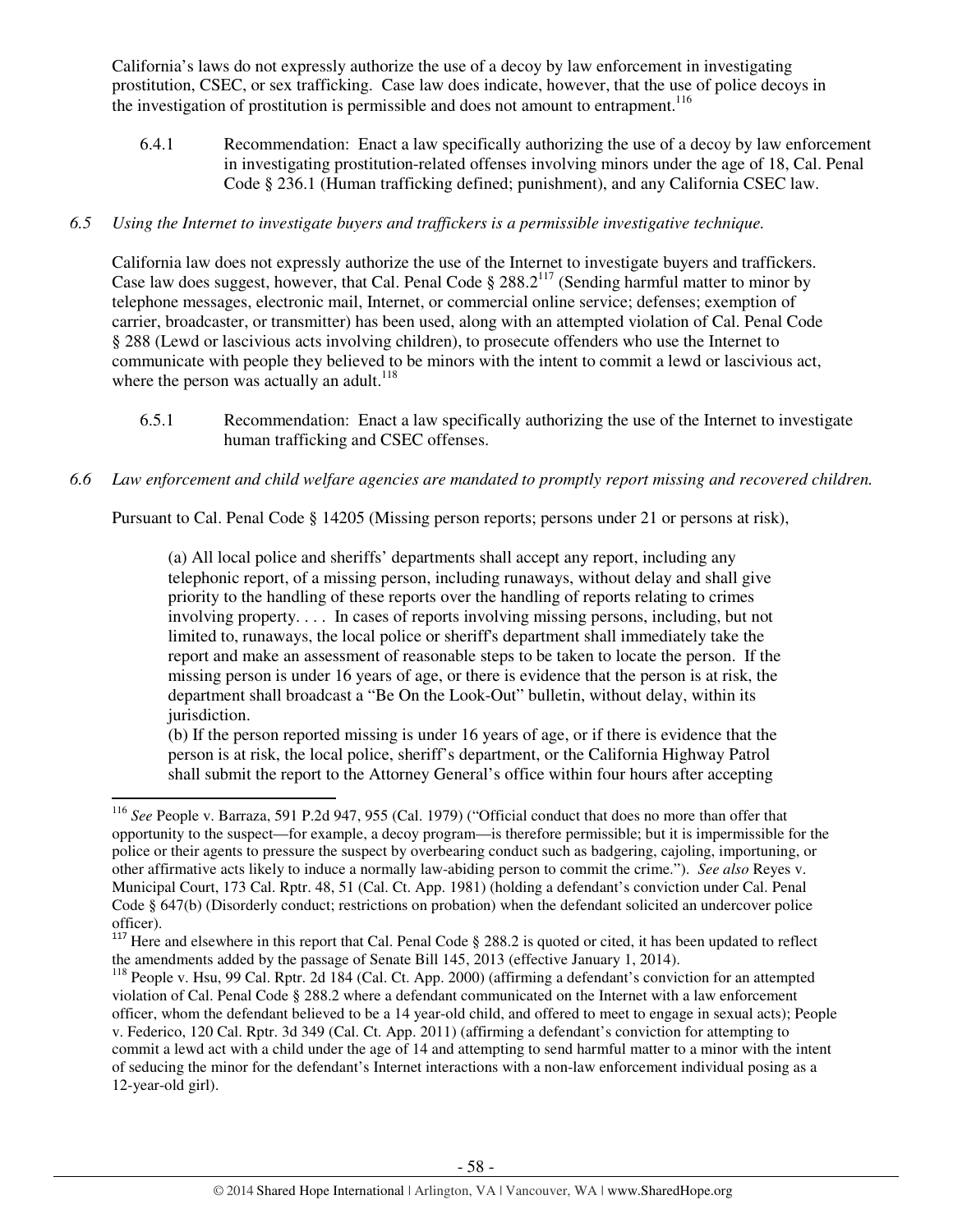the report. After the California Law Enforcement Telecommunications System online missing person registry becomes operational, the reports shall be submitted, within four hours after accepting the report, to the Attorney General's office through the use of the California Telecommunications System.

(c) In cases where the report is taken by a department, other than that of the city or county of residence of the missing person or runaway, the department, or division of the California Highway Patrol taking the report shall, without delay, and, in the case of children under 16 years of age or where there was evidence that the missing person was at risk, within no more than 24 hours, notify, and forward a copy of the report to the police or sheriff's department or departments having jurisdiction of the residence address of the missing person or runaway and of the place where the person was last seen. The report shall also be submitted by the department or division of the California Highway Patrol which took the report to the center.

Cal. Penal Code § 14201.5(b) (Missing and exploited children's recovery network) provides for the creation of the Missing and Exploited Children's Recovery Network, which consists of

an automated computerized system that shall have the capability to electronically transmit to all state and local law enforcement agencies, and all cooperating news media services, either by facsimile or computer modem, a missing child poster that includes the name, personal description data, and picture of the missing child. The information contained in this poster shall include, but not be limited to, the child's date of birth, color of eyes and hair, sex, height, weight, race, the time and date he or she was reported missing, the reporting agency, including contact person at reporting agency if known, and any other data pertinent to the purpose of locating missing persons.

Additionally, pursuant to Cal. Penal Code  $\S 14201.6(a)(2)$  (Internet information), the California Department of Justice must "maintain a publicly accessible computer internet directory of information relating to . . . [c]ritical missing children." Cal. Penal Code § 14201.6(d) defines a "critical missing child" to include "any case of a missing child for which there is evidence or indications that the child is at risk, as specified in subdivision (b) of Section 14213 [Definitions]<sup>119</sup> A director within the Department of Justice will "coordinat[e] California's response to missing persons," to "assist law enforcement agencies, at their request, with the timely search and recovery of at-risk abducted children . . . [and] maintain up-to-date knowledge and expertise of those protocols, best practices, and technologies that are most effective for recovering missing children in a timely manner." Cal. Penal Code § 14201.8(a)(1), (2). Additionally, Cal. Penal Code § 14202(a) (Investigative support unit and automated violent crime method of operation system; files; contents; duties) requires the Attorney General to establish an "investigative support unit and an automated violent crime method of operation system . . . . responsible for identifying perpetrators of violent felonies collected from the center and analyzing and comparing data on missing persons in order to determine possible leads which could assist local law enforcement agencies."

Pursuant to Cal. Penal Code § 14201.3 (Accessibility of information regarding missing or unidentified persons),

- (1) The person missing is the victim of a crime or foul play.
- (2) The person missing is in need of medical attention.
- (3) The person missing has no pattern of running away or disappearing.
- (4) The person missing may be the victim of parental abduction.
- (5) The person missing is mentally impaired.

 $119$  Cal. Penal Code § 14213(b) provides,

As used in this title, "evidence that the person is at risk" includes, but is not limited to, evidence or indications of any of the following: